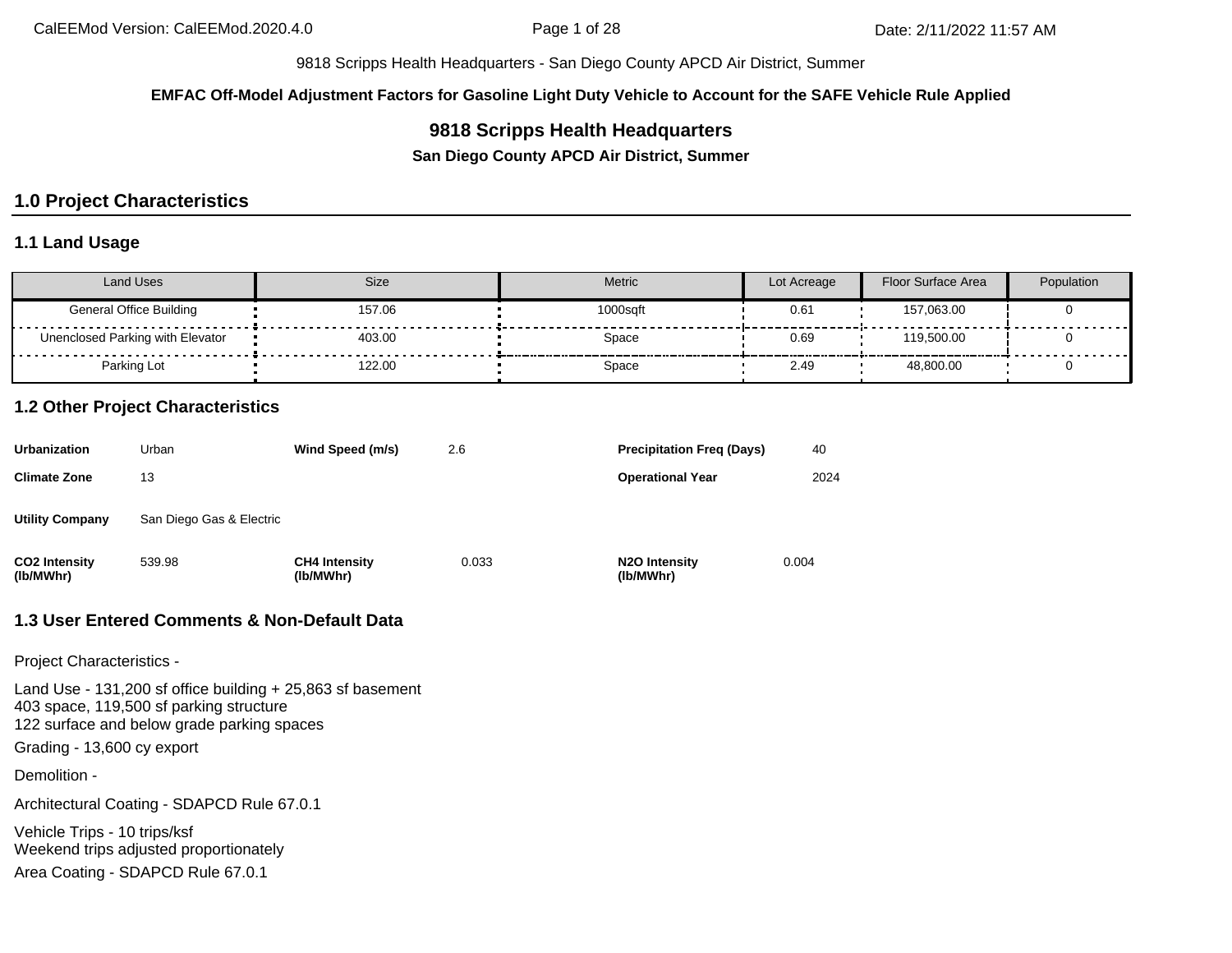## **EMFAC Off-Model Adjustment Factors for Gasoline Light Duty Vehicle to Account for the SAFE Vehicle Rule Applied**

| <b>Table Name</b>       | <b>Column Name</b>              | Default Value | New Value  |
|-------------------------|---------------------------------|---------------|------------|
| tblArchitecturalCoating | EF_Nonresidential_Exterior      | 250.00        | 150.00     |
| tblArchitecturalCoating | EF_Nonresidential_Interior      | 250.00        | 100.00     |
| tblArchitecturalCoating | EF_Parking                      | 250.00        | 100.00     |
| tblAreaCoating          | Area_EF_Nonresidential_Exterior | 250           | 150        |
| tblAreaCoating          | Area_EF_Nonresidential_Interior | 250           | 100        |
| tblAreaCoating          | Area_EF_Parking                 | 250           | 100        |
| tblGrading              | MaterialExported                | 0.00          | 13,600.00  |
| tblLandUse              | LandUseSquareFeet               | 161,200.00    | 119,500.00 |
| tblLandUse              | LotAcreage                      | 3.61          | 0.61       |
| tblLandUse              | LotAcreage                      | 3.63          | 0.69       |
| tblLandUse              | LotAcreage                      | 1.10          | 2.49       |
| tblVehicleTrips         | ST_TR                           | 2.21          | 2.27       |
| tblVehicleTrips         | SU_TR                           | 0.70          | 0.72       |
| tblVehicleTrips         | WD_TR                           | 9.74          | 10.00      |

**2.0 Emissions Summary**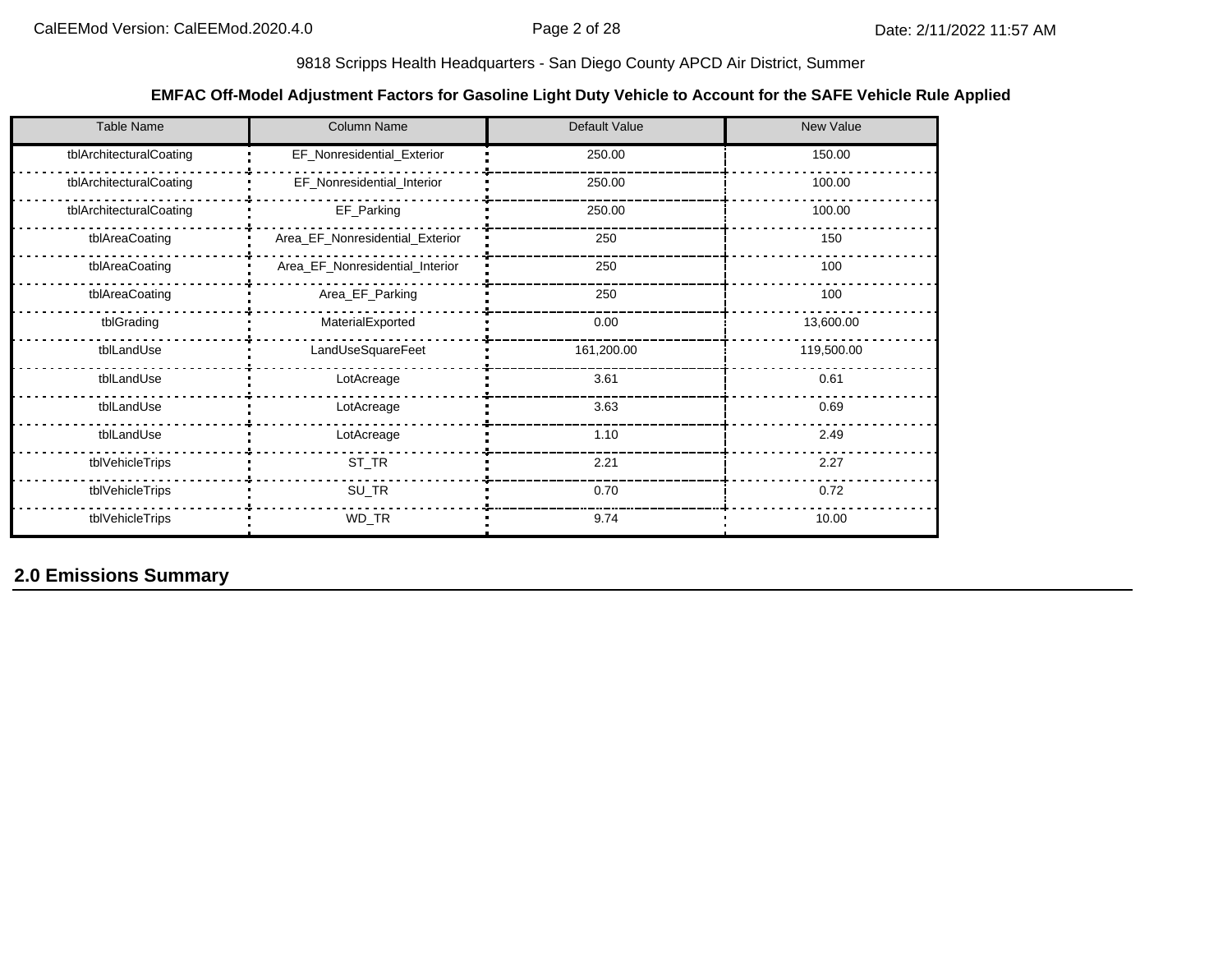## **EMFAC Off-Model Adjustment Factors for Gasoline Light Duty Vehicle to Account for the SAFE Vehicle Rule Applied**

## **2.1 Overall Construction (Maximum Daily Emission)**

**Unmitigated Construction**

|                | <b>ROG</b>            | <b>NO<sub>x</sub></b> | <sub>CO</sub> | SO <sub>2</sub> | Fugitive<br><b>PM10</b> | Exhaust<br><b>PM10</b> | <b>PM10</b><br>Total | Fugitive<br>PM2.5 | Exhaust<br>PM2.5 | PM2.5<br>Total |        |                 | Bio- CO2   NBio- CO2   Total CO2 | CH <sub>4</sub> | <b>N2O</b> | CO <sub>2e</sub>        |
|----------------|-----------------------|-----------------------|---------------|-----------------|-------------------------|------------------------|----------------------|-------------------|------------------|----------------|--------|-----------------|----------------------------------|-----------------|------------|-------------------------|
| Year           |                       |                       |               |                 |                         | lb/day                 |                      |                   |                  |                |        |                 | lb/day                           |                 |            |                         |
| 2022           | $\blacksquare$ 3.2227 | 55.3960               | 24.0509       | 0.1641          | 19.8049                 | 1.6134                 | 21.4183              | $10.1417$ $\cdot$ | 1.4843           | 11.6260        | 0.0000 | 26              | $17,666.35$ 17,666.35<br>26      | 1.6382          | 2.3349     | $\cdot$ 18,403.10<br>74 |
| 2023           | 93.8562               | 16.8624               | 19.9745       | 0.0466          | 1.3529                  | 0.7189                 | 2.0719               | 0.3670            | 0.6766           | 1.0436         | 0.0000 |                 | $4,625.611$ $4,625.611$          | 0.6674          | 0.1918     | $\cdot$ 4.699.441       |
| <b>Maximum</b> | 93.8562               | 55.3960               | 24.0509       | 0.1641          | 19,8049                 | 1.6134                 | 21.4183              | 10.1417           | 1.4843           | 11.6260        | 0.0000 | 17,666.35<br>26 | 17,666.35<br>26                  | 1.6382          | 2.3349     | 18,403.10<br>74         |

#### **Mitigated Construction**

|                | <b>ROG</b>             | <b>NO<sub>x</sub></b> | <b>CO</b> | SO <sub>2</sub> | Fugitive<br><b>PM10</b> | Exhaust<br><b>PM10</b> | <b>PM10</b><br>Total | Fugitive<br>PM2.5 | Exhaust<br>PM2.5 | PM2.5<br>Total |        |                 | Bio- CO2 NBio- CO2 Total CO2 | CH <sub>4</sub> | <b>N2O</b> | CO <sub>2e</sub>        |
|----------------|------------------------|-----------------------|-----------|-----------------|-------------------------|------------------------|----------------------|-------------------|------------------|----------------|--------|-----------------|------------------------------|-----------------|------------|-------------------------|
| Year           |                        |                       |           |                 |                         | lb/day                 |                      |                   |                  |                |        |                 | lb/day                       |                 |            |                         |
| 2022           | 3.2227<br>$\bullet$    | 55.3960               | 24.0509   | 0.1641          | 19.8049                 | 1.6134                 | 21.4183              | 10.1417           | 1.4843           | 11.6260        | 0.0000 | 26              | $17,666.35$ 17,666.35<br>26  | 1.6382          | 2.3349     | $\cdot$ 18,403.10<br>74 |
| 2023           | $\blacksquare$ 93.8562 | 16.8624               | 19.9745   | 0.0466          | 1.3529                  | 0.7189                 | 2.0719               | 0.3670            | 0.6766           | 1.0436         | 0.0000 |                 | 4,625.611 4,625.611          | 0.6674          | 0.1918     | .4699.441               |
| <b>Maximum</b> | 93.8562                | 55.3960               | 24.0509   | 0.1641          | 19.8049                 | 1.6134                 | 21.4183              | 10.1417           | 1.4843           | 11.6260        | 0.0000 | 17,666.35<br>26 | 17,666.35<br>26              | 1.6382          | 2.3349     | 18,403.10<br>74         |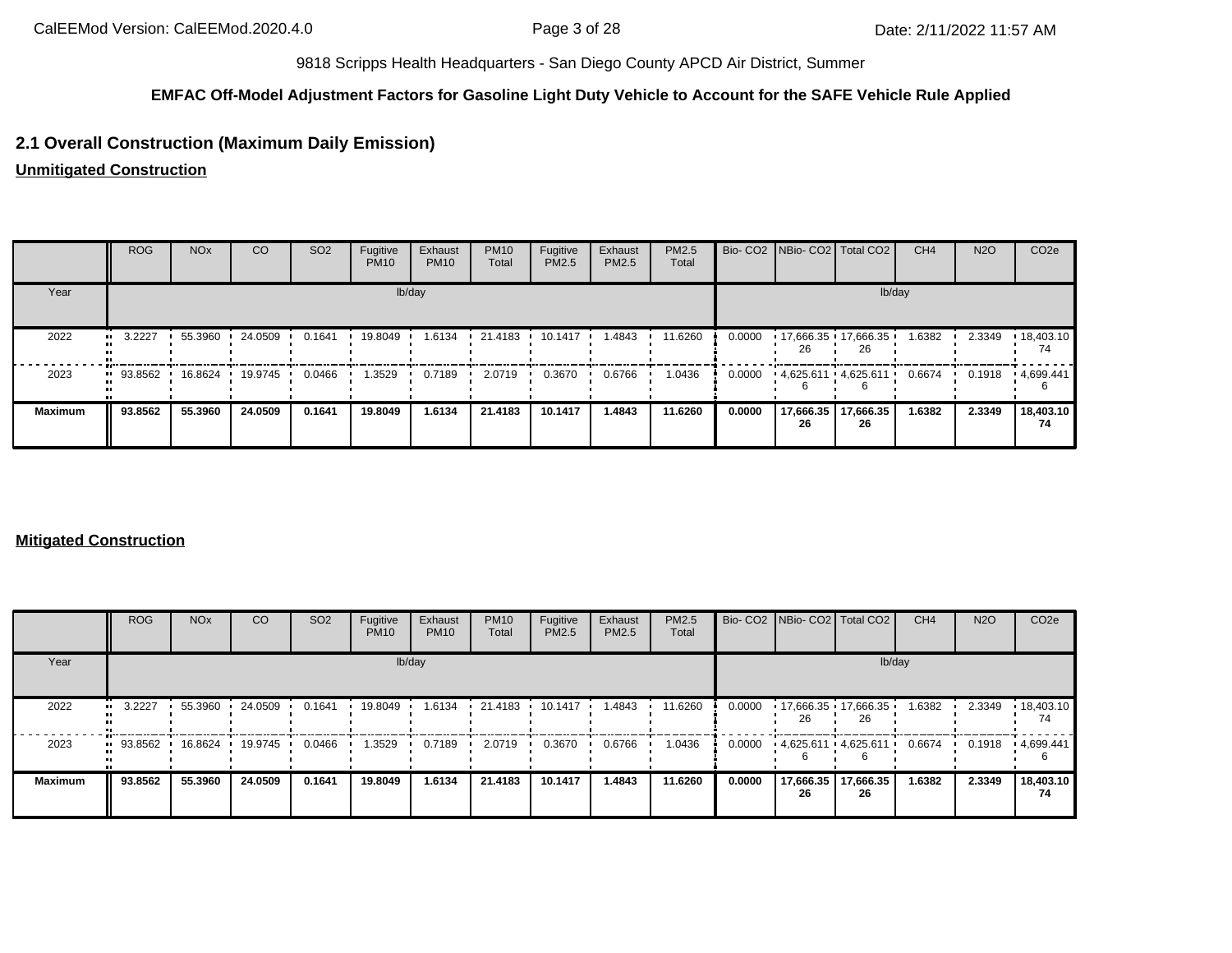### **EMFAC Off-Model Adjustment Factors for Gasoline Light Duty Vehicle to Account for the SAFE Vehicle Rule Applied**

|                      | <b>ROG</b> | <b>NOx</b> | CO   | <b>SO2</b> | <b>Fugitive</b><br><b>PM10</b> | <b>Exhaust</b><br><b>PM10</b> | <b>PM10</b><br><b>Total</b> | <b>Fugitive</b><br><b>PM2.5</b> | <b>Exhaust</b><br><b>PM2.5</b> | <b>PM2.5</b><br>Total |      |      | Bio- CO2   NBio-CO2   Total CO2 | CH <sub>4</sub> | <b>N20</b> | CO <sub>2e</sub> |
|----------------------|------------|------------|------|------------|--------------------------------|-------------------------------|-----------------------------|---------------------------------|--------------------------------|-----------------------|------|------|---------------------------------|-----------------|------------|------------------|
| Percent<br>Reduction | 0.00       | 0.00       | 0.00 | 0.00       | 0.00                           | 0.00                          | 0.00                        | 0.00                            | 0.00                           | 0.00                  | 0.00 | 0.00 | 0.00                            | 0.00            | 0.00       | 0.00             |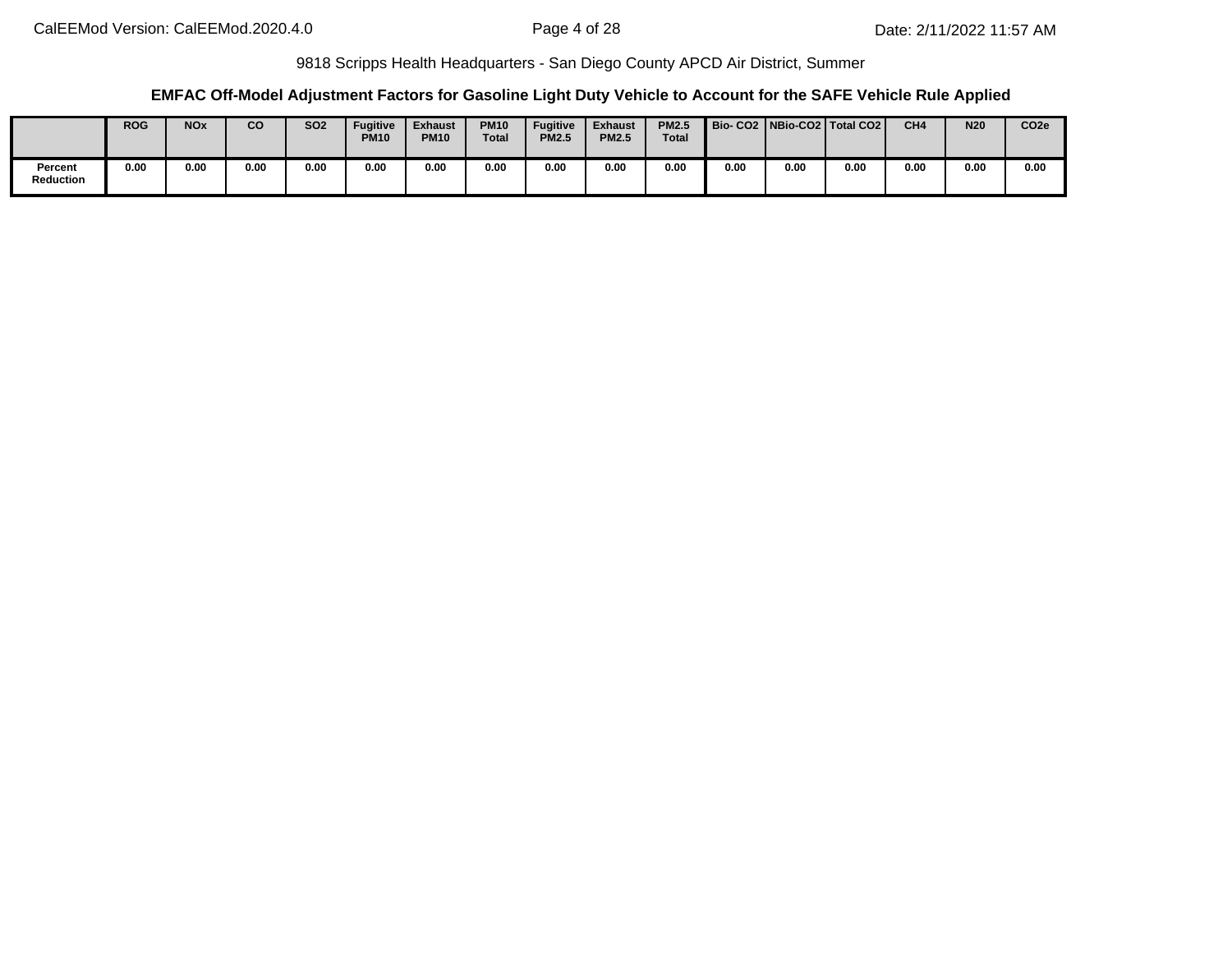## **EMFAC Off-Model Adjustment Factors for Gasoline Light Duty Vehicle to Account for the SAFE Vehicle Rule Applied**

## **2.2 Overall Operational**

## **Unmitigated Operational**

|          | ROG    | <b>NO<sub>x</sub></b> | CO      | SO <sub>2</sub> | Fugitive<br><b>PM10</b> | Exhaust<br><b>PM10</b> | <b>PM10</b><br>Total | Fugitive<br>PM2.5 | Exhaust<br>PM2.5   | PM2.5<br>Total  |           | Bio- CO2   NBio- CO2   Total CO2 | CH <sub>4</sub> | <b>N2O</b> | CO <sub>2e</sub>  |
|----------|--------|-----------------------|---------|-----------------|-------------------------|------------------------|----------------------|-------------------|--------------------|-----------------|-----------|----------------------------------|-----------------|------------|-------------------|
| Category |        |                       |         |                 |                         | lb/day                 |                      |                   |                    |                 |           | lb/day                           |                 |            |                   |
| Area     | 3.8888 | $6.3000e -$<br>004    | 0.0695  | 1.0000e-<br>005 |                         | 2.5000e-<br>004        | 2.5000e-<br>004      |                   | $2.5000e -$<br>004 | 2.5000e-<br>004 | 0.1493    | 0.1493                           | 3.9000e-<br>004 |            | 0.1590            |
| Energy   | 0.0930 | 0.8450                | 0.7098  | 5.0700e-<br>003 |                         | 0.0642                 | 0.0642               |                   | 0.0642             | 0.0642          |           | $1,014.011$ $1,014.011$          | 0.0194          | 0.0186     | $\cdot$ 1,020.037 |
| Mobile   | 4.1662 | 3.9951                | 35.2292 | 0.0755          | 7.9014                  | 0.0576                 | 7.9589               | 2.1048            | 0.0537             | 2.1585          |           | 7,817.889 7,817.889              | 0.5351          | 0.3355     | .7,931.234        |
| Total    | 8.1479 | 4.8408                | 36.0085 | 0.0806          | 7.9014                  | 0.1221                 | 8.0234               | 2.1048            | 0.1182             | 2.2229          | 8,832.051 | 8,832.051                        | 0.5549          | 0.3541     | 8,951.430         |

#### **Mitigated Operational**

|              | ROG    | <b>NO<sub>x</sub></b> | CO      | SO <sub>2</sub> | Fugitive<br><b>PM10</b> | Exhaust<br><b>PM10</b> | <b>PM10</b><br>Total | Fugitive<br>PM2.5 | Exhaust<br>PM2.5 | <b>PM2.5</b><br>Total |                          | Bio- CO2 NBio- CO2   Total CO2 | CH <sub>4</sub> | <b>N2O</b> | CO <sub>2</sub> e  |
|--------------|--------|-----------------------|---------|-----------------|-------------------------|------------------------|----------------------|-------------------|------------------|-----------------------|--------------------------|--------------------------------|-----------------|------------|--------------------|
| Category     |        |                       |         |                 |                         | lb/day                 |                      |                   |                  |                       |                          | lb/day                         |                 |            |                    |
| Area         | 3.8888 | 6.3000e-<br>004       | 0.0695  | 1.0000e-<br>005 |                         | 2.5000e-<br>004        | 2.5000e-<br>004      |                   | 2.5000e-<br>004  | 2.5000e-<br>004       | 0.1493                   | 0.1493                         | 3.9000e-<br>004 |            | 0.1590             |
| Energy       | 0.0930 | 0.8450                | 0.7098  | 5.0700e-<br>003 |                         | 0.0642                 | 0.0642               |                   | 0.0642           | 0.0642                |                          | $1,014.011$ $1,014.011$ $1$    | 0.0194          |            | $0.0186$ 1,020.037 |
| Mobile       | 4.1662 | 3.9951                | 35.2292 | 0.0755          | 7.9014                  | 0.0576                 | 7.9589               | 2.1048            | 0.0537           | 2.1585                |                          | 7,817.889 7,817.889            | 0.5351          | 0.3355     | $-7,931.234$       |
| <b>Total</b> | 8.1479 | 4.8408                | 36.0085 | 0.0806          | 7.9014                  | 0.1221                 | 8.0234               | 2.1048            | 0.1182           | 2.2229                | 8,832.051 8,832.051<br>0 |                                | 0.5549          | 0.3541     | 8,951.430          |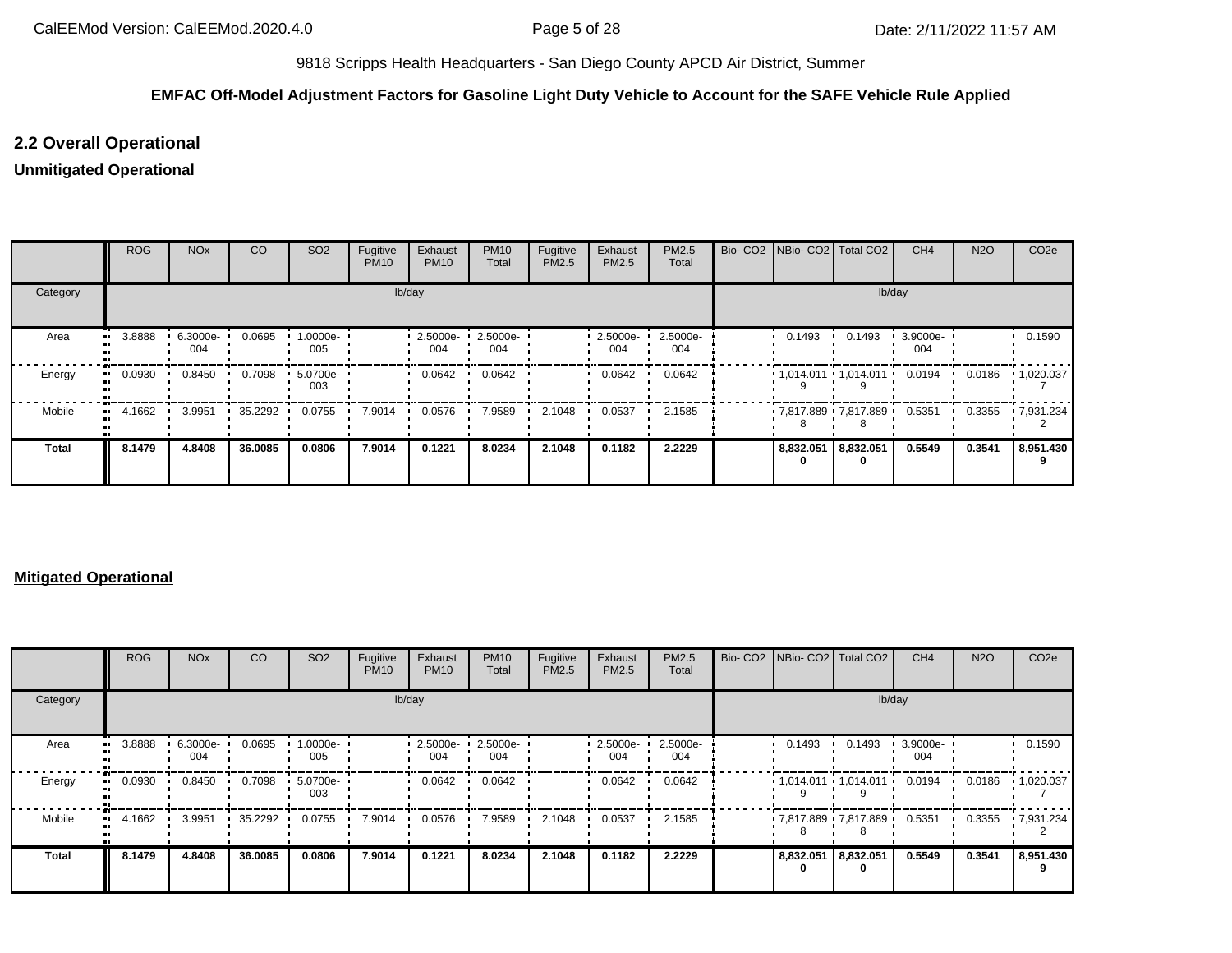#### **EMFAC Off-Model Adjustment Factors for Gasoline Light Duty Vehicle to Account for the SAFE Vehicle Rule Applied**

|                             | <b>ROG</b> | <b>NOx</b> | co   | <b>SO2</b> | <b>Fugitive</b><br><b>PM10</b> | <b>Exhaust</b><br><b>PM10</b> | <b>PM10</b><br><b>Total</b> | <b>Fugitive</b><br><b>PM2.5</b> | <b>Exhaust</b><br><b>PM2.5</b> | <b>PM2.5</b><br><b>Total</b> | <b>Bio-CO2</b> |      | NBio-CO2   Total CO2 | CH <sub>4</sub> | <b>N20</b> | CO <sub>2e</sub> |
|-----------------------------|------------|------------|------|------------|--------------------------------|-------------------------------|-----------------------------|---------------------------------|--------------------------------|------------------------------|----------------|------|----------------------|-----------------|------------|------------------|
| Percent<br><b>Reduction</b> | 0.00       | 0.00       | 0.00 | 0.00       | 0.00                           | 0.00                          | 0.00                        | 0.00                            | 0.00                           | 0.00                         | 0.00           | 0.00 | 0.00                 | 0.00            | 0.00       | 0.00             |

# **3.0 Construction Detail**

#### **Construction Phase**

| Phase<br>Number | <b>Phase Name</b>            | Phase Type                   | <b>Start Date</b> | <b>End Date</b> | Num Days Num Days<br>Week |      | <b>Phase Description</b> |
|-----------------|------------------------------|------------------------------|-------------------|-----------------|---------------------------|------|--------------------------|
|                 | •Demolition                  | •Demolition                  | 7/1/2022          | .7/28/2022      |                           | 20   |                          |
|                 | Site Preparation             | Site Preparation             | 7/29/2022         | :8/4/2022       |                           |      |                          |
|                 | •Grading                     | •Grading                     | 18/5/2022         | 8/16/2022       |                           |      |                          |
|                 | <b>Building Construction</b> | <b>Building Construction</b> | 8/17/2022         | .7/4/2023       | 5'                        | 230! |                          |
|                 | •Paving                      | • Paving                     | 7/5/2023          | .7/28/2023      |                           | 18   |                          |
|                 | Architectural Coating        | Architectural Coating        | 7/29/2023         | 8/23/2023       | 5,                        | 18'  |                          |

**Acres of Grading (Site Preparation Phase): 7.5**

**Acres of Grading (Grading Phase): 8**

**Acres of Paving: 3.18**

**Residential Indoor: 0; Residential Outdoor: 0; Non-Residential Indoor: 235,595; Non-Residential Outdoor: 78,532; Striped Parking Area: 10,098 (Architectural Coating – sqft)**

#### **OffRoad Equipment**

| <b>Phase Name</b>            | <b>Offroad Equipment Type</b> | Amount | Usage Hours  | Horse Power      | Load Factor |
|------------------------------|-------------------------------|--------|--------------|------------------|-------------|
| Architectural Coating        | Air Compressors               |        | 6.00         | 78               | 0.48        |
| Paving                       | •Cement and Mortar Mixers     |        | $6.00 \cdot$ |                  | 0.56        |
| Demolition                   | •Concrete/Industrial Saws     |        | 8.00         | -81              | 0.73        |
| <b>Building Construction</b> | •Cranes                       |        | $7.00 \cdot$ | 231              | 0.29        |
| Demolition                   | •Excavators                   |        | 8.00         | 158 <sup>1</sup> | 0.38        |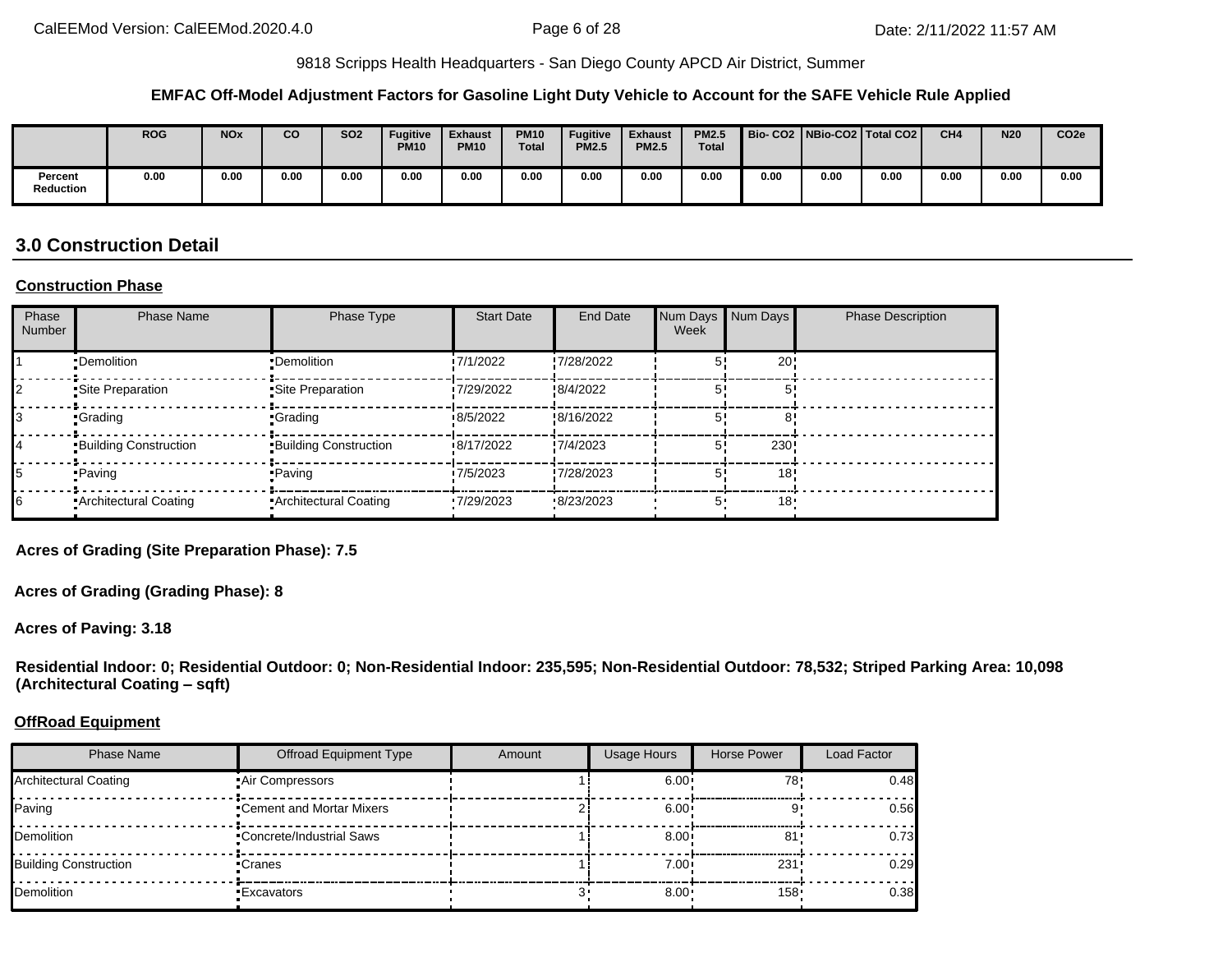## **EMFAC Off-Model Adjustment Factors for Gasoline Light Duty Vehicle to Account for the SAFE Vehicle Rule Applied**

| Grading                      | <b>Excavators</b>          | $8.00 -$     | $158 -$          | 0.38 |
|------------------------------|----------------------------|--------------|------------------|------|
| <b>Building Construction</b> | • Forklifts                | $8.00 \cdot$ | 89               | 0.20 |
| <b>Building Construction</b> | Generator Sets             | $8.00 \cdot$ | 84!              | 0.74 |
| Grading                      | <b>Graders</b>             | $8.00 \cdot$ | 187 <sub>1</sub> | 0.41 |
| Paving                       | <b>Pavers</b>              | $8.00 -$     | 130 <sub>1</sub> | 0.42 |
| Paving                       | Paving Equipment           | $6.00 \cdot$ | 132              | 0.36 |
| Paving                       | Rollers                    | $6.00 \cdot$ | 80               | 0.38 |
| Demolition                   | Rubber Tired Dozers        | $8.00 \cdot$ | 247!             | 0.40 |
| Grading                      | Rubber Tired Dozers        | $8.00 \cdot$ | 247              | 0.40 |
| Site Preparation             | <b>Rubber Tired Dozers</b> | $8.00 \cdot$ | 247              | 0.40 |
| <b>Building Construction</b> | Tractors/Loaders/Backhoes  | $7.00 \cdot$ | 97'              | 0.37 |
| Grading                      | Tractors/Loaders/Backhoes  | $8.00 \cdot$ | 97 <sup>1</sup>  | 0.37 |
| Paving                       | Tractors/Loaders/Backhoes  | $8.00 \cdot$ | 97 <sub>1</sub>  | 0.37 |
| Site Preparation             | Tractors/Loaders/Backhoes  | $8.00 \cdot$ | 97 <sup>1</sup>  | 0.37 |
| <b>Building Construction</b> | · Welders                  | 8.00:        | 46               | 0.45 |

## **Trips and VMT**

| <b>Phase Name</b>     | <b>Offroad Equipment</b><br>Count | <b>Worker Trip</b><br><b>Number</b> | Vendor Trip<br>Number | <b>Hauling Trip</b><br><b>Number</b> | <b>Worker Trip</b><br>Length | Vendor Trip<br>Length | <b>Hauling Trip</b><br>Length | <b>Worker Vehicle</b><br>Class | Vendor         | Hauling<br>Vehicle Class Vehicle Class |
|-----------------------|-----------------------------------|-------------------------------------|-----------------------|--------------------------------------|------------------------------|-----------------------|-------------------------------|--------------------------------|----------------|----------------------------------------|
| <b>Demolition</b>     |                                   | 15.00                               | 0.00!                 | $137.00 \cdot$                       | 10.80i                       | 7.30:                 |                               | $20.00 \cdot LD$ Mix           | <b>HDT Mix</b> | !HHDT                                  |
| Site Preparation      |                                   | 18.00                               | 0.00                  | $0.00 -$                             | 10.80i                       | 7.30:                 |                               | $20.00 \cdot LD$ Mix           | <b>HDT Mix</b> | !HHDT                                  |
| Grading               |                                   | 15.00                               | 0.00                  | $.700.00 \cdot$                      | 10.80i                       | 7.30:                 |                               | $20.00 \cdot LD$ Mix           | <b>HDT Mix</b> | !HHDT                                  |
| Building Construction |                                   | 121.00                              | 53.00                 | $0.00 \cdot$                         | 10.80i                       | 7.30:                 |                               | $20.00 \cdot LD$ Mix           | <b>HDT Mix</b> | !ННDТ                                  |
| Paving                |                                   | 20.00                               | 0.00                  | $0.00 -$                             | 10.80i                       | 7.30:                 |                               | $20.00 \cdot LD$ Mix           | <b>HDT Mix</b> | !ННDТ                                  |
| Architectural Coating |                                   | $24.00 \cdot$                       | 0.00                  | 0.00 <sub>1</sub>                    | 10.80                        | $7.30 -$              |                               | 20.00 LD Mix                   | <b>HDT Mix</b> | <b>HHDT</b>                            |

**3.1 Mitigation Measures Construction**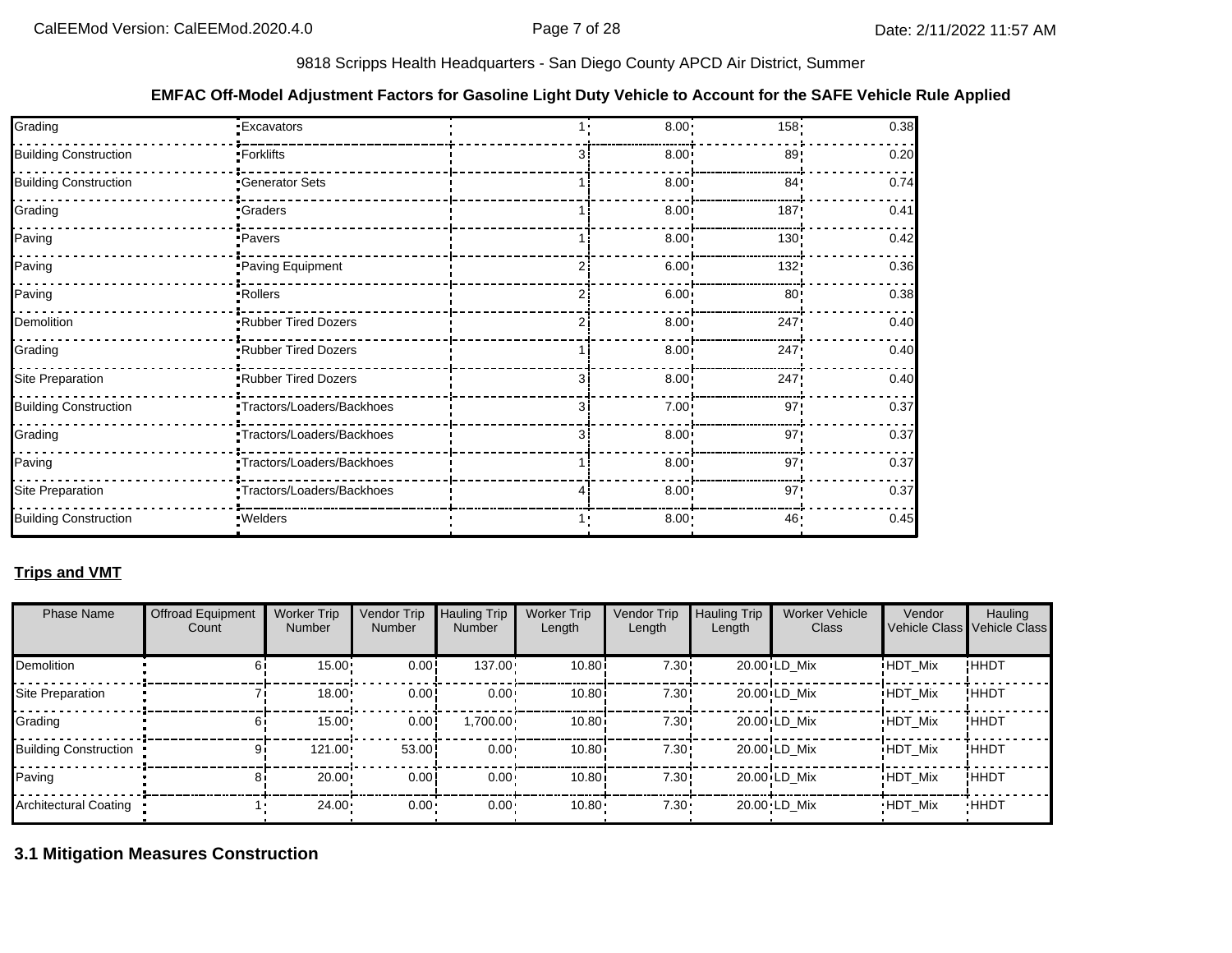## **EMFAC Off-Model Adjustment Factors for Gasoline Light Duty Vehicle to Account for the SAFE Vehicle Rule Applied**

**3.2 Demolition - 2022**

**Unmitigated Construction On-Site**

|                      | ROG    | <b>NO<sub>x</sub></b> | CO              | <b>SO2</b> | Fugitive<br><b>PM10</b> | Exhaust<br><b>PM10</b> | <b>PM10</b><br>Total | Fugitive<br>PM2.5 | Exhaust<br>PM2.5 | PM2.5<br>Total |                     | Bio- CO2   NBio- CO2   Total CO2 | CH <sub>4</sub> | <b>N2O</b> | CO <sub>2e</sub> |
|----------------------|--------|-----------------------|-----------------|------------|-------------------------|------------------------|----------------------|-------------------|------------------|----------------|---------------------|----------------------------------|-----------------|------------|------------------|
| Category             |        |                       |                 |            |                         | lb/day                 |                      |                   |                  |                |                     |                                  | lb/day          |            |                  |
| <b>Fugitive Dust</b> |        |                       |                 |            | 1.5060                  | 0.0000                 | 1.5060               | 0.2281            | 0.0000           | 0.2281         |                     | 0.0000                           |                 |            | 0.0000           |
| Off-Road             | 2.6392 |                       | 25.7194 20.5941 | 0.0388     |                         | 2427. ا                | .2427                |                   | 1.1553           | 1.1553         |                     | $3,746.781$ 3,746.781            | 1.0524          |            | 9,773.092        |
| <b>Total</b>         | 2.6392 | 25.7194               | 20.5941         | 0.0388     | 1.5060                  | 1.2427                 | 2.7486               | 0.2281            | 1.1553           | 1.3833         | 3,746.781 3,746.781 |                                  | 1.0524          |            | 3,773.092<br>0   |

|          | ROG                   | <b>NO<sub>x</sub></b> | CO     | SO <sub>2</sub> | Fugitive<br><b>PM10</b> | Exhaust<br><b>PM10</b> | <b>PM10</b><br>Total | Fugitive<br><b>PM2.5</b> | Exhaust<br>PM2.5 | PM2.5<br>Total |                     | Bio- CO2 NBio- CO2 Total CO2 | CH <sub>4</sub> | <b>N2O</b>      | CO <sub>2e</sub> |
|----------|-----------------------|-----------------------|--------|-----------------|-------------------------|------------------------|----------------------|--------------------------|------------------|----------------|---------------------|------------------------------|-----------------|-----------------|------------------|
| Category |                       |                       |        |                 |                         | lb/day                 |                      |                          |                  |                |                     | lb/day                       |                 |                 |                  |
| Hauling  | 0.0307<br>            | $1.1125$ $\cdot$      | 0.2704 | 4.3000e-<br>003 | 0.1198                  | 0.0107                 | 0.1305               | 0.0328                   | 0.0103           | 0.0431         |                     | $-473.2114 - 473.2114$       | 0.0228          | 0.0752          | 496.1814         |
| Vendor   | $\blacksquare$ 0.0000 | 0.0000                | 0.0000 | 0.0000          | 0.0000                  | 0.0000                 | 0.0000               | 0.0000                   | 0.0000           | 0.0000         | 0.0000              | 0.0000                       | 0.0000          | 0.0000          | 0.0000           |
| Worker   | $\blacksquare$ 0.0438 | 0.0285                | 0.3889 | -1200e.<br>003  | 0.1232                  | 7.0000e-<br>004        | 0.1239               | 0.0327                   | 6.4000e-<br>004  | 0.0333         | $114.3907$ 114.3907 |                              | 3.2800e-<br>003 | 2.9500e-<br>003 | 115.3516         |
| Total    | 0.0745                | 1.1410                | 0.6594 | 5.4200e-<br>003 | 0.2430                  | 0.0114                 | 0.2544               | 0.0655                   | 0.0109           | 0.0764         | 587.6021            | 587.6021                     | 0.0260          | 0.0781          | 611.5330         |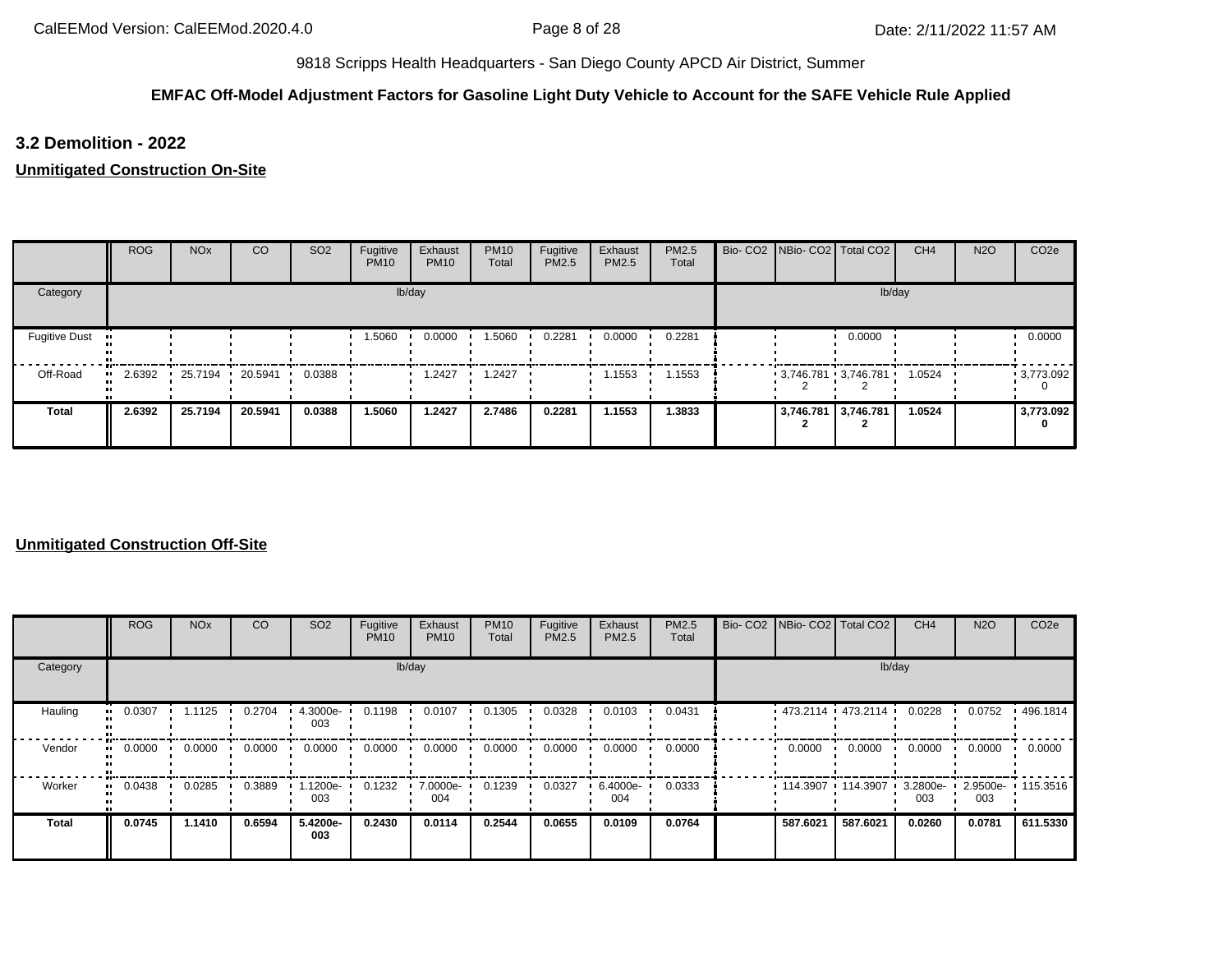## **EMFAC Off-Model Adjustment Factors for Gasoline Light Duty Vehicle to Account for the SAFE Vehicle Rule Applied**

**3.2 Demolition - 2022**

**Mitigated Construction On-Site**

|                      | ROG    | <b>NO<sub>x</sub></b> | CO              | SO <sub>2</sub> | Fugitive<br><b>PM10</b> | Exhaust<br><b>PM10</b> | <b>PM10</b><br>Total | Fugitive<br>PM2.5 | Exhaust<br>PM2.5 | PM2.5<br>Total |        | Bio- CO2   NBio- CO2   Total CO2 |        | CH <sub>4</sub> | <b>N2O</b> | CO <sub>2e</sub> |
|----------------------|--------|-----------------------|-----------------|-----------------|-------------------------|------------------------|----------------------|-------------------|------------------|----------------|--------|----------------------------------|--------|-----------------|------------|------------------|
| Category             |        |                       |                 |                 |                         | lb/day                 |                      |                   |                  |                |        |                                  | lb/day |                 |            |                  |
| <b>Fugitive Dust</b> |        |                       |                 |                 | 1.5060                  | 0.0000                 | 1.5060               | 0.2281            | 0.0000           | 0.2281         |        |                                  | 0.0000 |                 |            | 0.0000           |
| Off-Road             | 2.6392 |                       | 25.7194 20.5941 | 0.0388          |                         | 2427. ا                | .2427                |                   | 1.1553           | 1.1553         | 0.0000 | 3,746.781 3,746.781              |        | 1.0524          |            | 9,773.092        |
| <b>Total</b>         | 2.6392 | 25.7194               | 20.5941         | 0.0388          | 1.5060                  | 1.2427                 | 2.7486               | 0.2281            | 1.1553           | 1.3833         | 0.0000 | 3,746.781 3,746.781              |        | 1.0524          |            | 3,773.092<br>0   |

|              | ROG    | <b>NO<sub>x</sub></b> | <sub>CO</sub> | SO <sub>2</sub> | Fugitive<br><b>PM10</b> | Exhaust<br><b>PM10</b> | <b>PM10</b><br>Total | Fugitive<br>PM2.5 | Exhaust<br>PM2.5 | <b>PM2.5</b><br>Total |                     | Bio- CO2   NBio- CO2   Total CO2 | CH <sub>4</sub> | <b>N2O</b> | CO <sub>2e</sub>  |
|--------------|--------|-----------------------|---------------|-----------------|-------------------------|------------------------|----------------------|-------------------|------------------|-----------------------|---------------------|----------------------------------|-----------------|------------|-------------------|
| Category     |        |                       |               |                 |                         | lb/day                 |                      |                   |                  |                       |                     | lb/day                           |                 |            |                   |
| Hauling      | 0.0307 | 1.1125                | 0.2704        | 4.3000e-<br>003 | 0.1198                  | 0.0107                 | 0.1305               | 0.0328            | 0.0103           | 0.0431                |                     | $473.2114$ $473.2114$            | 0.0228          | 0.0752     | $+496.1814$       |
| Vendor       | 0.0000 | 0.0000                | 0.0000        | 0.0000          | 0.0000                  | 0.0000                 | 0.0000               | 0.0000            | 0.0000           | 0.0000                | 0.0000              | 0.0000                           | 0.0000          | 0.0000     | 0.0000            |
| Worker       | 0.0438 | 0.0285                | 0.3889        | 1.1200e-<br>003 | 0.1232                  | 7.0000e-<br>004        | 0.1239               | 0.0327            | 6.4000e-<br>004  | 0.0333                | $114.3907$ 114.3907 |                                  | 3.2800e-<br>003 | 003        | 2.9500e- 115.3516 |
| <b>Total</b> | 0.0745 | 1.1410                | 0.6594        | 5.4200e-<br>003 | 0.2430                  | 0.0114                 | 0.2544               | 0.0655            | 0.0109           | 0.0764                | 587.6021            | 587.6021                         | 0.0260          | 0.0781     | 611.5330          |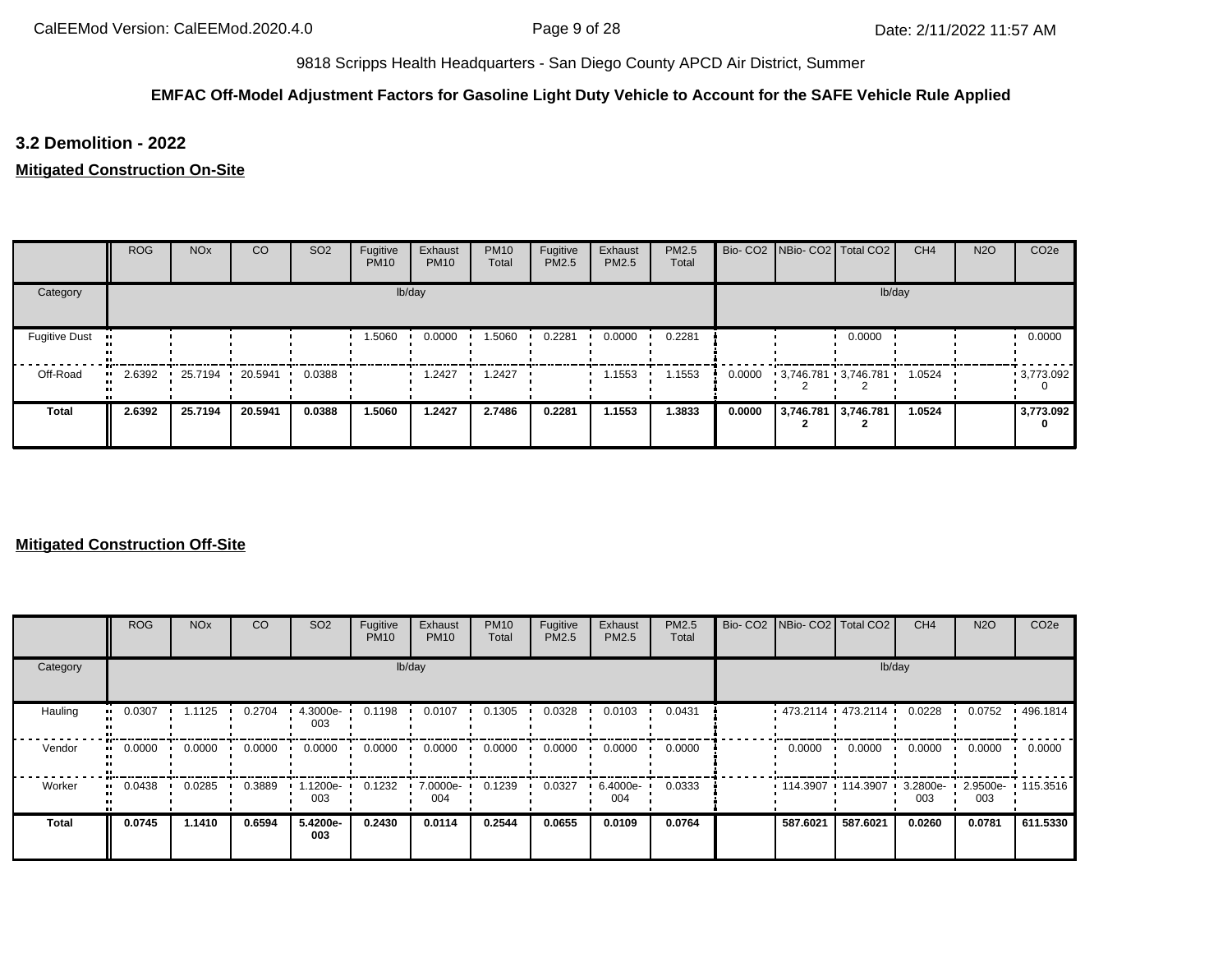## **EMFAC Off-Model Adjustment Factors for Gasoline Light Duty Vehicle to Account for the SAFE Vehicle Rule Applied**

## **3.3 Site Preparation - 2022**

## **Unmitigated Construction On-Site**

|                      | <b>ROG</b> | <b>NO<sub>x</sub></b> | CO              | SO <sub>2</sub> | Fugitive<br><b>PM10</b> | Exhaust<br><b>PM10</b> | <b>PM10</b><br>Total | Fugitive<br>PM2.5 | Exhaust<br><b>PM2.5</b> | <b>PM2.5</b><br>Total |           | Bio- CO2   NBio- CO2   Total CO2 | CH <sub>4</sub> | <b>N2O</b> | CO <sub>2e</sub> |
|----------------------|------------|-----------------------|-----------------|-----------------|-------------------------|------------------------|----------------------|-------------------|-------------------------|-----------------------|-----------|----------------------------------|-----------------|------------|------------------|
| Category             |            |                       |                 |                 |                         | lb/day                 |                      |                   |                         |                       |           | lb/day                           |                 |            |                  |
| <b>Fugitive Dust</b> |            |                       |                 |                 | 19.6570                 | 0.0000                 | 19.6570              | 10.1025           | 0.0000                  | 10.1025               |           | 0.0000                           |                 |            | 0.0000           |
| Off-Road             | 3.1701     |                       | 33.0835 19.6978 | 0.0380          |                         | 1.6126                 | 1.6126               |                   | 1.4836                  | 1.4836                |           | $3,686.061$ 3,686.061            | 1.1922          |            | $-3,715.865$     |
| <b>Total</b>         | 3.1701     | 33.0835               | 19.6978         | 0.0380          | 19.6570                 | 1.6126                 | 21.2696              | 10.1025           | 1.4836                  | 11.5860               | 3,686.061 | 3,686.061                        | 1.1922          |            | 3,715.865        |

|              | ROG    | <b>NO<sub>x</sub></b> | <sub>CO</sub> | SO <sub>2</sub> | Fugitive<br><b>PM10</b> | Exhaust<br><b>PM10</b> | <b>PM10</b><br>Total | Fugitive<br>PM2.5 | Exhaust<br>PM2.5 | <b>PM2.5</b><br>Total | Bio- CO2   NBio- CO2   Total CO2 |          | CH <sub>4</sub> | <b>N2O</b>      | CO <sub>2e</sub> |
|--------------|--------|-----------------------|---------------|-----------------|-------------------------|------------------------|----------------------|-------------------|------------------|-----------------------|----------------------------------|----------|-----------------|-----------------|------------------|
| Category     |        |                       |               |                 |                         | lb/day                 |                      |                   |                  |                       |                                  | lb/day   |                 |                 |                  |
| Hauling      | 0.0000 | 0.0000                | 0.0000        | 0.0000          | 0.0000                  | 0.0000                 | 0.0000               | 0.0000            | 0.0000           | 0.0000                | 0.0000                           | 0.0000   | 0.0000          | 0.0000          | 0.0000           |
| Vendor       | 0.0000 | 0.0000                | 0.0000        | 0.0000          | 0.0000                  | 0.0000                 | 0.0000               | 0.0000            | 0.0000           | 0.0000                | 0.0000                           | 0.0000   | 0.0000          | 0.0000          | 0.0000           |
| Worker       | 0.0526 | 0.0342                | 0.4667        | 1.3500e-<br>003 | 0.1479                  | 8.4000e-<br>004        | 0.1487               | 0.0392            | 7.7000e-<br>004  | 0.0400                | 137.2688                         | 137.2688 | 3.9400e-<br>003 | 3.5400e-<br>003 | $\cdot$ 138.4219 |
| <b>Total</b> | 0.0526 | 0.0342                | 0.4667        | 1.3500e-<br>003 | 0.1479                  | 8.4000e-<br>004        | 0.1487               | 0.0392            | 7.7000e-<br>004  | 0.0400                | 137.2688                         | 137.2688 | 3.9400e-<br>003 | 3.5400e-<br>003 | 138,4219         |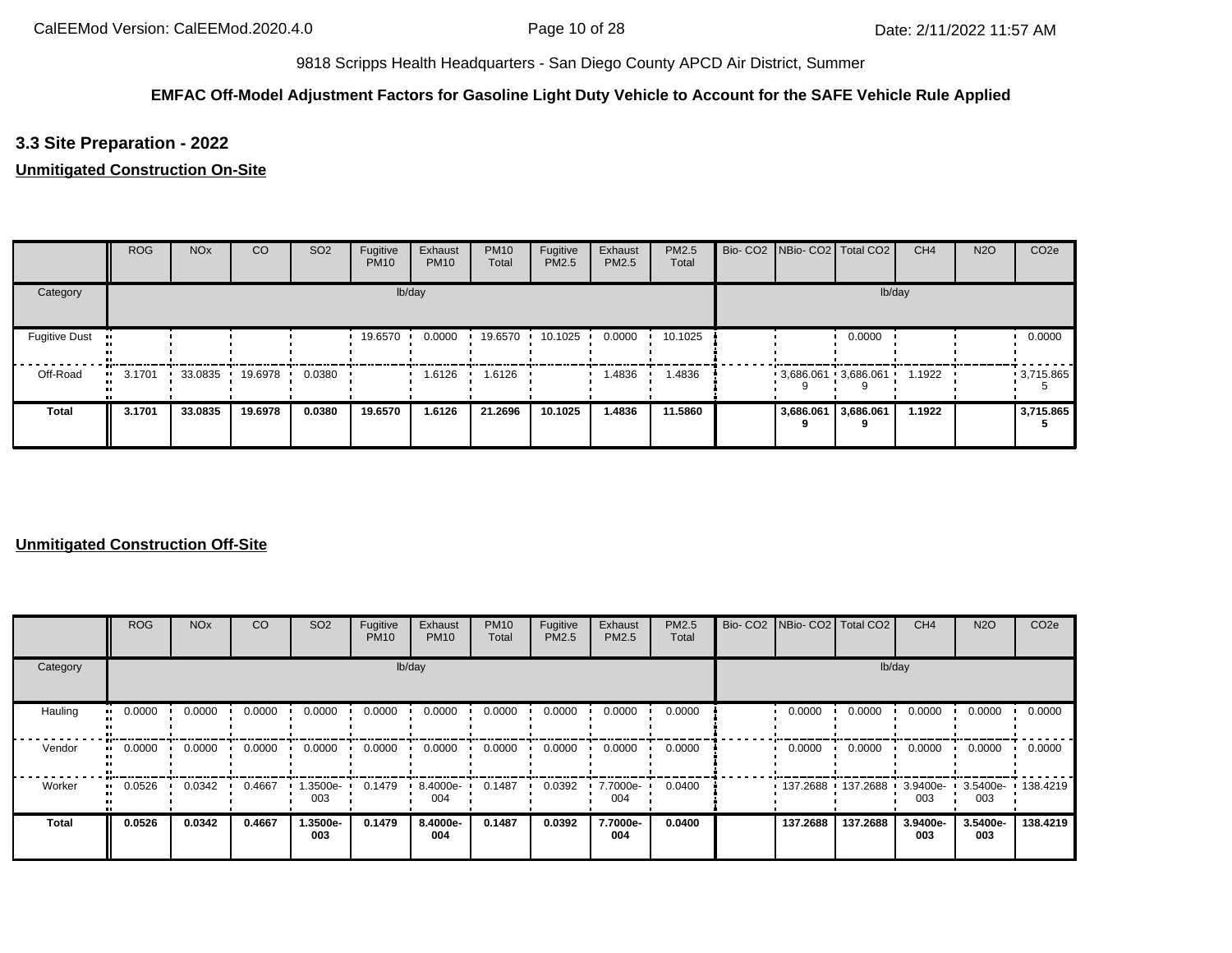## **EMFAC Off-Model Adjustment Factors for Gasoline Light Duty Vehicle to Account for the SAFE Vehicle Rule Applied**

**3.3 Site Preparation - 2022**

## **Mitigated Construction On-Site**

|                      | <b>ROG</b>            | <b>NO<sub>x</sub></b> | <sub>CO</sub>   | SO <sub>2</sub> | Fugitive<br><b>PM10</b> | Exhaust<br><b>PM10</b> | <b>PM10</b><br>Total | Fugitive<br>PM2.5 | Exhaust<br>PM2.5 | PM2.5<br>Total |        | Bio- CO2   NBio- CO2   Total CO2 |                | CH <sub>4</sub> | <b>N2O</b> | CO <sub>2e</sub> |
|----------------------|-----------------------|-----------------------|-----------------|-----------------|-------------------------|------------------------|----------------------|-------------------|------------------|----------------|--------|----------------------------------|----------------|-----------------|------------|------------------|
| Category             |                       |                       |                 |                 |                         | lb/day                 |                      |                   |                  |                |        |                                  |                | lb/day          |            |                  |
| <b>Fugitive Dust</b> |                       |                       |                 |                 | 19.6570                 | 0.0000                 | 19.6570              | 10.1025           | 0.0000           | 10.1025        |        |                                  | 0.0000         |                 |            | 0.0000           |
| Off-Road             | $\blacksquare$ 3.1701 |                       | 33.0835 19.6978 | 0.0380          |                         | 1.6126                 | 1.6126               |                   | 1.4836           | 1.4836         | 0.0000 | 3,686.061 3,686.061              |                | 1.1922          |            | $-3,715.865$     |
| Total                | 3.1701                | 33.0835               | 19.6978         | 0.0380          | 19.6570                 | 1.6126                 | 21.2696              | 10.1025           | 1.4836           | 11.5860        | 0.0000 | 3,686.061                        | 3,686.061<br>q | 1.1922          |            | 3,715.865        |

|              | <b>ROG</b> | <b>NO<sub>x</sub></b> | <sub>CO</sub> | SO <sub>2</sub> | Fugitive<br><b>PM10</b> | Exhaust<br><b>PM10</b> | <b>PM10</b><br>Total | Fugitive<br>PM2.5 | Exhaust<br>PM2.5 | <b>PM2.5</b><br>Total | Bio- CO2   NBio- CO2   Total CO2 |          | CH <sub>4</sub> | <b>N2O</b>      | CO <sub>2e</sub>  |
|--------------|------------|-----------------------|---------------|-----------------|-------------------------|------------------------|----------------------|-------------------|------------------|-----------------------|----------------------------------|----------|-----------------|-----------------|-------------------|
| Category     |            |                       |               |                 |                         | lb/day                 |                      |                   |                  |                       |                                  | lb/day   |                 |                 |                   |
| Hauling      | 0.0000     | 0.0000                | 0.0000        | 0.0000          | 0.0000                  | 0.0000                 | 0.0000               | 0.0000            | 0.0000           | 0.0000                | 0.0000                           | 0.0000   | 0.0000          | 0.0000          | 0.0000            |
| Vendor       | 0.0000     | 0.0000                | 0.0000        | 0.0000          | 0.0000                  | 0.0000                 | 0.0000               | 0.0000            | 0.0000           | 0.0000                | 0.0000                           | 0.0000   | 0.0000          | 0.0000          | 0.0000            |
| Worker       | 0.0526     | 0.0342                | 0.4667        | 1.3500e-<br>003 | 0.1479                  | 8.4000e-<br>004        | 0.1487               | 0.0392            | 7.7000e-<br>004  | 0.0400                | 137.2688                         | 137.2688 | 3.9400e-<br>003 | 003             | 3.5400e- 138.4219 |
| <b>Total</b> | 0.0526     | 0.0342                | 0.4667        | 1.3500e-<br>003 | 0.1479                  | 8.4000e-<br>004        | 0.1487               | 0.0392            | 7.7000e-<br>004  | 0.0400                | 137.2688                         | 137.2688 | 3.9400e-<br>003 | 3.5400e-<br>003 | 138,4219          |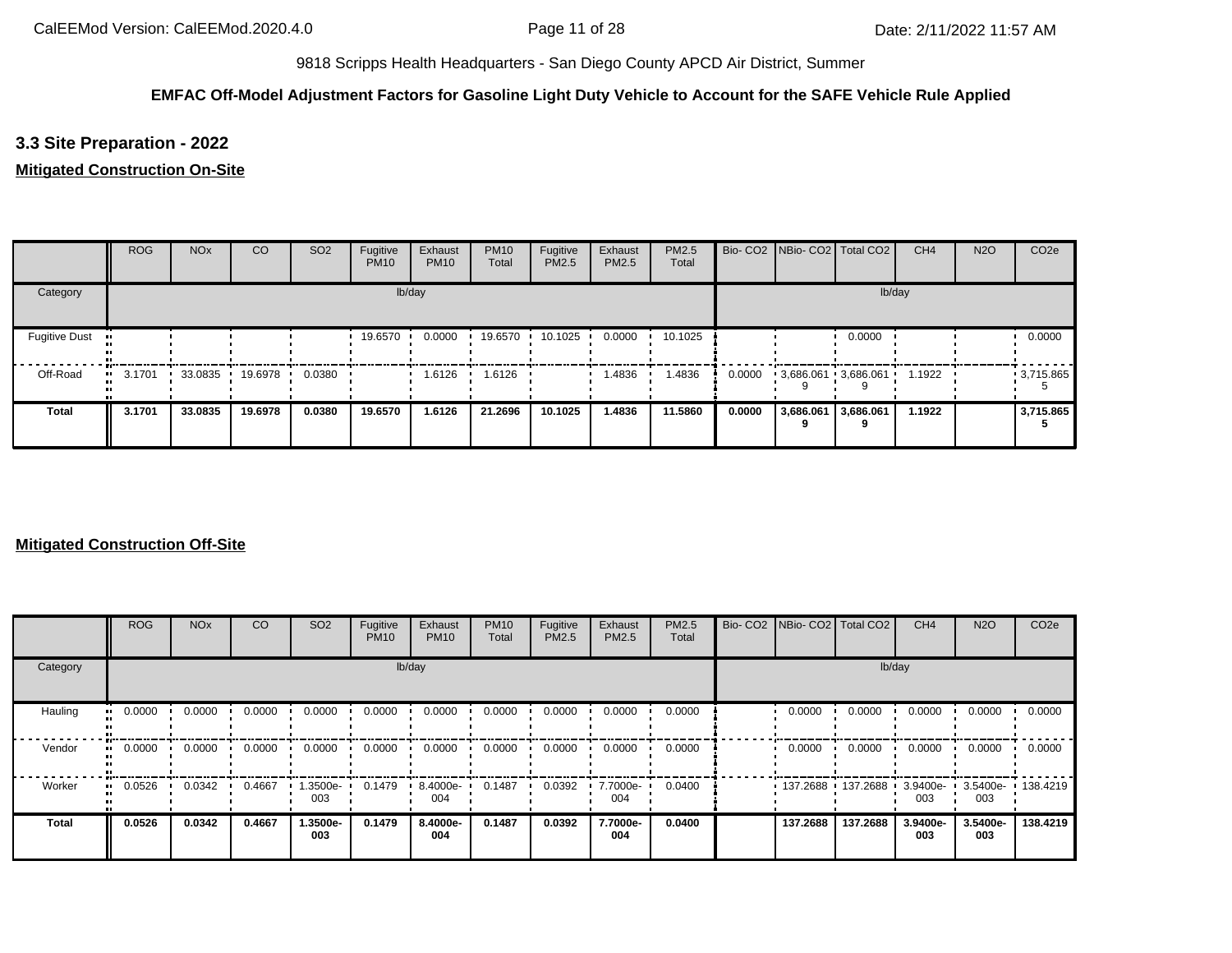## **EMFAC Off-Model Adjustment Factors for Gasoline Light Duty Vehicle to Account for the SAFE Vehicle Rule Applied**

## **3.4 Grading - 2022**

**Unmitigated Construction On-Site**

|                      | <b>ROG</b> | <b>NO<sub>x</sub></b> | CO      | SO <sub>2</sub> | Fugitive<br><b>PM10</b> | Exhaust<br><b>PM10</b> | <b>PM10</b><br>Total | Fugitive<br>PM2.5 | Exhaust<br>PM2.5 | PM2.5<br>Total | Bio- CO2   NBio- CO2   Total CO2 |                     | CH <sub>4</sub> | <b>N2O</b> | CO <sub>2e</sub> |
|----------------------|------------|-----------------------|---------|-----------------|-------------------------|------------------------|----------------------|-------------------|------------------|----------------|----------------------------------|---------------------|-----------------|------------|------------------|
| Category             |            |                       |         |                 |                         | lb/day                 |                      |                   |                  |                |                                  |                     | lb/day          |            |                  |
| <b>Fugitive Dust</b> |            |                       |         |                 | 7.3215                  | 0.0000                 | 7.3215               | 3.4609            | 0.0000           | 3.4609         |                                  | 0.0000              |                 |            | 0.0000           |
| Off-Road             | .9486      | 20.8551               | 15.2727 | 0.0297          |                         | 0.9409                 | 0.9409               |                   | 0.8656           | 0.8656         | $2,872.046$ $2,872.046$          |                     | 0.9289          |            | .2895.268        |
| <b>Total</b>         | 1.9486     | 20.8551               | 15.2727 | 0.0297          | 7.3215                  | 0.9409                 | 8.2623               | 3.4609            | 0.8656           | 4.3265         |                                  | 2,872.046 2,872.046 | 0.9289          |            | 2,895.268        |

|              | ROG    | <b>NO<sub>x</sub></b> | CO     | SO <sub>2</sub> | Fugitive<br><b>PM10</b> | Exhaust<br><b>PM10</b> | <b>PM10</b><br>Total | Fugitive<br>PM2.5 | Exhaust<br>PM2.5 | <b>PM2.5</b><br>Total |                 | Bio- CO2   NBio- CO2   Total CO2 | CH <sub>4</sub> | <b>N2O</b>                          | CO <sub>2e</sub> |
|--------------|--------|-----------------------|--------|-----------------|-------------------------|------------------------|----------------------|-------------------|------------------|-----------------------|-----------------|----------------------------------|-----------------|-------------------------------------|------------------|
| Category     |        |                       |        |                 |                         | lb/day                 |                      |                   |                  |                       |                 | lb/day                           |                 |                                     |                  |
| Hauling      | 0.9523 | 34.5124               | 8.3892 | 0.1334          | 3.7166                  | 0.3325                 | 4.0490               | 1.0187            | 0.3181           | 1.3368                | 55              | $14,679.91$ 14,679.91<br>55      | 0.7060          | 2.3320                              | 15,392.48<br>74  |
| Vendor       | 0.0000 | 0.0000                | 0.0000 | 0.0000          | 0.0000                  | 0.0000                 | 0.0000               | 0.0000            | 0.0000           | 0.0000                | 0.0000          | 0.0000                           | 0.0000          | 0.0000                              | 0.0000           |
| Worker       | 0.0438 | 0.0285                | 0.3889 | 1.1200e-<br>003 | 0.1232                  | 7.0000e-<br>004        | 0.1239               | 0.0327            | 6.4000e-<br>004  | 0.0333                |                 | $114.3907$ 114.3907              | 003             | 3.2800e- 1 2.9500e- 115.3516<br>003 |                  |
| <b>Total</b> | 0.9961 | 34.5409               | 8.7781 | 0.1345          | 3.8398                  | 0.3332                 | 4.1730               | 1.0514            | 0.3187           | 1.3701                | 14,794.30<br>62 | 14,794.30<br>62                  | 0.7093          | 2.3349                              | 15,507.83<br>90  |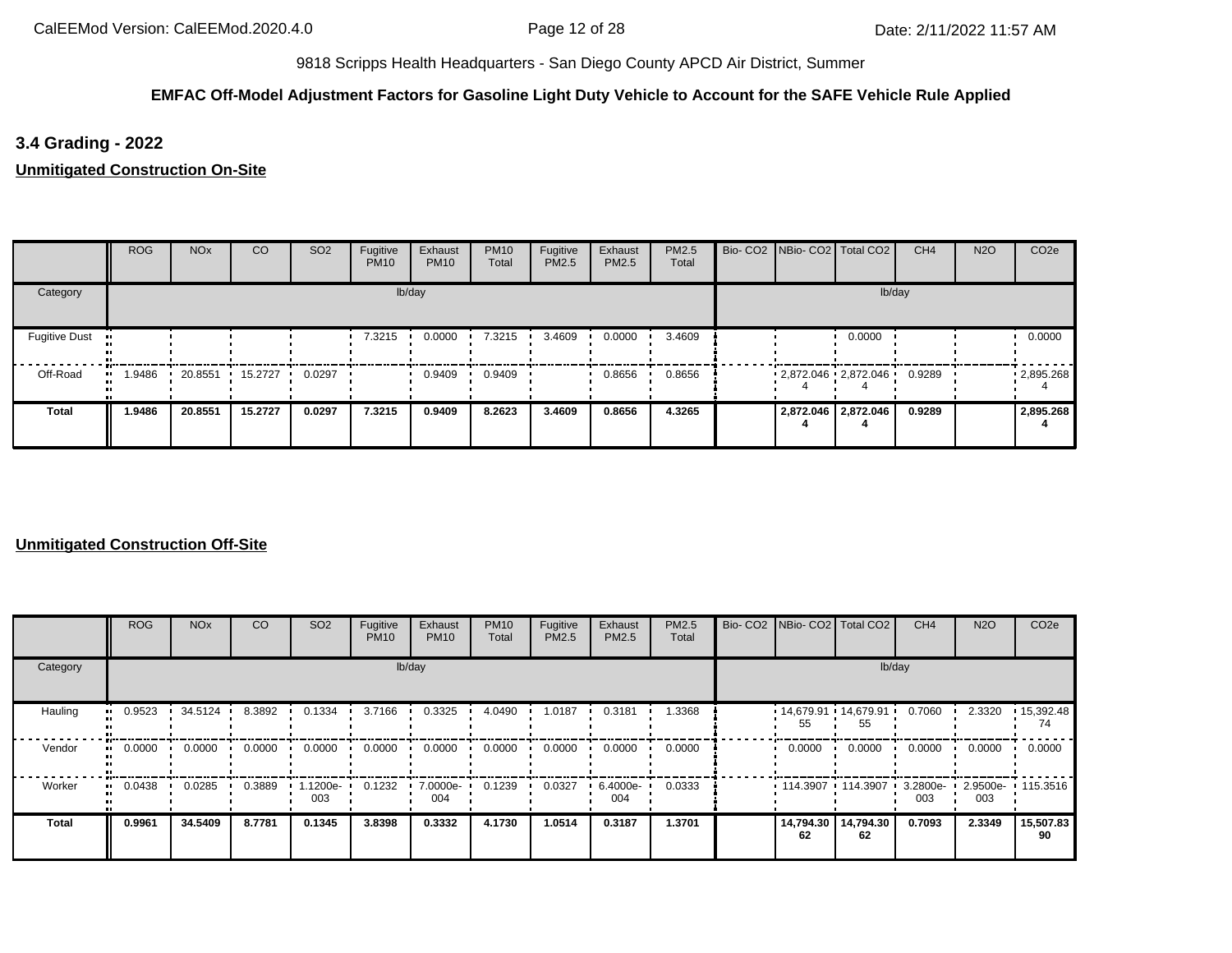## **EMFAC Off-Model Adjustment Factors for Gasoline Light Duty Vehicle to Account for the SAFE Vehicle Rule Applied**

**3.4 Grading - 2022**

**Mitigated Construction On-Site**

|                      | <b>ROG</b> | <b>NO<sub>x</sub></b> | CO      | SO <sub>2</sub> | Fugitive<br><b>PM10</b> | Exhaust<br><b>PM10</b> | <b>PM10</b><br>Total | Fugitive<br>PM2.5 | Exhaust<br>PM2.5 | PM2.5<br>Total |        | Bio- CO2   NBio- CO2   Total CO2 |                     | CH <sub>4</sub> | <b>N2O</b> | CO <sub>2e</sub> |
|----------------------|------------|-----------------------|---------|-----------------|-------------------------|------------------------|----------------------|-------------------|------------------|----------------|--------|----------------------------------|---------------------|-----------------|------------|------------------|
| Category             |            |                       |         |                 |                         | lb/day                 |                      |                   |                  |                |        |                                  | lb/day              |                 |            |                  |
| <b>Fugitive Dust</b> |            |                       |         |                 | 7.3215                  | 0.0000                 | 7.3215               | 3.4609            | 0.0000           | 3.4609         |        |                                  | 0.0000              |                 |            | 0.0000           |
| Off-Road             | .9486      | 20.8551               | 15.2727 | 0.0297          |                         | 0.9409                 | 0.9409               |                   | 0.8656           | 0.8656         | 0.0000 | $2,872.046$ $2,872.046$          |                     | 0.9289          |            | .2895.268        |
| <b>Total</b>         | 1.9486     | 20.8551               | 15.2727 | 0.0297          | 7.3215                  | 0.9409                 | 8.2623               | 3.4609            | 0.8656           | 4.3265         | 0.0000 |                                  | 2,872.046 2,872.046 | 0.9289          |            | 2,895.268        |

|              | ROG    | <b>NO<sub>x</sub></b> | <sub>CO</sub> | SO <sub>2</sub> | Fugitive<br><b>PM10</b> | Exhaust<br><b>PM10</b> | <b>PM10</b><br>Total | Fugitive<br>PM2.5 | Exhaust<br>PM2.5 | <b>PM2.5</b><br>Total | Bio- CO2   NBio- CO2   Total CO2 |                 | CH <sub>4</sub> | <b>N2O</b> | CO <sub>2e</sub>        |
|--------------|--------|-----------------------|---------------|-----------------|-------------------------|------------------------|----------------------|-------------------|------------------|-----------------------|----------------------------------|-----------------|-----------------|------------|-------------------------|
| Category     |        |                       |               |                 |                         | lb/day                 |                      |                   |                  |                       |                                  |                 | lb/day          |            |                         |
| Hauling      | 0.9523 | 34.5124               | 8.3892        | 0.1334          | 3.7166                  | 0.3325                 | 4.0490               | 1.0187            | 0.3181           | 1.3368                | $14,679.91$ 14,679.91<br>55      | 55              | 0.7060          | 2.3320     | $\cdot$ 15,392.48<br>74 |
| Vendor       | 0.0000 | 0.0000                | 0.0000        | 0.0000          | 0.0000                  | 0.0000                 | 0.0000               | 0.0000            | 0.0000           | 0.0000                | 0.0000                           | 0.0000          | 0.0000          | 0.0000     | 0.0000                  |
| Worker       | 0.0438 | 0.0285                | 0.3889        | 1.1200e-<br>003 | 0.1232                  | 7.0000e-<br>004        | 0.1239               | 0.0327            | 6.4000e-<br>004  | 0.0333                | $114.3907$ 114.3907              |                 | 3.2800e-<br>003 | 003        | 2.9500e- 115.3516       |
| <b>Total</b> | 0.9961 | 34.5409               | 8.7781        | 0.1345          | 3.8398                  | 0.3332                 | 4.1730               | 1.0514            | 0.3187           | 1.3701                | 14,794.30<br>62                  | 14,794.30<br>62 | 0.7093          | 2.3349     | 15,507.83<br>90         |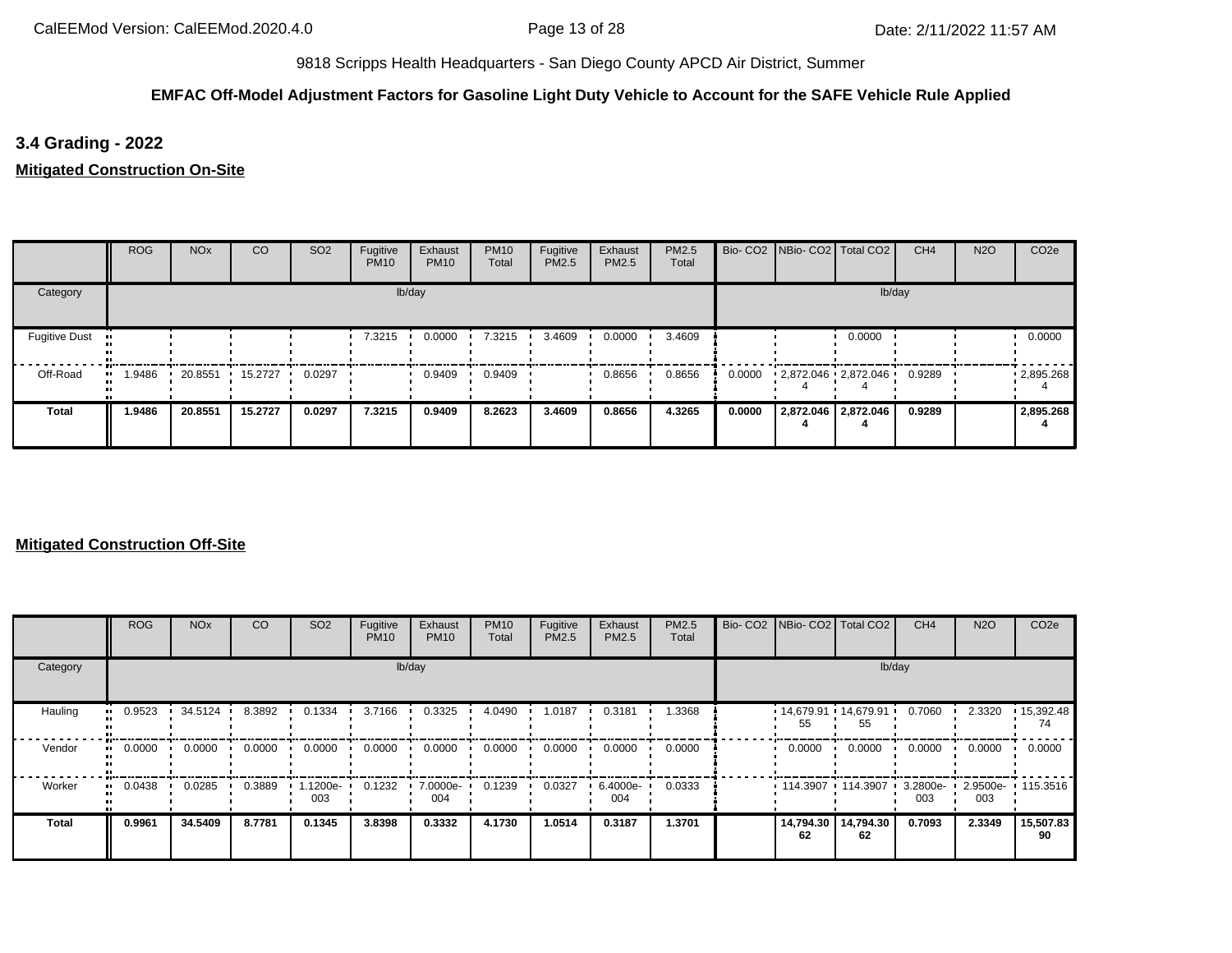## **EMFAC Off-Model Adjustment Factors for Gasoline Light Duty Vehicle to Account for the SAFE Vehicle Rule Applied**

# **3.5 Building Construction - 2022**

## **Unmitigated Construction On-Site**

|              | <b>ROG</b> | <b>NO<sub>x</sub></b> | CO      | SO <sub>2</sub> | Fugitive<br><b>PM10</b> | Exhaust<br><b>PM10</b> | <b>PM10</b><br>Total | Fugitive<br>PM2.5 | Exhaust<br>PM2.5 | <b>PM2.5</b><br>Total |  | Bio- CO2 NBio- CO2 Total CO2 | CH <sub>4</sub> | <b>N2O</b> | CO <sub>2e</sub> |
|--------------|------------|-----------------------|---------|-----------------|-------------------------|------------------------|----------------------|-------------------|------------------|-----------------------|--|------------------------------|-----------------|------------|------------------|
| Category     |            |                       |         |                 |                         | lb/day                 |                      |                   |                  |                       |  | lb/day                       |                 |            |                  |
| Off-Road     | .7062      | 15.6156               | 16.3634 | 0.0269          |                         | 0.8090                 | 0.8090               |                   | 0.7612           | 0.7612                |  | $2,554.333$ $2,554.333$      | 0.6120          |            | .2,569.632       |
| <b>Total</b> | 1.7062     | 15.6156               | 16.3634 | 0.0269          |                         | 0.8090                 | 0.8090               |                   | 0.7612           | 0.7612                |  | 2,554.333 2,554.333<br>6     | 0.6120          |            | 2,569.632        |

|                     | <b>ROG</b> | <b>NO<sub>x</sub></b> | CO     | SO <sub>2</sub> | Fugitive<br><b>PM10</b> | Exhaust<br><b>PM10</b> | <b>PM10</b><br>Total | Fugitive<br>PM2.5 | Exhaust<br>PM2.5 | PM2.5<br>Total | Bio- CO2 NBio- CO2 Total CO2 |        | CH <sub>4</sub> | <b>N2O</b> | CO <sub>2e</sub>  |
|---------------------|------------|-----------------------|--------|-----------------|-------------------------|------------------------|----------------------|-------------------|------------------|----------------|------------------------------|--------|-----------------|------------|-------------------|
| Category            |            |                       |        |                 |                         | lb/day                 |                      |                   |                  |                |                              | lb/day |                 |            |                   |
| Hauling<br>ш.       | 0.0000     | 0.0000                | 0.0000 | 0.0000          | 0.0000                  | 0.0000                 | 0.0000               | 0.0000            | 0.0000           | 0.0000         | 0.0000                       | 0.0000 | 0.0000          | 0.0000     | 0.0000            |
| Vendor<br>$\bullet$ | 0.1181     | 2.8186                | 0.9429 | 0.0113          | 0.3590                  | 0.0306                 | 0.3896               | 0.1033            | 0.0293           | 0.1327         | $1,218.075$ $1,218.075$      |        | 0.0370          | 0.1768     | $\cdot$ 1,271.689 |
| Worker              | 0.3533     | 0.2300                | 3.1374 | 9.0700e-<br>003 | 0.9940                  | 5.6300e-<br>003        | 0.9996               | 0.2637            | 5.1800e-<br>003  | 0.2688         | $922.7515$ 922.7515          |        | 0.0265          | 0.0238     | 930.5030          |
| <b>Total</b>        | 0.4714     | 3.0485                | 4.0803 | 0.0204          | 1.3529                  | 0.0363                 | 1.3892               | 0.3670            | 0.0345           | 0.4015         | 2,140.827 2,140.827          |        | 0.0635          | 0.2006     | 2,202.192         |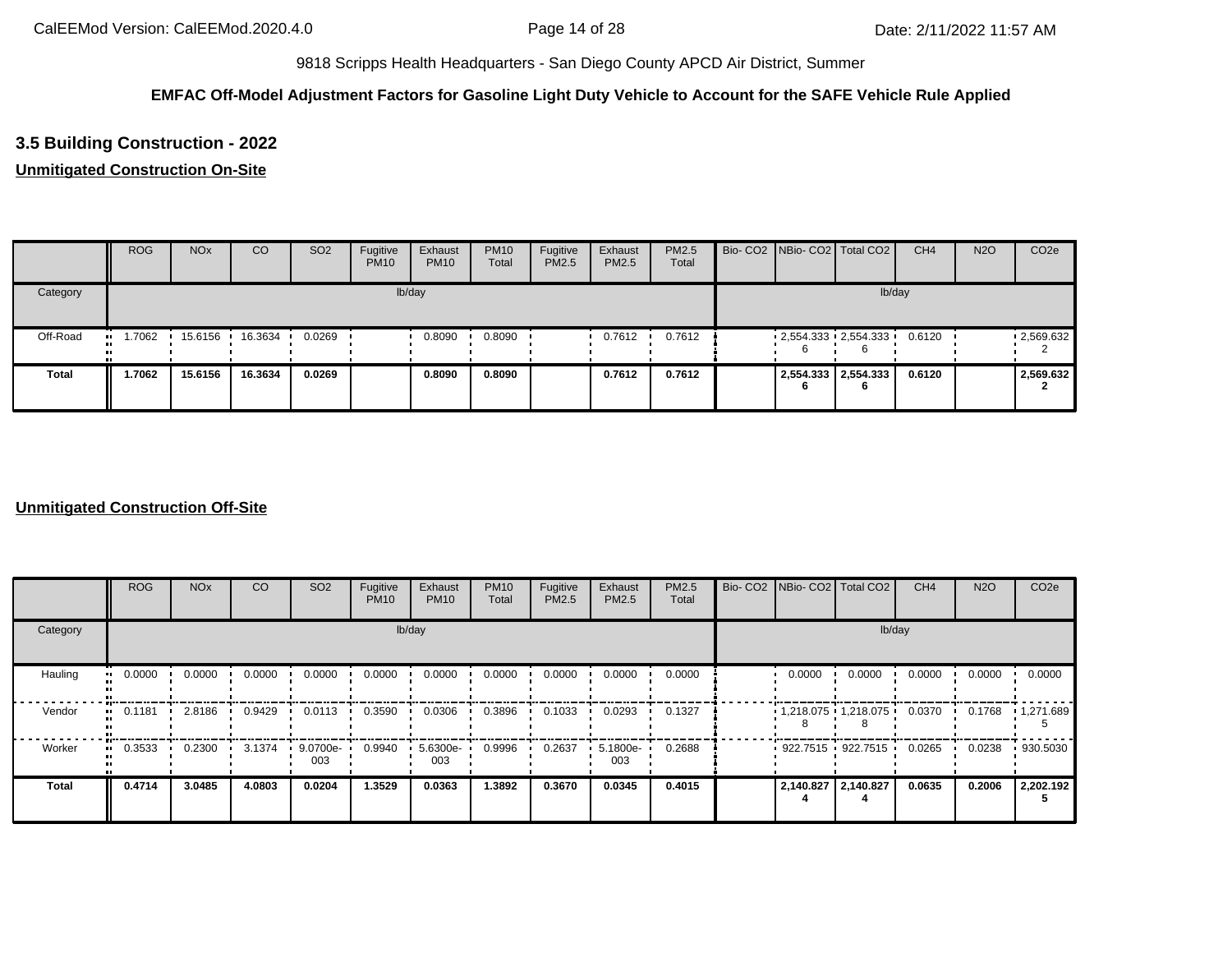## **EMFAC Off-Model Adjustment Factors for Gasoline Light Duty Vehicle to Account for the SAFE Vehicle Rule Applied**

# **3.5 Building Construction - 2022**

## **Mitigated Construction On-Site**

|              | <b>ROG</b> | <b>NO<sub>x</sub></b> | CO      | SO <sub>2</sub> | Fugitive<br><b>PM10</b> | Exhaust<br><b>PM10</b> | <b>PM10</b><br>Total | Fugitive<br>PM2.5 | Exhaust<br><b>PM2.5</b> | <b>PM2.5</b><br>Total |        | Bio- CO2 NBio- CO2 Total CO2 | CH <sub>4</sub> | <b>N2O</b> | CO <sub>2e</sub> |
|--------------|------------|-----------------------|---------|-----------------|-------------------------|------------------------|----------------------|-------------------|-------------------------|-----------------------|--------|------------------------------|-----------------|------------|------------------|
| Category     |            |                       |         |                 |                         | lb/day                 |                      |                   |                         |                       |        | lb/day                       |                 |            |                  |
| Off-Road     | .7062      | 15.6156               | 16.3634 | 0.0269          |                         | 0.8090                 | 0.8090               |                   | 0.7612                  | 0.7612                | 0.0000 | 2,554.333 2,554.333          | 0.6120          |            | .2,569.632       |
| <b>Total</b> | 1.7062     | 15.6156               | 16.3634 | 0.0269          |                         | 0.8090                 | 0.8090               |                   | 0.7612                  | 0.7612                | 0.0000 | 2,554.333 2,554.333<br>6     | 0.6120          |            | 2,569.632        |

|                        | <b>ROG</b>                 | <b>NO<sub>x</sub></b> | CO     | SO <sub>2</sub> | Fugitive<br><b>PM10</b> | Exhaust<br><b>PM10</b> | <b>PM10</b><br>Total | Fugitive<br><b>PM2.5</b> | Exhaust<br>PM2.5 | <b>PM2.5</b><br>Total | Bio- CO2 NBio- CO2 Total CO2 |                       | CH <sub>4</sub> | <b>N2O</b> | CO <sub>2e</sub> |
|------------------------|----------------------------|-----------------------|--------|-----------------|-------------------------|------------------------|----------------------|--------------------------|------------------|-----------------------|------------------------------|-----------------------|-----------------|------------|------------------|
| Category               |                            |                       |        |                 |                         | lb/day                 |                      |                          |                  |                       |                              | lb/day                |                 |            |                  |
| Hauling                | 0.0000<br>$\bullet\bullet$ | 0.0000                | 0.0000 | 0.0000          | 0.0000                  | 0.0000                 | 0.0000               | 0.0000                   | 0.0000           | 0.0000                | 0.0000                       | 0.0000                | 0.0000          | 0.0000     | 0.0000           |
| Vendor<br>$\mathbf{u}$ | 0.1181                     | 2.8186                | 0.9429 | 0.0113          | 0.3590                  | 0.0306                 | 0.3896               | 0.1033                   | 0.0293           | 0.1327                |                              | 1,218.075 1,218.075 ' | 0.0370          | 0.1768     | 1,271.689        |
| Worker<br>$\bullet$    | 0.3533                     | 0.2300                | 3.1374 | 9.0700e-<br>003 | 0.9940                  | 5.6300e-<br>003        | 0.9996               | 0.2637                   | 5.1800e-<br>003  | 0.2688                |                              | 922.7515 922.7515 '   | 0.0265          | 0.0238     | .930.5030        |
| <b>Total</b>           | 0.4714                     | 3.0485                | 4.0803 | 0.0204          | 1.3529                  | 0.0363                 | 1.3892               | 0.3670                   | 0.0345           | 0.4015                | 2,140.827                    | 2,140.827             | 0.0635          | 0.2006     | 2,202.192        |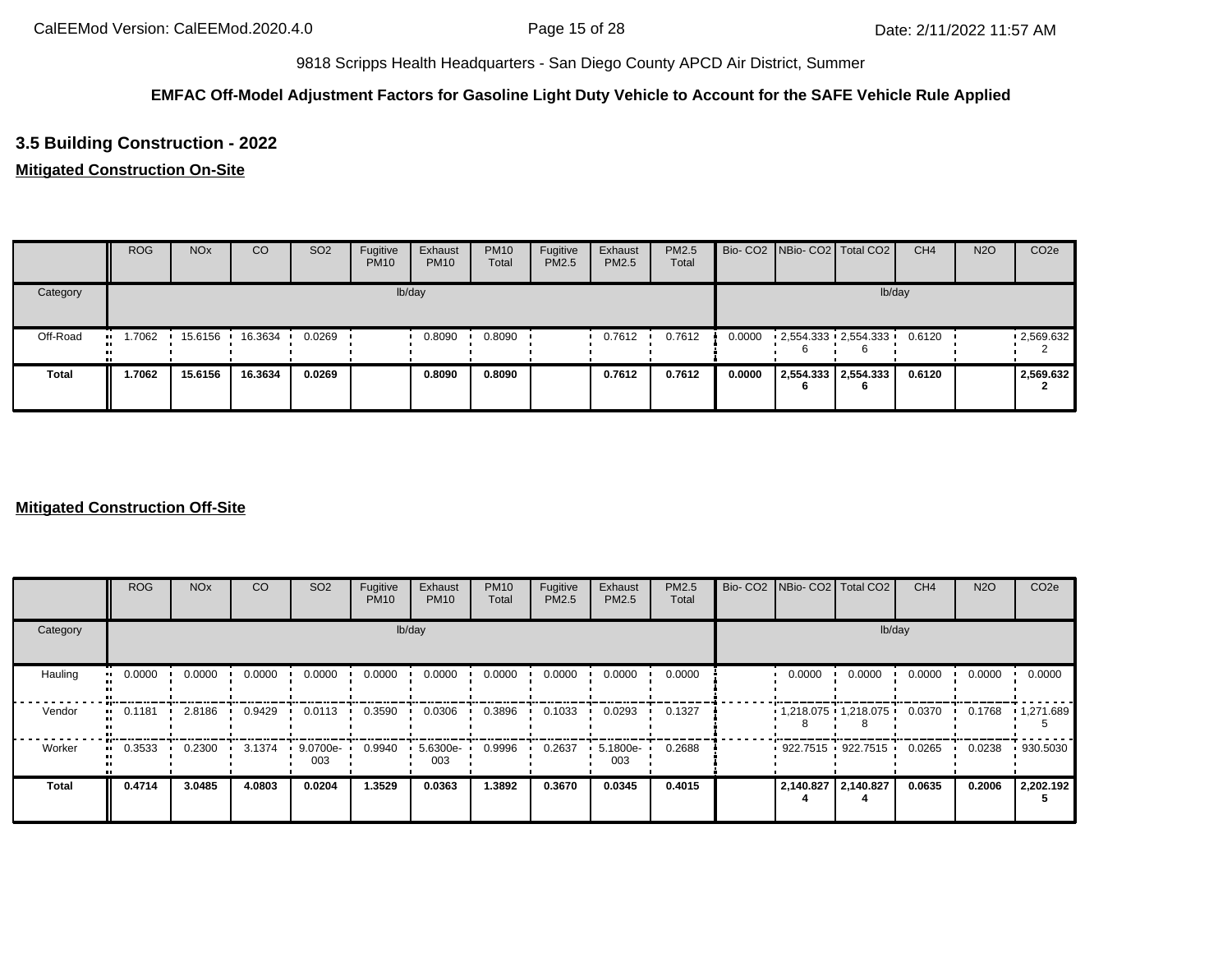## **EMFAC Off-Model Adjustment Factors for Gasoline Light Duty Vehicle to Account for the SAFE Vehicle Rule Applied**

# **3.5 Building Construction - 2023**

## **Unmitigated Construction On-Site**

|              | <b>ROG</b> | <b>NO<sub>x</sub></b> | <sub>CO</sub> | SO <sub>2</sub> | Fugitive<br><b>PM10</b> | Exhaust<br><b>PM10</b> | <b>PM10</b><br>Total | Fugitive<br>PM2.5 | Exhaust<br>PM2.5 | <b>PM2.5</b><br>Total |  | Bio- CO2 NBio- CO2 Total CO2 | CH <sub>4</sub> | <b>N2O</b> | CO <sub>2e</sub> |
|--------------|------------|-----------------------|---------------|-----------------|-------------------------|------------------------|----------------------|-------------------|------------------|-----------------------|--|------------------------------|-----------------|------------|------------------|
| Category     |            |                       |               |                 |                         | lb/day                 |                      |                   |                  |                       |  | lb/day                       |                 |            |                  |
| Off-Road     | .5728      | 14.3849               | 16.2440 ·     | 0.0269          |                         | 0.6997                 | 0.6997               |                   | 0.6584           | 0.6584                |  | $2,555.209$ $2,555.209$      | 0.6079          |            | .2,570.406       |
| <b>Total</b> | 1.5728     | 14.3849               | 16.2440       | 0.0269          |                         | 0.6997                 | 0.6997               |                   | 0.6584           | 0.6584                |  | 2,555.209 2,555.209<br>a     | 0.6079          |            | 2,570.406        |

|                     | <b>ROG</b> | <b>NO<sub>x</sub></b> | CO     | SO <sub>2</sub> | Fugitive<br><b>PM10</b> | Exhaust<br><b>PM10</b> | <b>PM10</b><br>Total | Fugitive<br>PM2.5 | Exhaust<br>PM2.5 | PM2.5<br>Total | Bio- CO2 NBio- CO2 Total CO2 |        | CH <sub>4</sub> | <b>N2O</b> | CO <sub>2e</sub>  |
|---------------------|------------|-----------------------|--------|-----------------|-------------------------|------------------------|----------------------|-------------------|------------------|----------------|------------------------------|--------|-----------------|------------|-------------------|
| Category            |            |                       |        |                 | lb/day                  |                        |                      |                   |                  |                |                              | lb/day |                 |            |                   |
| Hauling<br>ш.       | 0.0000     | 0.0000                | 0.0000 | 0.0000          | 0.0000                  | 0.0000                 | 0.0000               | 0.0000            | 0.0000           | 0.0000         | 0.0000                       | 0.0000 | 0.0000          | 0.0000     | 0.0000            |
| Vendor<br>$\bullet$ | 0.0633     | 2.2720                | 0.8188 | 0.0109          | 0.3590                  | 0.0138                 | 0.3728               | 0.1033            | 0.0132           | 0.1166         | $1,171.548$ $1,171.548$      |        | 0.0355          | 0.1696     | $\cdot$ 1,222.986 |
| Worker<br>$\bullet$ | 0.3309     | 0.2055                | 2.9117 | 8.7800e-<br>003 | 0.9940                  | 5.3500e-<br>003        | 0.9993               | 0.2637            | 4.9200e-<br>003  | 0.2686         | 898.8528 898.8528            |        | 0.0241          | 0.0221     | .906.0489         |
| <b>Total</b>        | 0.3942     | 2.4775                | 3.7305 | 0.0196          | 1.3529                  | 0.0192                 | 1.3721               | 0.3670            | 0.0182           | 0.3852         | 2,070.401 2,070.401          |        | 0.0596          | 0.1918     | 2,129.035         |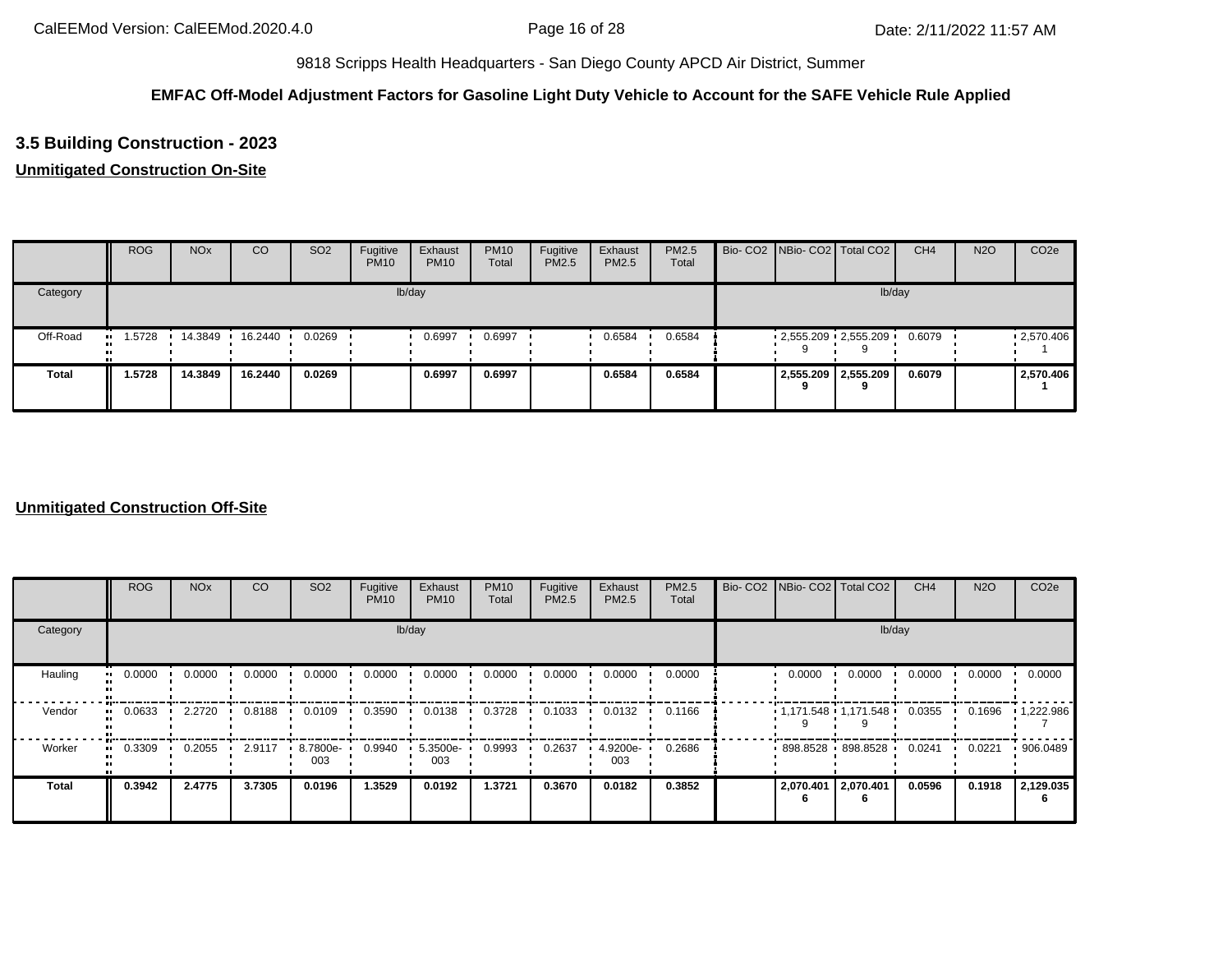## **EMFAC Off-Model Adjustment Factors for Gasoline Light Duty Vehicle to Account for the SAFE Vehicle Rule Applied**

# **3.5 Building Construction - 2023**

## **Mitigated Construction On-Site**

|              | <b>ROG</b> | <b>NO<sub>x</sub></b> | CO        | SO <sub>2</sub> | Fugitive<br><b>PM10</b> | Exhaust<br><b>PM10</b> | <b>PM10</b><br>Total | Fugitive<br>PM2.5 | Exhaust<br>PM2.5 | <b>PM2.5</b><br>Total |        |   | Bio- CO2   NBio- CO2   Total CO2 | CH <sub>4</sub> | <b>N2O</b> | CO <sub>2e</sub> |
|--------------|------------|-----------------------|-----------|-----------------|-------------------------|------------------------|----------------------|-------------------|------------------|-----------------------|--------|---|----------------------------------|-----------------|------------|------------------|
| Category     |            |                       |           |                 |                         | lb/day                 |                      |                   |                  |                       |        |   |                                  | lb/day          |            |                  |
| Off-Road     | 1.5728<br> | 14.3849               | 16.2440 · | 0.0269          |                         | 0.6997                 | 0.6997               |                   | 0.6584           | 0.6584                | 0.0000 |   | $2,555.209$ $2,555.209$          | 0.6079          |            | .2570.406        |
| <b>Total</b> | 1.5728     | 14.3849               | 16.2440   | 0.0269          |                         | 0.6997                 | 0.6997               |                   | 0.6584           | 0.6584                | 0.0000 | 9 | 2,555.209 2,555.209              | 0.6079          |            | 2,570.406        |

|                             | <b>ROG</b> | <b>NO<sub>x</sub></b> | CO     | SO <sub>2</sub> | Fugitive<br><b>PM10</b> | Exhaust<br><b>PM10</b> | <b>PM10</b><br>Total | Fugitive<br>PM2.5 | Exhaust<br>PM2.5 | PM2.5<br>Total | Bio- CO2   NBio- CO2   Total CO2 |           | CH <sub>4</sub> | <b>N2O</b> | CO <sub>2e</sub>  |
|-----------------------------|------------|-----------------------|--------|-----------------|-------------------------|------------------------|----------------------|-------------------|------------------|----------------|----------------------------------|-----------|-----------------|------------|-------------------|
| Category                    |            |                       |        |                 |                         | lb/day                 |                      |                   |                  |                |                                  | lb/day    |                 |            |                   |
| Hauling<br>$\bullet\bullet$ | 0.0000     | 0.0000                | 0.0000 | 0.0000          | 0.0000                  | 0.0000                 | 0.0000               | 0.0000            | 0.0000           | 0.0000         | 0.0000                           | 0.0000    | 0.0000          | 0.0000     | 0.0000            |
| Vendor<br>$\mathbf{u}$      | 0.0633     | 2.2720                | 0.8188 | 0.0109          | 0.3590                  | 0.0138                 | 0.3728               | 0.1033            | 0.0132           | 0.1166         | $1,171.548$ $1,171.548$          |           | 0.0355          | 0.1696     | $\cdot$ 1,222.986 |
| Worker<br>$\bullet$         | 0.3309     | 0.2055                | 2.9117 | 8.7800e-<br>003 | 0.9940                  | $5.3500e-$<br>003      | 0.9993               | 0.2637            | 4.9200e-<br>003  | 0.2686         | 898.8528 898.8528                |           | 0.0241          | 0.0221     | .906.0489         |
| <b>Total</b>                | 0.3942     | 2.4775                | 3.7305 | 0.0196          | 1.3529                  | 0.0192                 | 1.3721               | 0.3670            | 0.0182           | 0.3852         | 2,070.401                        | 2,070.401 | 0.0596          | 0.1918     | 2,129.035         |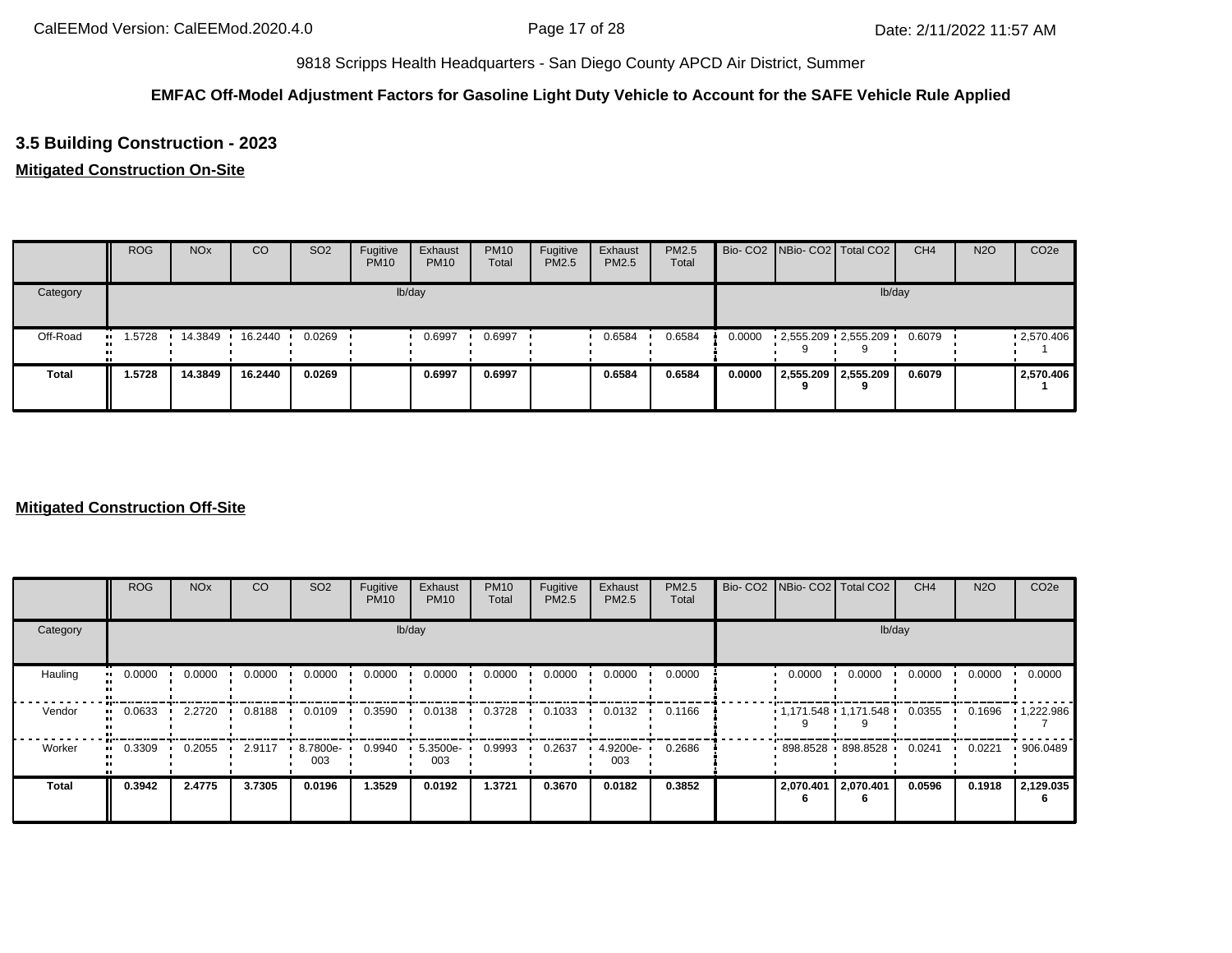## **EMFAC Off-Model Adjustment Factors for Gasoline Light Duty Vehicle to Account for the SAFE Vehicle Rule Applied**

**3.6 Paving - 2023**

**Unmitigated Construction On-Site**

|          | <b>ROG</b>            | <b>NO<sub>x</sub></b> | CO      | SO <sub>2</sub> | Fugitive<br><b>PM10</b> | Exhaust<br><b>PM10</b> | <b>PM10</b><br>Total | Fugitive<br>PM2.5 | Exhaust<br>PM2.5 | PM2.5<br>Total | Bio- CO2   NBio- CO2   Total CO2 |                       | CH <sub>4</sub> | <b>N2O</b> | CO <sub>2e</sub> |
|----------|-----------------------|-----------------------|---------|-----------------|-------------------------|------------------------|----------------------|-------------------|------------------|----------------|----------------------------------|-----------------------|-----------------|------------|------------------|
| Category |                       |                       |         |                 |                         | lb/day                 |                      |                   |                  |                |                                  | lb/day                |                 |            |                  |
| Off-Road | $-0.9181$             | 8.7903                | 12.1905 | 0.0189          |                         | 0.4357                 | 0.4357               |                   | 0.4025           | 0.4025         | $1,805.430$ 1,805.430            |                       | 0.5673          |            | 1,819.612        |
| Paving   | $\blacksquare$ 0.3624 |                       |         |                 |                         | 0.0000                 | 0.0000               |                   | 0.0000           | 0.0000         |                                  | 0.0000                |                 |            | 0.0000           |
| Total    | 1.2805                | 8.7903                | 12.1905 | 0.0189          |                         | 0.4357                 | 0.4357               |                   | 0.4025           | 0.4025         |                                  | 1,805.430   1,805.430 | 0.5673          |            | 1,819.612        |

|          | <b>ROG</b>            | <b>NO<sub>x</sub></b> | <b>CO</b> | SO <sub>2</sub> | Fugitive<br><b>PM10</b> | Exhaust<br><b>PM10</b> | <b>PM10</b><br>Total | Fugitive<br><b>PM2.5</b> | Exhaust<br>PM2.5 | PM2.5<br>Total | Bio- CO2   NBio- CO2   Total CO2 |          | CH <sub>4</sub>    | <b>N2O</b>      | CO <sub>2e</sub>  |
|----------|-----------------------|-----------------------|-----------|-----------------|-------------------------|------------------------|----------------------|--------------------------|------------------|----------------|----------------------------------|----------|--------------------|-----------------|-------------------|
| Category |                       |                       |           |                 |                         | lb/day                 |                      |                          |                  |                |                                  | lb/day   |                    |                 |                   |
| Hauling  | 0.0000<br>            | 0.0000                | 0.0000    | 0.0000          | 0.0000                  | 0.0000                 | 0.0000               | 0.0000                   | 0.0000           | 0.0000         | 0.0000                           | 0.0000   | 0.0000             | 0.0000          | 0.0000            |
| Vendor   | $\blacksquare$ 0.0000 | 0.0000                | 0.0000    | 0.0000          | 0.0000                  | 0.0000                 | 0.0000               | 0.0000                   | 0.0000           | 0.0000         | 0.0000                           | 0.0000   | 0.0000             | 0.0000          | 0.0000            |
| Worker   | 0.0547<br>            | 0.0340                | 0.4813    | .4500e-<br>003  | 0.1643                  | 8.8000e-<br>004        | 0.1652               | 0.0436                   | 8.1000e-<br>004  | 0.0444         | 148.5707 ·                       | 148.5707 | $3.9800e -$<br>003 | 003             | 3.6600e- 149.7602 |
| Total    | 0.0547                | 0.0340                | 0.4813    | -4500e.<br>003  | 0.1643                  | 8.8000e-<br>004        | 0.1652               | 0.0436                   | 8.1000e-<br>004  | 0.0444         | 148,5707                         | 148.5707 | 3.9800e-<br>003    | 3.6600e-<br>003 | 149.7602          |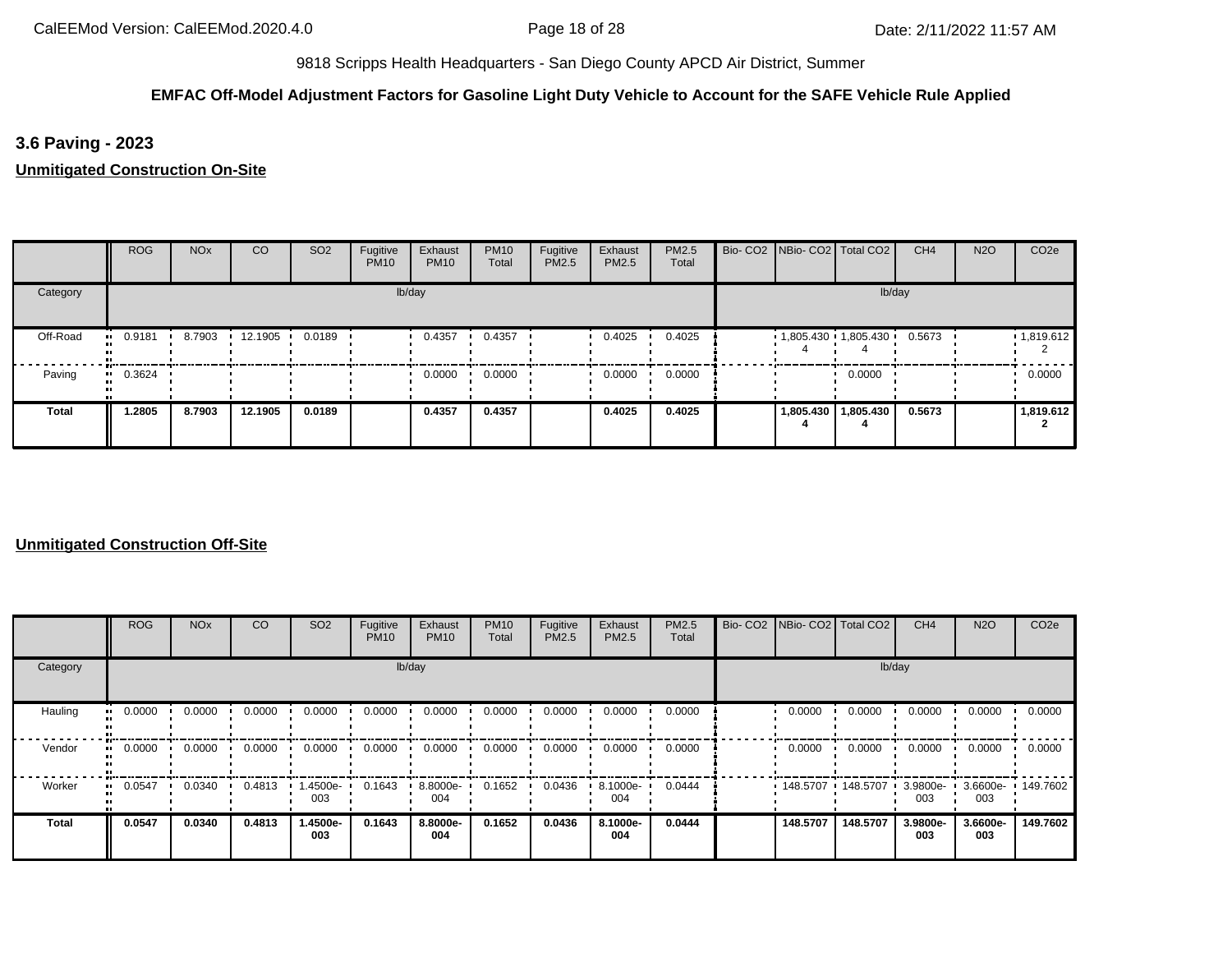## **EMFAC Off-Model Adjustment Factors for Gasoline Light Duty Vehicle to Account for the SAFE Vehicle Rule Applied**

**3.6 Paving - 2023**

**Mitigated Construction On-Site**

|              | <b>ROG</b>             | <b>NO<sub>x</sub></b> | CO      | SO <sub>2</sub> | Fugitive<br><b>PM10</b> | Exhaust<br><b>PM10</b> | <b>PM10</b><br>Total | Fugitive<br>PM2.5 | Exhaust<br><b>PM2.5</b> | PM2.5<br>Total |        | Bio- CO2   NBio- CO2   Total CO2 |                       | CH <sub>4</sub> | <b>N2O</b> | CO <sub>2e</sub> |
|--------------|------------------------|-----------------------|---------|-----------------|-------------------------|------------------------|----------------------|-------------------|-------------------------|----------------|--------|----------------------------------|-----------------------|-----------------|------------|------------------|
| Category     |                        |                       |         |                 |                         | lb/day                 |                      |                   |                         |                |        |                                  |                       | lb/day          |            |                  |
| Off-Road     | 0.9181<br>             | 8.7903                | 12.1905 | 0.0189          |                         | 0.4357                 | 0.4357               |                   | 0.4025                  | 0.4025         | 0.0000 | $1,805.430$ 1,805.430            |                       | 0.5673          |            | 1,819.612        |
| Paving       | 0.3624<br>$\mathbf{u}$ |                       |         |                 |                         | 0.0000                 | 0.0000               |                   | 0.0000                  | 0.0000         |        |                                  | 0.0000                |                 |            | 0.0000           |
| <b>Total</b> | 1.2805                 | 8.7903                | 12.1905 | 0.0189          |                         | 0.4357                 | 0.4357               |                   | 0.4025                  | 0.4025         | 0.0000 |                                  | 1,805.430   1,805.430 | 0.5673          |            | 1,819.612        |

|          | <b>ROG</b>            | <b>NO<sub>x</sub></b> | CO     | SO <sub>2</sub> | Fugitive<br><b>PM10</b> | Exhaust<br><b>PM10</b> | <b>PM10</b><br>Total | Fugitive<br><b>PM2.5</b> | Exhaust<br>PM2.5 | PM2.5<br>Total | Bio- CO2 NBio- CO2 Total CO2 |          | CH <sub>4</sub>    | <b>N2O</b>         | CO <sub>2e</sub> |
|----------|-----------------------|-----------------------|--------|-----------------|-------------------------|------------------------|----------------------|--------------------------|------------------|----------------|------------------------------|----------|--------------------|--------------------|------------------|
| Category |                       |                       |        |                 |                         | lb/day                 |                      |                          |                  |                |                              | lb/day   |                    |                    |                  |
| Hauling  | 0.0000<br>            | 0.0000                | 0.0000 | 0.0000          | 0.0000                  | 0.0000                 | 0.0000               | 0.0000                   | 0.0000           | 0.0000         | 0.0000                       | 0.0000   | 0.0000             | 0.0000             | 0.0000           |
| Vendor   | $\blacksquare$ 0.0000 | 0.0000                | 0.0000 | 0.0000          | 0.0000                  | 0.0000                 | 0.0000               | 0.0000                   | 0.0000           | 0.0000         | 0.0000                       | 0.0000   | 0.0000             | 0.0000             | 0.0000           |
| Worker   | 0.0547<br>            | 0.0340                | 0.4813 | -4500e-<br>003  | 0.1643                  | 8.8000e-<br>004        | 0.1652               | 0.0436                   | 8.1000e-<br>004  | 0.0444         | 148.5707                     | 148.5707 | $3.9800e -$<br>003 | $3.6600e -$<br>003 | 149.7602         |
| Total    | 0.0547                | 0.0340                | 0.4813 | -.4500e<br>003  | 0.1643                  | 8.8000e-<br>004        | 0.1652               | 0.0436                   | 8.1000e-<br>004  | 0.0444         | 148,5707                     | 148,5707 | 3.9800e-<br>003    | 3.6600e-<br>003    | 149.7602         |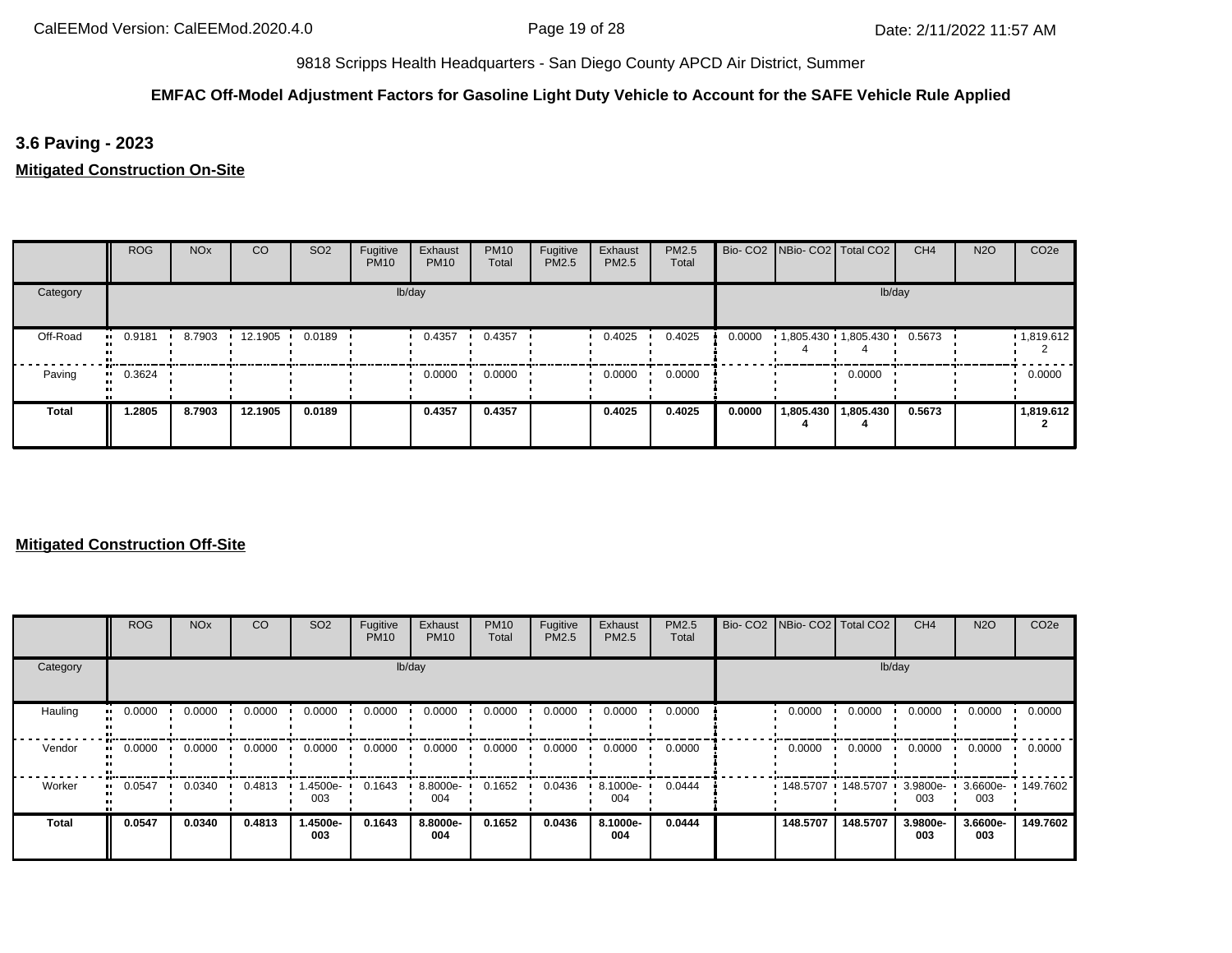## **EMFAC Off-Model Adjustment Factors for Gasoline Light Duty Vehicle to Account for the SAFE Vehicle Rule Applied**

# **3.7 Architectural Coating - 2023**

## **Unmitigated Construction On-Site**

|                           | <b>ROG</b> | <b>NO<sub>x</sub></b> | <sub>CO</sub> | SO <sub>2</sub>    | Fugitive<br><b>PM10</b> | Exhaust<br><b>PM10</b> | <b>PM10</b><br>Total | Fugitive<br>PM2.5 | Exhaust<br>PM2.5 | <b>PM2.5</b><br>Total | Bio- CO2 NBio- CO2 Total CO2 |          | CH <sub>4</sub> | <b>N2O</b> | CO <sub>2e</sub> |
|---------------------------|------------|-----------------------|---------------|--------------------|-------------------------|------------------------|----------------------|-------------------|------------------|-----------------------|------------------------------|----------|-----------------|------------|------------------|
| Category                  |            |                       |               |                    |                         | lb/day                 |                      |                   |                  |                       |                              | lb/day   |                 |            |                  |
| Archit. Coating " 93.5989 |            |                       |               |                    |                         | 0.0000                 | 0.0000               |                   | 0.0000           | 0.0000                |                              | 0.0000   |                 |            | 0.0000           |
| Off-Road                  | 0.1917     | 1.3030                | 1.8111        | $-2.9700e-$<br>003 |                         | 0.0708                 | 0.0708               |                   | 0.0708           | 0.0708                | $-281.4481 - 281.4481$       |          | 0.0168          |            | .281.8690        |
| <b>Total</b>              | 93.7906    | 1.3030                | 1.8111        | 2.9700e-<br>003    |                         | 0.0708                 | 0.0708               |                   | 0.0708           | 0.0708                | 281.4481                     | 281.4481 | 0.0168          |            | 281.8690         |

|          | <b>ROG</b>            | <b>NO<sub>x</sub></b> | CO     | SO <sub>2</sub> | Fugitive<br><b>PM10</b> | Exhaust<br><b>PM10</b> | <b>PM10</b><br>Total | Fugitive<br>PM2.5 | Exhaust<br>PM2.5 | PM2.5<br>Total |          | Bio- CO2 NBio- CO2 Total CO2 | CH <sub>4</sub> | <b>N2O</b>      | CO <sub>2e</sub> |
|----------|-----------------------|-----------------------|--------|-----------------|-------------------------|------------------------|----------------------|-------------------|------------------|----------------|----------|------------------------------|-----------------|-----------------|------------------|
| Category |                       |                       |        |                 |                         | lb/day                 |                      |                   |                  |                |          | lb/day                       |                 |                 |                  |
| Hauling  | 0.0000<br>            | 0.0000                | 0.0000 | 0.0000          | 0.0000                  | 0.0000                 | 0.0000               | 0.0000            | 0.0000           | 0.0000         | 0.0000   | 0.0000                       | 0.0000          | 0.0000          | 0.0000           |
| Vendor   | $\blacksquare$ 0.0000 | 0.0000                | 0.0000 | 0.0000          | 0.0000                  | 0.0000                 | 0.0000               | 0.0000            | 0.0000           | 0.0000         | 0.0000   | 0.0000                       | 0.0000          | 0.0000          | 0.0000           |
| Worker   | 0.0656<br>            | 0.0408                | 0.5775 | -.7400e<br>003  | 0.1972                  | 1.0600e-<br>003        | 0.1982               | 0.0523            | 9.8000e-<br>004  | 0.0533         | 178.2849 | 178.2849                     | 4.7700e-<br>003 | 4.3900e-<br>003 | 179.7122         |
| Total    | 0.0656                | 0.0408                | 0.5775 | 1.7400e-<br>003 | 0.1972                  | 1.0600e-<br>003        | 0.1982               | 0.0523            | 9.8000e-<br>004  | 0.0533         | 178.2849 | 178.2849                     | 4.7700e-<br>003 | 4.3900e-<br>003 | 179.7122         |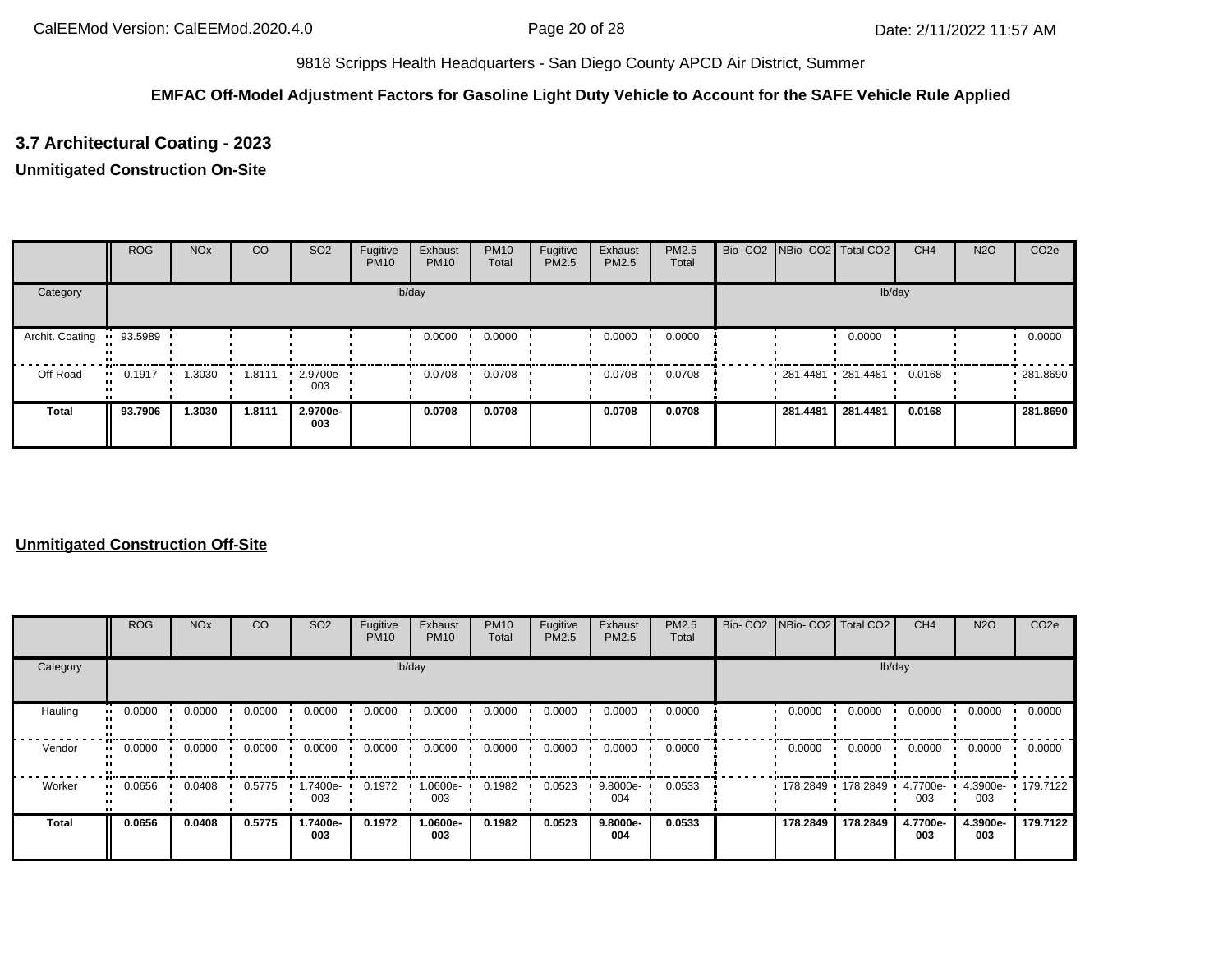## **EMFAC Off-Model Adjustment Factors for Gasoline Light Duty Vehicle to Account for the SAFE Vehicle Rule Applied**

# **3.7 Architectural Coating - 2023**

## **Mitigated Construction On-Site**

|                 | <b>ROG</b>            | <b>NO<sub>x</sub></b> | CO     | SO <sub>2</sub>    | Fugitive<br><b>PM10</b> | Exhaust<br><b>PM10</b> | <b>PM10</b><br>Total | Fugitive<br>PM2.5 | Exhaust<br><b>PM2.5</b> | <b>PM2.5</b><br>Total |        | Bio- CO2   NBio- CO2   Total CO2 |          | CH <sub>4</sub> | <b>N2O</b> | CO <sub>2e</sub> |
|-----------------|-----------------------|-----------------------|--------|--------------------|-------------------------|------------------------|----------------------|-------------------|-------------------------|-----------------------|--------|----------------------------------|----------|-----------------|------------|------------------|
| Category        |                       |                       |        |                    |                         | lb/day                 |                      |                   |                         |                       |        |                                  | lb/day   |                 |            |                  |
| Archit. Coating | • 93.5989             |                       |        |                    |                         | 0.0000                 | 0.0000               |                   | 0.0000                  | 0.0000                |        |                                  | 0.0000   |                 |            | 0.0000           |
| Off-Road        | $\blacksquare$ 0.1917 | 1.3030                | 1.8111 | $-2.9700e-$<br>003 |                         | 0.0708                 | 0.0708               |                   | 0.0708                  | 0.0708                | 0.0000 | 281.4481 281.4481                |          | 0.0168          |            | .281.8690        |
| Total           | 93.7906               | 1.3030                | 1.8111 | 2.9700e-<br>003    |                         | 0.0708                 | 0.0708               |                   | 0.0708                  | 0.0708                | 0.0000 | 281.4481                         | 281.4481 | 0.0168          |            | 281.8690         |

|          | <b>ROG</b>            | <b>NO<sub>x</sub></b> | CO     | SO <sub>2</sub> | Fugitive<br><b>PM10</b> | Exhaust<br><b>PM10</b> | <b>PM10</b><br>Total | Fugitive<br>PM2.5 | Exhaust<br>PM2.5 | PM2.5<br>Total | Bio- CO2 NBio- CO2 Total CO2 |                     | CH <sub>4</sub>   | <b>N2O</b>               | CO <sub>2e</sub> |
|----------|-----------------------|-----------------------|--------|-----------------|-------------------------|------------------------|----------------------|-------------------|------------------|----------------|------------------------------|---------------------|-------------------|--------------------------|------------------|
| Category |                       |                       |        |                 |                         | lb/day                 |                      |                   |                  |                |                              | lb/day              |                   |                          |                  |
| Hauling  | 0.0000<br>            | 0.0000                | 0.0000 | 0.0000          | 0.0000                  | 0.0000                 | 0.0000               | 0.0000            | 0.0000           | 0.0000         | 0.0000                       | 0.0000              | 0.0000            | 0.0000                   | 0.0000           |
| Vendor   | $\blacksquare$ 0.0000 | 0.0000                | 0.0000 | 0.0000          | 0.0000                  | 0.0000                 | 0.0000               | 0.0000            | 0.0000           | 0.0000         | 0.0000                       | 0.0000              | 0.0000            | 0.0000                   | 0.0000           |
| Worker   | 0.0656<br>            | 0.0408                | 0.5775 | -7400e-<br>003  | 0.1972                  | 1.0600e-<br>003        | 0.1982               | 0.0523            | 9.8000e-<br>004  | 0.0533         |                              | 178.2849 178.2849 1 | 4.7700e- •<br>003 | 4.3900e- 179.7122<br>003 |                  |
| Total    | 0.0656                | 0.0408                | 0.5775 | -.7400e<br>003  | 0.1972                  | 1.0600e-<br>003        | 0.1982               | 0.0523            | 9.8000e-<br>004  | 0.0533         | 178.2849                     | 178.2849            | 4.7700e-<br>003   | 4.3900e-<br>003          | 179.7122         |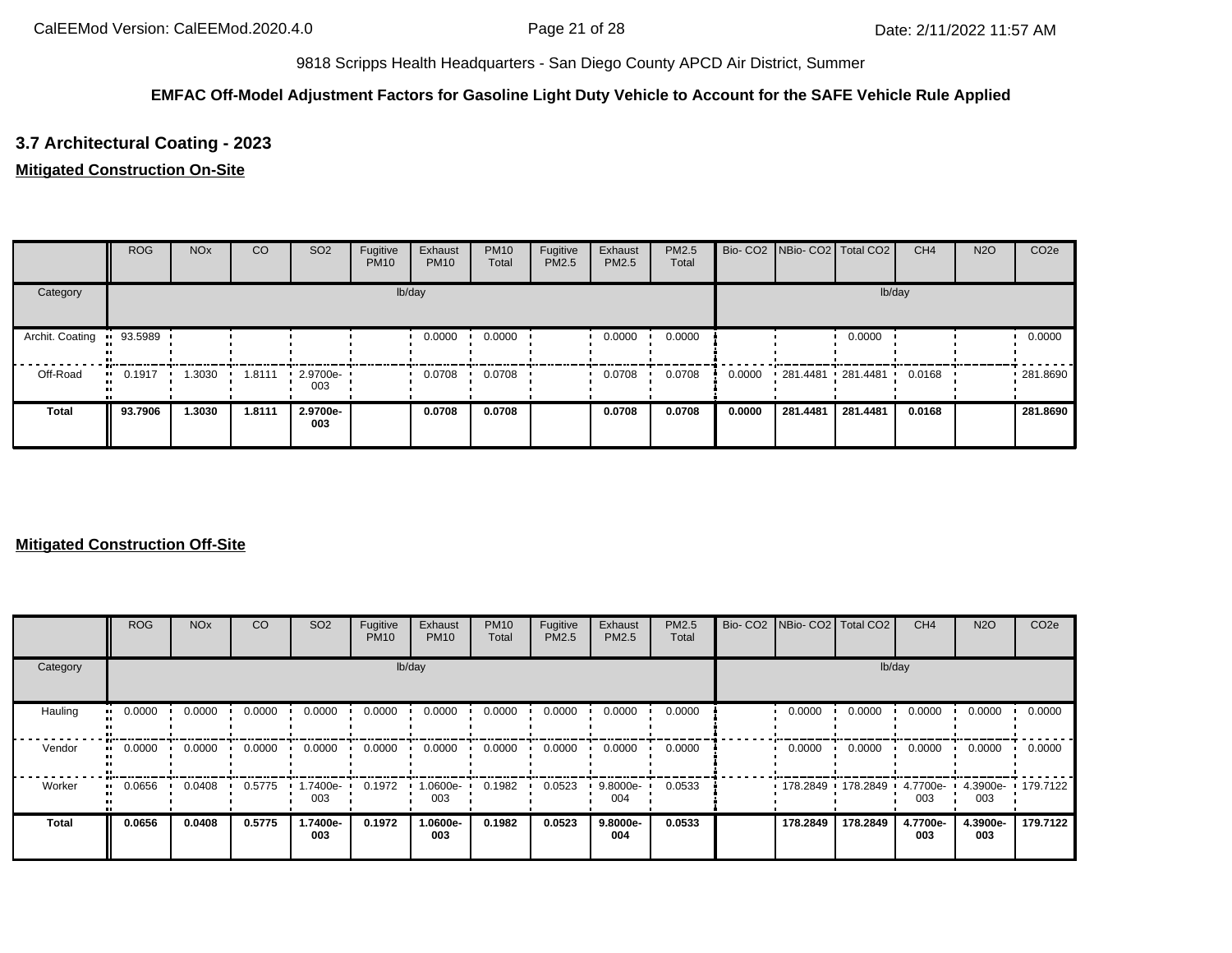#### **EMFAC Off-Model Adjustment Factors for Gasoline Light Duty Vehicle to Account for the SAFE Vehicle Rule Applied**

## **4.0 Operational Detail - Mobile**

## **4.1 Mitigation Measures Mobile**

|             | <b>ROG</b> | <b>NO<sub>x</sub></b> | CO      | SO <sub>2</sub> | Fugitive<br><b>PM10</b> | Exhaust<br><b>PM10</b> | <b>PM10</b><br>Total | Fugitive<br><b>PM2.5</b> | Exhaust<br><b>PM2.5</b> | PM2.5<br>Total | Bio- CO2 NBio- CO2 Total CO2 |        | CH <sub>4</sub> | <b>N2O</b> | CO <sub>2</sub> e |
|-------------|------------|-----------------------|---------|-----------------|-------------------------|------------------------|----------------------|--------------------------|-------------------------|----------------|------------------------------|--------|-----------------|------------|-------------------|
| Category    |            |                       |         |                 |                         | lb/day                 |                      |                          |                         |                |                              | lb/day |                 |            |                   |
| Mitigated   | 4.1662     | 3.9951                | 35.2292 | 0.0755          | 7.9014                  | 0.0576                 | 7.9589               | 2.1048                   | 0.0537                  | 2.1585         | 7,817.889 7,817.889          |        | 0.5351          | 0.3355     | $-7,931.234$      |
| Unmitigated | 4.1662     | 3.9951                | 35.2292 | 0.0755          | 7.9014                  | 0.0576                 | 7.9589               | 2.1048                   | 0.0537                  | 2.1585         | 7,817.889 7,817.889 0.5351   |        |                 | 0.3355     | 7.931.234         |

## **4.2 Trip Summary Information**

|                                  |          | Average Daily Trip Rate |               | Unmitigated       | Mitigated         |
|----------------------------------|----------|-------------------------|---------------|-------------------|-------------------|
| Land Use                         | Weekdav  | Saturdav                | <b>Sundav</b> | <b>Annual VMT</b> | <b>Annual VMT</b> |
| <b>General Office Building</b>   | 1.570.63 | 356.53                  | 113.09        | 2.841.337         | 2.841.337         |
| Parking Lot                      | 0.00     | 0.00                    | 0.00          |                   |                   |
| Unenclosed Parking with Elevator | 0.00     | 0.00                    | 0.00          |                   |                   |
| Total                            | .570.63  | 356.53                  | 113.09        | 2,841,337         | 2,841,337         |

# **4.3 Trip Type Information**

|                                |            | <b>Miles</b> |      |       | Trip %                                                   |         |                 | Trip Purpose % |  |
|--------------------------------|------------|--------------|------|-------|----------------------------------------------------------|---------|-----------------|----------------|--|
| Land Use                       | H-W or C-W |              |      |       | H-S or C-C H-O or C-NW H-W or C-W H-S or C-C H-O or C-NW | Primary | <b>Diverted</b> | Pass-by        |  |
| <b>General Office Building</b> | 9.50       | 7.30         | 7.30 | 33.00 | 48.00                                                    | 19.00   |                 | 19             |  |
| Parking Lot                    | 9.50       | 7.30         | 7.30 | 0.00  | 0.00                                                     | 0.00    |                 |                |  |
| Unenclosed Parking with        | 9.50       | 7.30         | 7.30 | 0.00  | 0.00                                                     | 0.00    |                 |                |  |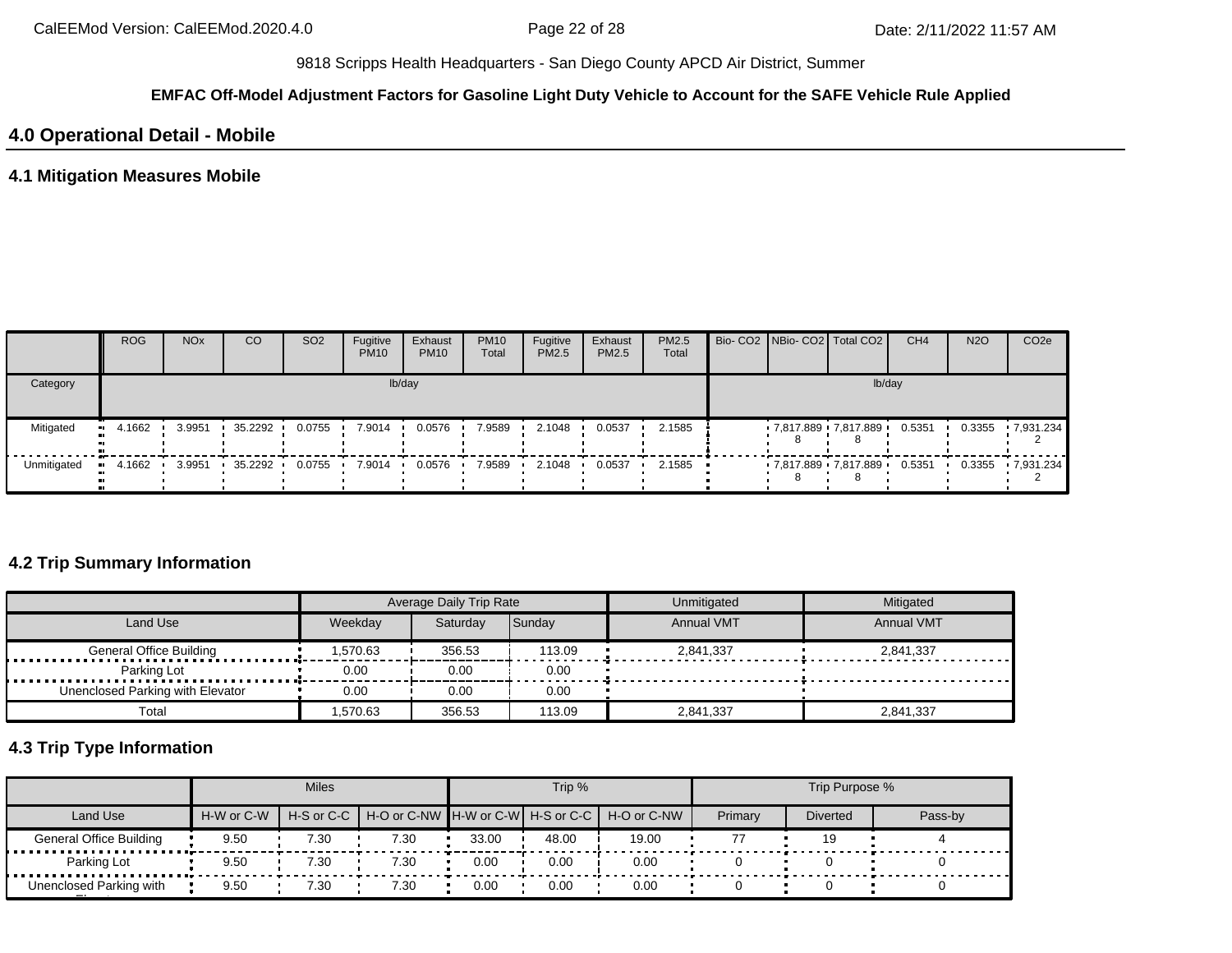### **EMFAC Off-Model Adjustment Factors for Gasoline Light Duty Vehicle to Account for the SAFE Vehicle Rule Applied**

## **4.4 Fleet Mix**

| Land Use                           | LDA      | LDT <sub>1</sub> | LDT2     | MDV      | LHD1     | LHD2     | <b>MHD</b> | <b>HHD</b> | <b>OBUS</b> | <b>UBUS</b> | <b>MCY</b> | <b>SBUS</b> | <b>MH</b> |
|------------------------------------|----------|------------------|----------|----------|----------|----------|------------|------------|-------------|-------------|------------|-------------|-----------|
| General Office Building            | 0.557888 | 0.062607         | 0.178921 | 119061.  | 0.024112 | 0.006269 | 0.008734   | 0.006266   | 0.000708    | 0.000566    | 0.028949   | 0.000971    | 0.004949  |
| Parking Lot                        | 0.557888 | 0.062607         | 0.178921 | 0.119061 | 0.024112 | 0.006269 | 0.008734   | 0.006266   | 0.000708    | 0.000566    | 0.028949   | 0.000971    | 0.004949  |
| Unenclosed Parking with Elevator • | 0.557888 | 0.062607         | 0.178921 | 0.119061 | 0.024112 | 0.006269 | 0.008734   | 0.006266   | 0.000708    | 0.000566    | 0.028949   | 0.000971    | 0.004949  |

# **5.0 Energy Detail**

#### Historical Energy Use: N

## **5.1 Mitigation Measures Energy**

|                           | <b>ROG</b> | <b>NO<sub>x</sub></b> | CO     | SO <sub>2</sub> | Fugitive<br><b>PM10</b> | Exhaust<br><b>PM10</b> | <b>PM10</b><br>Total | Fugitive<br><b>PM2.5</b> | Exhaust<br><b>PM2.5</b> | PM2.5<br>Total |  | Bio- CO2   NBio- CO2   Total CO2  | CH <sub>4</sub> | <b>N2O</b> | CO <sub>2</sub> e |
|---------------------------|------------|-----------------------|--------|-----------------|-------------------------|------------------------|----------------------|--------------------------|-------------------------|----------------|--|-----------------------------------|-----------------|------------|-------------------|
| Category                  |            |                       |        |                 |                         | lb/day                 |                      |                          |                         |                |  | lb/day                            |                 |            |                   |
| NaturalGas<br>Mitigated   | 0.0930     | 0.8450                | 0.7098 | 5.0700e-<br>003 |                         | 0.0642                 | 0.0642               |                          | 0.0642                  | 0.0642         |  | $1,014.011 \cdot 1,014.011 \cdot$ | 0.0194          | 0.0186     | 1,020.037         |
| NaturalGas<br>Unmitigated | 0.0930     | 0.8450                | 0.7098 | 5.0700e-<br>003 |                         | 0.0642                 | 0.0642               |                          | 0.0642                  | 0.0642         |  | $1,014.011$ $1,014.011$ $1$       | 0.0194          | 0.0186     | 1,020.037         |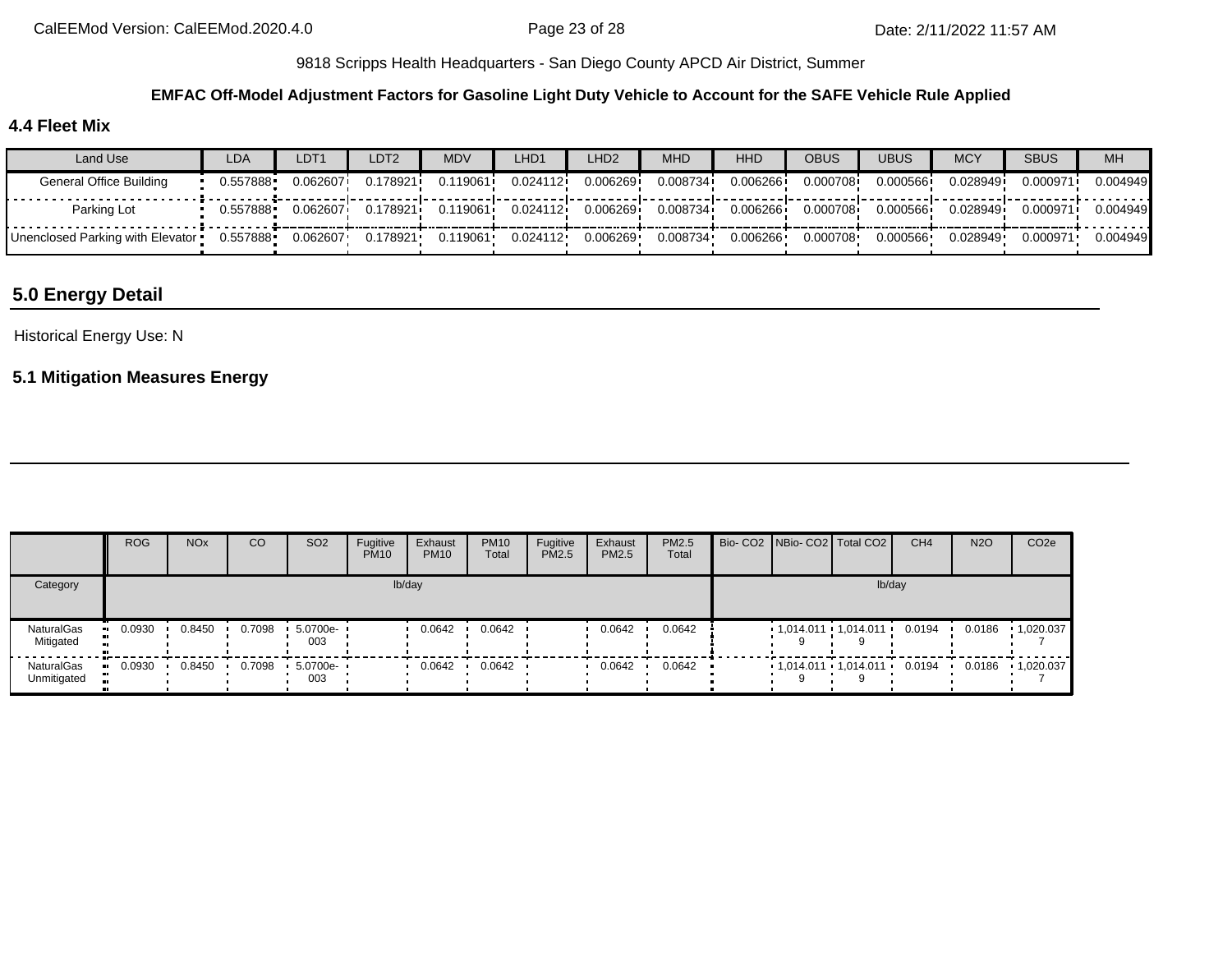## **EMFAC Off-Model Adjustment Factors for Gasoline Light Duty Vehicle to Account for the SAFE Vehicle Rule Applied**

## **5.2 Energy by Land Use - NaturalGas**

### **Unmitigated**

|                                        | NaturalGa<br>s Use | <b>ROG</b>   | <b>NO<sub>x</sub></b> | CO     | SO <sub>2</sub> | Fugitive<br><b>PM10</b> | Exhaust<br><b>PM10</b> | <b>PM10</b><br>Total | Fugitive<br>PM2.5 | Exhaust<br>PM2.5 | PM2.5<br>Total |           | Bio- CO2   NBio- CO2   Total CO2 | CH <sub>4</sub> | <b>N2O</b> | CO <sub>2e</sub>  |
|----------------------------------------|--------------------|--------------|-----------------------|--------|-----------------|-------------------------|------------------------|----------------------|-------------------|------------------|----------------|-----------|----------------------------------|-----------------|------------|-------------------|
| Land Use                               | kBTU/yr            |              |                       |        |                 |                         | lb/day                 |                      |                   |                  |                |           | lb/day                           |                 |            |                   |
| <b>General Office</b><br>Building      | 8619.1             | 0.0930       | 0.8450                | 0.7098 | 5.0700e-<br>003 |                         | 0.0642                 | 0.0642               |                   | 0.0642           | 0.0642         |           | $1,014.011$ $1,014.011$ $1$      | 0.0194          | 0.0186     | $\cdot$ 1,020.037 |
| Parking Lot                            | $\Omega$           | 0.0000<br>ш. | 0.0000                | 0.0000 | 0.0000          |                         | 0.0000                 | 0.0000               |                   | 0.0000           | 0.0000         | 0.0000    | 0.0000                           | 0.0000          | 0.0000     | 0.0000            |
| Unenclosed<br>Parking with<br>Elevator | 0                  | 0.0000       | 0.0000                | 0.0000 | 0.0000          |                         | 0.0000                 | 0.0000               |                   | 0.0000           | 0.0000         | 0.0000    | 0.0000                           | 0.0000          | 0.0000     | 0.0000            |
| <b>Total</b>                           |                    | 0.0930       | 0.8450                | 0.7098 | 5.0700e-<br>003 |                         | 0.0642                 | 0.0642               |                   | 0.0642           | 0.0642         | 1,014.011 | 1.014.011                        | 0.0194          | 0.0186     | 1,020.037         |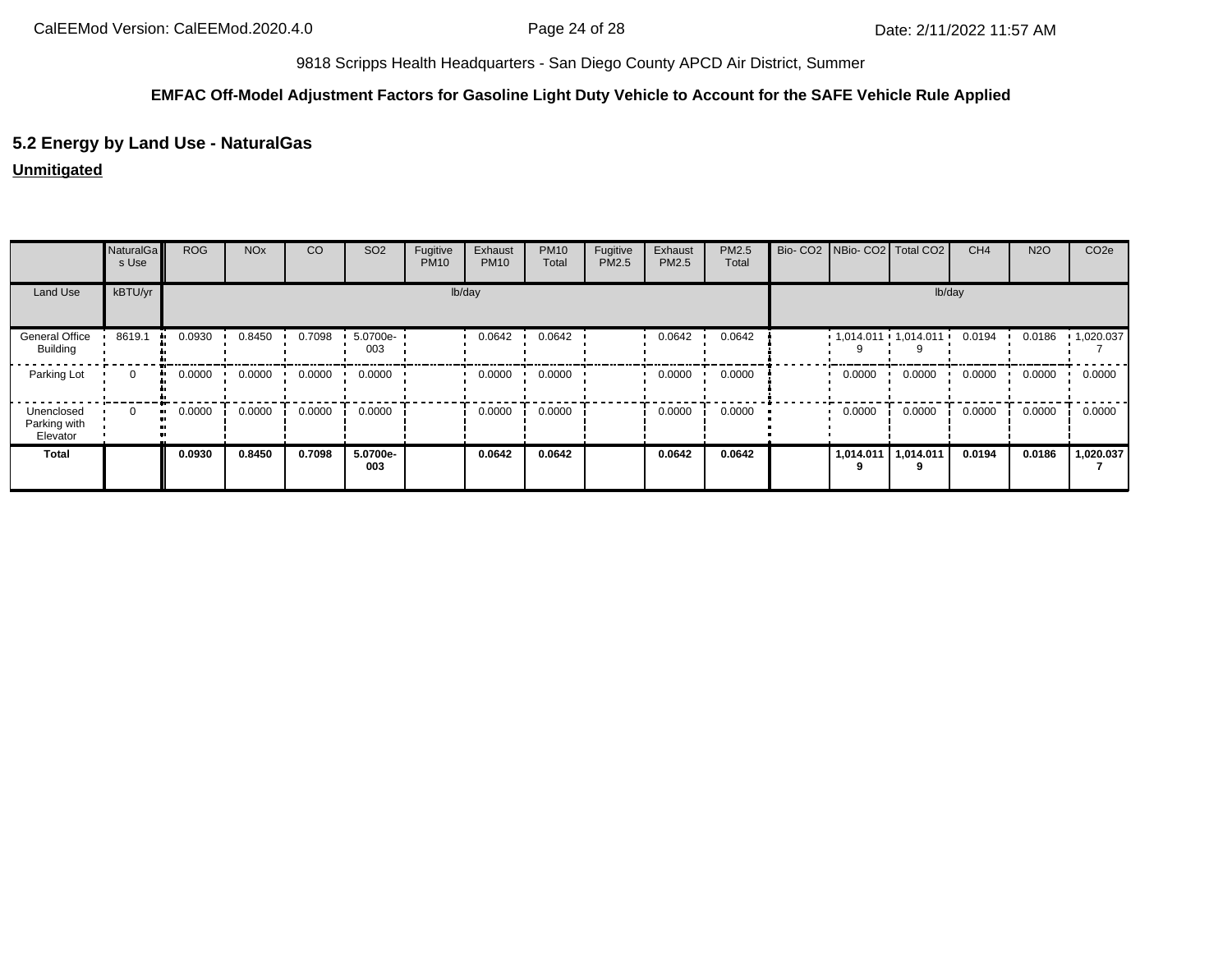#### **EMFAC Off-Model Adjustment Factors for Gasoline Light Duty Vehicle to Account for the SAFE Vehicle Rule Applied**

## **5.2 Energy by Land Use - NaturalGas**

**Mitigated**

|                                        | NaturalGa<br>s Use | <b>ROG</b>    | <b>NO<sub>x</sub></b> | CO     | SO <sub>2</sub> | Fugitive<br><b>PM10</b> | Exhaust<br><b>PM10</b> | <b>PM10</b><br>Total | Fugitive<br><b>PM2.5</b> | Exhaust<br>PM2.5 | PM2.5<br>Total |           | Bio- CO2   NBio- CO2   Total CO2 | CH <sub>4</sub> | <b>N2O</b> | CO <sub>2e</sub> |
|----------------------------------------|--------------------|---------------|-----------------------|--------|-----------------|-------------------------|------------------------|----------------------|--------------------------|------------------|----------------|-----------|----------------------------------|-----------------|------------|------------------|
| Land Use                               | kBTU/yr            |               |                       |        |                 |                         | lb/day                 |                      |                          |                  |                |           | lb/day                           |                 |            |                  |
| General Office<br><b>Building</b>      | 8.6191             | 0.0930        | 0.8450                | 0.7098 | 5.0700e-<br>003 |                         | 0.0642                 | 0.0642               |                          | 0.0642           | 0.0642         |           | $1,014.011$ $1,014.011$ $1$      | 0.0194          | 0.0186     | 1,020.037        |
| Parking Lot                            | $\mathbf{0}$       | 0.0000<br>ш.  | 0.0000                | 0.0000 | 0.0000          |                         | 0.0000                 | 0.0000               |                          | 0.0000           | 0.0000         | 0.0000    | 0.0000                           | 0.0000          | 0.0000     | 0.0000           |
| Unenclosed<br>Parking with<br>Elevator | 0                  | 0.0000<br>. . | 0.0000                | 0.0000 | 0.0000          |                         | 0.0000                 | 0.0000               |                          | 0.0000           | 0.0000         | 0.0000    | 0.0000                           | 0.0000          | 0.0000     | 0.0000           |
| Total                                  |                    | 0.0930        | 0.8450                | 0.7098 | 5.0700e-<br>003 |                         | 0.0642                 | 0.0642               |                          | 0.0642           | 0.0642         | 1,014.011 | 1,014.011                        | 0.0194          | 0.0186     | 1,020.037        |

# **6.0 Area Detail**

**6.1 Mitigation Measures Area**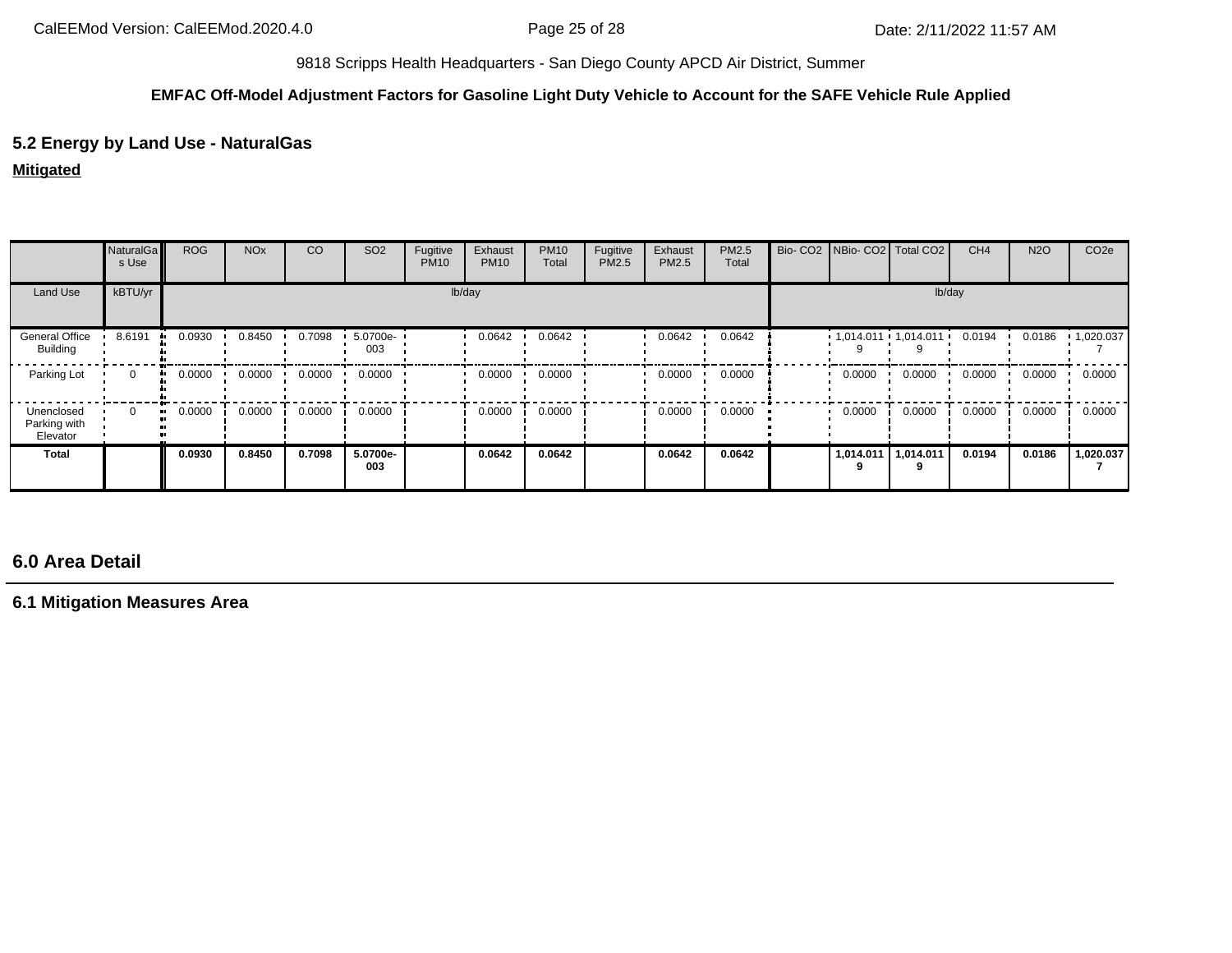## **EMFAC Off-Model Adjustment Factors for Gasoline Light Duty Vehicle to Account for the SAFE Vehicle Rule Applied**

|             | <b>ROG</b>    | <b>NO<sub>x</sub></b> | CO     | SO <sub>2</sub>    | Fugitive<br><b>PM10</b> | Exhaust<br><b>PM10</b> | <b>PM10</b><br>Total    | Fugitive<br><b>PM2.5</b> | Exhaust<br><b>PM2.5</b> | <b>PM2.5</b><br>Total | Bio- CO2 NBio- CO2 Total CO2 |        | CH <sub>4</sub> | <b>N2O</b> | CO <sub>2e</sub> |
|-------------|---------------|-----------------------|--------|--------------------|-------------------------|------------------------|-------------------------|--------------------------|-------------------------|-----------------------|------------------------------|--------|-----------------|------------|------------------|
| Category    |               |                       |        |                    |                         | lb/day                 |                         |                          |                         |                       |                              | lb/day |                 |            |                  |
| Mitigated   | 3.8888<br>. . | 6.3000e-<br>004       | 0.0695 | 1.0000e- ∙<br>005  |                         | $2.5000e -$<br>004     | 2.5000e-<br>004         |                          | 2.5000e-<br>004         | 2.5000e-<br>004       | 0.1493                       | 0.1493 | 3.9000e-<br>004 |            | 0.1590           |
| Unmitigated | 3.8888        | 6.3000e-<br>004       | 0.0695 | $1.0000e -$<br>005 |                         | 004                    | 2.5000e-2.5000e-<br>004 |                          | 0 2.5000e- •<br>004     | $2.5000e-$<br>004     | 0.1493                       | 0.1493 | 3.9000e-<br>004 |            | 0.1590           |

# **6.2 Area by SubCategory**

### **Unmitigated**

|                          | <b>ROG</b>      | <b>NO<sub>x</sub></b> | CO     | SO <sub>2</sub>   | Fugitive<br><b>PM10</b> | Exhaust<br><b>PM10</b> | <b>PM10</b><br>Total | Fugitive<br>PM2.5 | Exhaust<br>PM2.5   | <b>PM2.5</b><br>Total | Bio- CO2   NBio- CO2   Total CO2 |        | CH <sub>4</sub> | <b>N2O</b> | CO <sub>2e</sub> |
|--------------------------|-----------------|-----------------------|--------|-------------------|-------------------------|------------------------|----------------------|-------------------|--------------------|-----------------------|----------------------------------|--------|-----------------|------------|------------------|
| SubCategory              |                 |                       |        |                   |                         | lb/day                 |                      |                   |                    |                       |                                  |        | lb/day          |            |                  |
| Architectural<br>Coating | 0.4616          |                       |        |                   |                         | 0.0000                 | 0.0000               |                   | 0.0000             | 0.0000                |                                  | 0.0000 |                 |            | 0.0000           |
| Consumer<br>Products     | 3.4208          |                       |        |                   |                         | 0.0000                 | 0.0000               |                   | 0.0000             | 0.0000                |                                  | 0.0000 |                 |            | 0.0000           |
| Landscaping              | 6.4200e-<br>003 | 6.3000e-<br>004       | 0.0695 | $1.0000e-$<br>005 |                         | 2.5000e-<br>004        | 2.5000e-<br>004      |                   | $2.5000e -$<br>004 | 2.5000e-<br>004       | 0.1493                           | 0.1493 | 3.9000e-<br>004 |            | 0.1590           |
| Total                    | 3.8888          | 6.3000e-<br>004       | 0.0695 | 1.0000e-<br>005   |                         | 2.5000e-<br>004        | 2.5000e-<br>004      |                   | 2.5000e-<br>004    | 2.5000e-<br>004       | 0.1493                           | 0.1493 | 3.9000e-<br>004 |            | 0.1590           |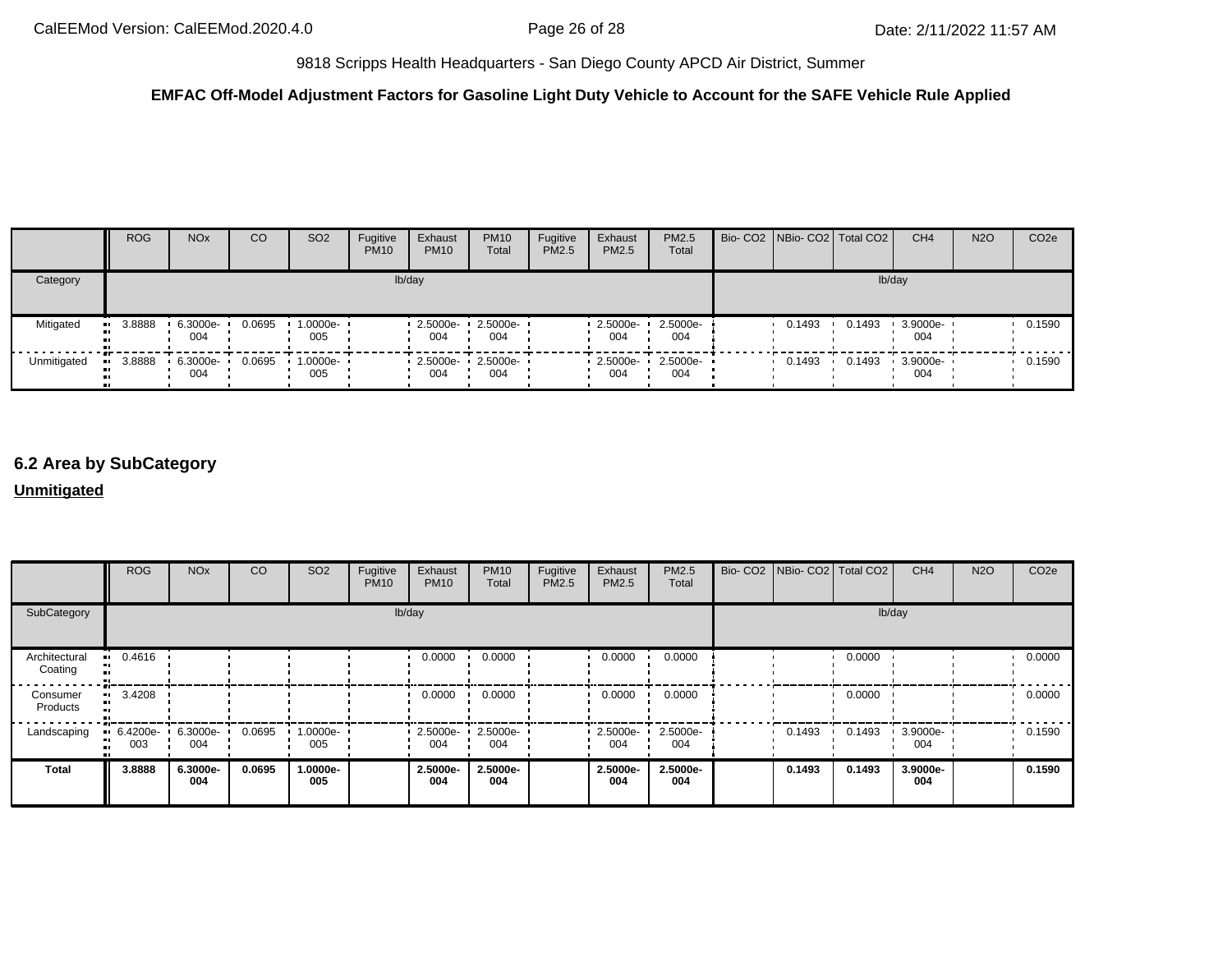### **EMFAC Off-Model Adjustment Factors for Gasoline Light Duty Vehicle to Account for the SAFE Vehicle Rule Applied**

## **6.2 Area by SubCategory**

#### **Mitigated**

|                          | <b>ROG</b>         | <b>NO<sub>x</sub></b> | <sub>CO</sub> | SO <sub>2</sub>    | Fugitive<br><b>PM10</b> | Exhaust<br><b>PM10</b> | <b>PM10</b><br>Total | Fugitive<br>PM2.5 | Exhaust<br><b>PM2.5</b> | PM2.5<br>Total  | Bio- CO2   NBio- CO2   Total CO2 |        | CH <sub>4</sub> | <b>N2O</b> | CO <sub>2e</sub> |
|--------------------------|--------------------|-----------------------|---------------|--------------------|-------------------------|------------------------|----------------------|-------------------|-------------------------|-----------------|----------------------------------|--------|-----------------|------------|------------------|
| SubCategory              |                    |                       |               |                    |                         | lb/day                 |                      |                   |                         |                 |                                  |        | lb/day          |            |                  |
| Architectural<br>Coating | $-0.4616$          |                       |               |                    |                         | 0.0000                 | 0.0000               |                   | 0.0000                  | 0.0000          |                                  | 0.0000 |                 |            | 0.0000           |
| Consumer<br>Products     | 3.4208<br>. .      |                       |               |                    |                         | 0.0000                 | 0.0000               |                   | 0.0000                  | 0.0000          |                                  | 0.0000 |                 |            | 0.0000           |
| Landscaping              | $-6.4200e-$<br>003 | 6.3000e-<br>004       | 0.0695        | $1.0000e -$<br>005 |                         | 2.5000e-<br>004        | 2.5000e-<br>004      |                   | $\cdot$ 2.5000e-<br>004 | 2.5000e-<br>004 | 0.1493                           | 0.1493 | 3.9000e-<br>004 |            | 0.1590           |
| Total                    | 3.8888             | 6.3000e-<br>004       | 0.0695        | 1.0000e-<br>005    |                         | 2.5000e-<br>004        | 2.5000e-<br>004      |                   | 2.5000e-<br>004         | 2.5000e-<br>004 | 0.1493                           | 0.1493 | 3.9000e-<br>004 |            | 0.1590           |

# **7.0 Water Detail**

**7.1 Mitigation Measures Water**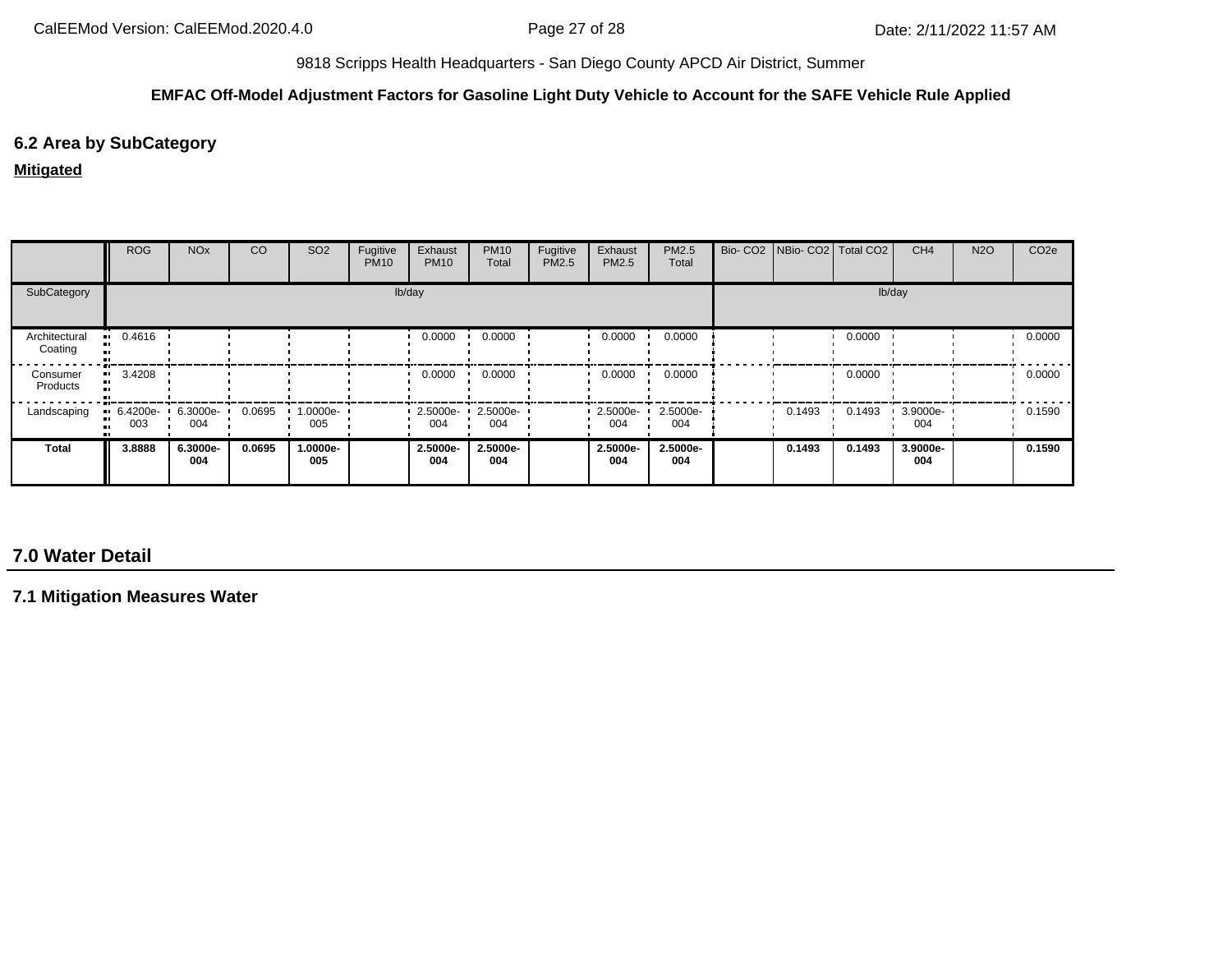### **EMFAC Off-Model Adjustment Factors for Gasoline Light Duty Vehicle to Account for the SAFE Vehicle Rule Applied**

## **8.0 Waste Detail**

**8.1 Mitigation Measures Waste**

## **9.0 Operational Offroad**

| Type<br>Equipment | Number | Hours/Day | Days/Year | Horse Power | $\cdot$ $-$<br>Load Factor | Fuel $\tau$<br>Type |
|-------------------|--------|-----------|-----------|-------------|----------------------------|---------------------|

# **10.0 Stationary Equipment**

## **Fire Pumps and Emergency Generators**

|  | Number<br>Equipment Type | Hours/Dav | Hours/Year | <b>Horse Power</b> | $\cdot$ $-$<br>Load Factor | Fuel<br>l I ype |
|--|--------------------------|-----------|------------|--------------------|----------------------------|-----------------|
|--|--------------------------|-----------|------------|--------------------|----------------------------|-----------------|

### **Boilers**

| Equipment<br><b>Type</b> | Number | Heat Input/Dav | Heat Input/Year | Boiler<br>Rating | Fuel<br><b>I</b> vpe |
|--------------------------|--------|----------------|-----------------|------------------|----------------------|
|                          |        |                |                 |                  |                      |

## **User Defined Equipment**

Equipment Type Number

## **11.0 Vegetation**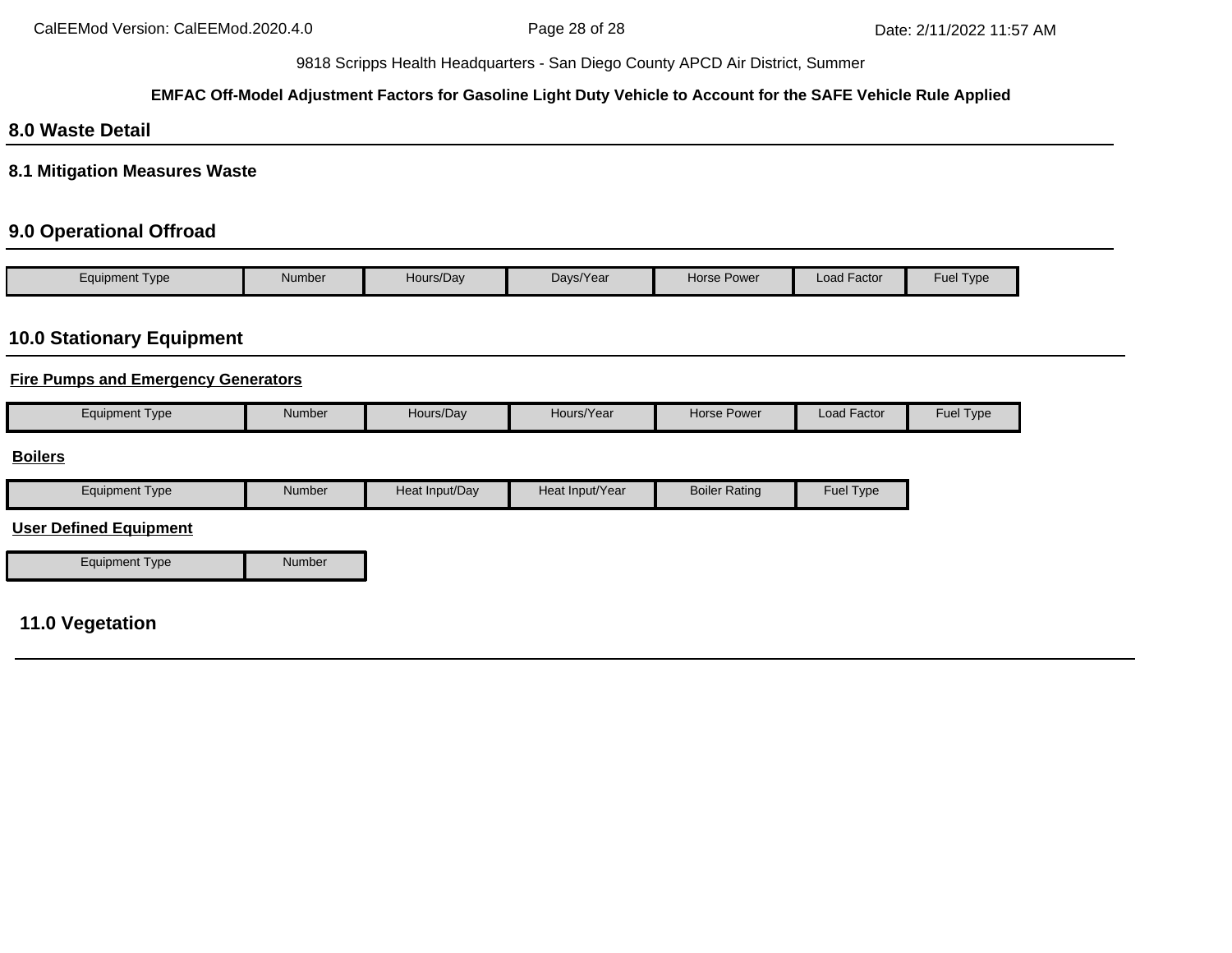**EMFAC Off-Model Adjustment Factors for Gasoline Light Duty Vehicle to Account for the SAFE Vehicle Rule Applied**

## **9818 Scripps Health Headquarters**

**San Diego County APCD Air District, Winter**

# **1.0 Project Characteristics**

## **1.1 Land Usage**

| Land Uses                        | <b>Size</b> | Metric   | Lot Acreage | Floor Surface Area | Population |
|----------------------------------|-------------|----------|-------------|--------------------|------------|
| General Office Building          | 157.06      | 1000sqft | 0.61        | 157,063.00         |            |
| Unenclosed Parking with Elevator | 403.00      | Space    | 0.69        | 119.500.00         |            |
| Parking Lot                      | 122.00      | Space    | 2.49        | 48,800.00          |            |

### **1.2 Other Project Characteristics**

| Urbanization               | Urban                    | Wind Speed (m/s)                  | 2.6   | <b>Precipitation Freg (Days)</b>        | 40    |
|----------------------------|--------------------------|-----------------------------------|-------|-----------------------------------------|-------|
| Climate Zone               | 13                       |                                   |       | <b>Operational Year</b>                 | 2024  |
| Utility Company            | San Diego Gas & Electric |                                   |       |                                         |       |
| CO2 Intensity<br>(lb/MWhr) | 539.98                   | <b>CH4 Intensity</b><br>(lb/MWhr) | 0.033 | N <sub>2</sub> O Intensity<br>(lb/MWhr) | 0.004 |

## **1.3 User Entered Comments & Non-Default Data**

Project Characteristics -

Land Use - 131,200 sf office building + 25,863 sf basement 403 space, 119,500 sf parking structure 122 surface and below grade parking spaces Grading - 13,600 cy export

Demolition -

Architectural Coating - SDAPCD Rule 67.0.1

Vehicle Trips - 10 trips/ksf Weekend trips adjusted proportionately

Area Coating - SDAPCD Rule 67.0.1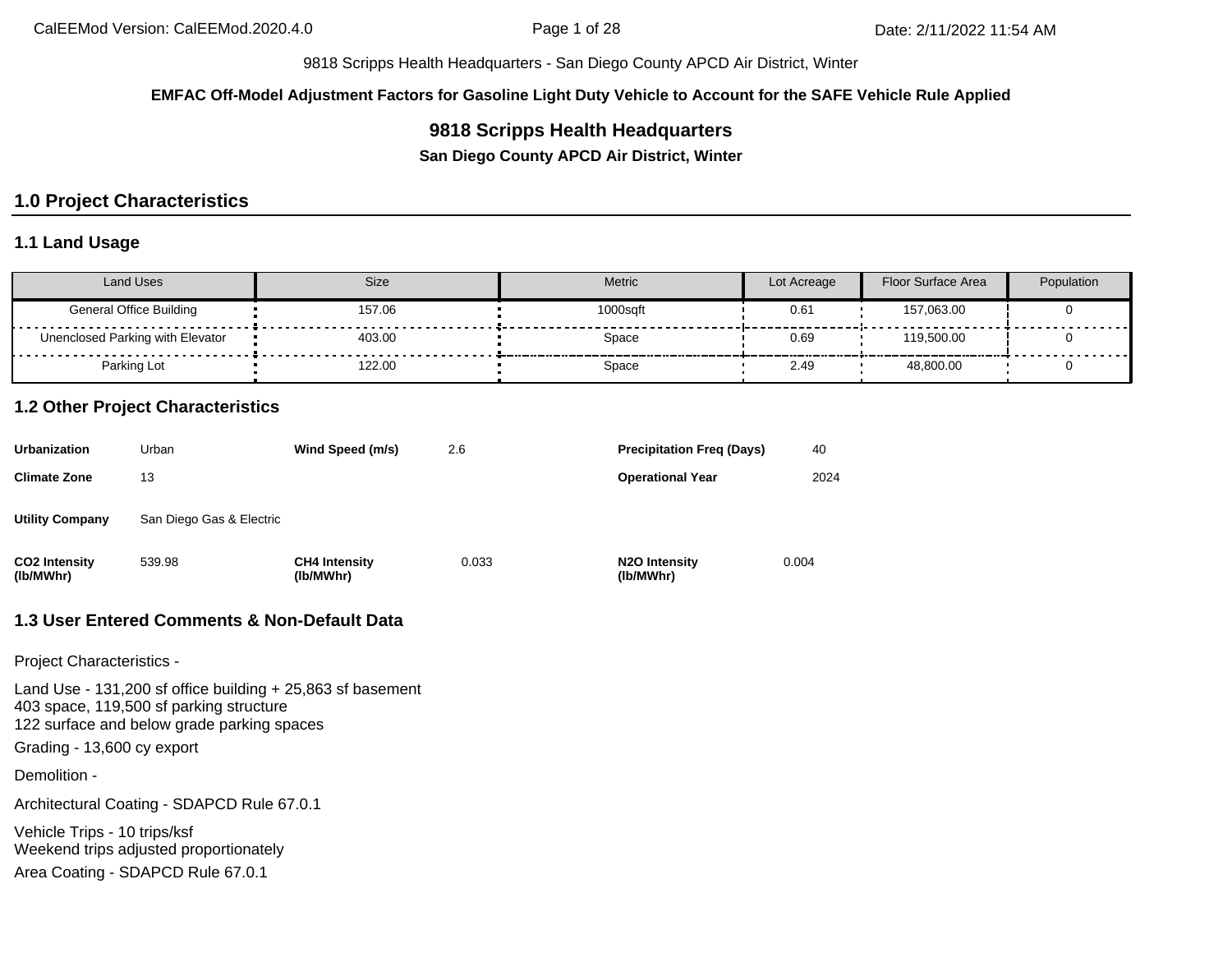## **EMFAC Off-Model Adjustment Factors for Gasoline Light Duty Vehicle to Account for the SAFE Vehicle Rule Applied**

| <b>Table Name</b>       | <b>Column Name</b>              | Default Value | New Value  |
|-------------------------|---------------------------------|---------------|------------|
| tblArchitecturalCoating | EF_Nonresidential_Exterior      | 250.00        | 150.00     |
| tblArchitecturalCoating | EF_Nonresidential_Interior      | 250.00        | 100.00     |
| tblArchitecturalCoating | EF_Parking                      | 250.00        | 100.00     |
| tblAreaCoating          | Area_EF_Nonresidential_Exterior | 250           | 150        |
| tblAreaCoating          | Area_EF_Nonresidential_Interior | 250           | 100        |
| tblAreaCoating          | Area_EF_Parking                 | 250           | 100        |
| tblGrading              | MaterialExported                | 0.00          | 13,600.00  |
| tblLandUse              | LandUseSquareFeet               | 161,200.00    | 119,500.00 |
| tblLandUse              | LotAcreage                      | 3.61          | 0.61       |
| tblLandUse              | LotAcreage                      | 3.63          | 0.69       |
| tblLandUse              | LotAcreage                      | 1.10          | 2.49       |
| tblVehicleTrips         | $ST_TR$                         | 2.21          | 2.27       |
| tblVehicleTrips         | SU_TR                           | 0.70          | 0.72       |
| tblVehicleTrips         | WD_TR                           | 9.74          | 10.00      |

**2.0 Emissions Summary**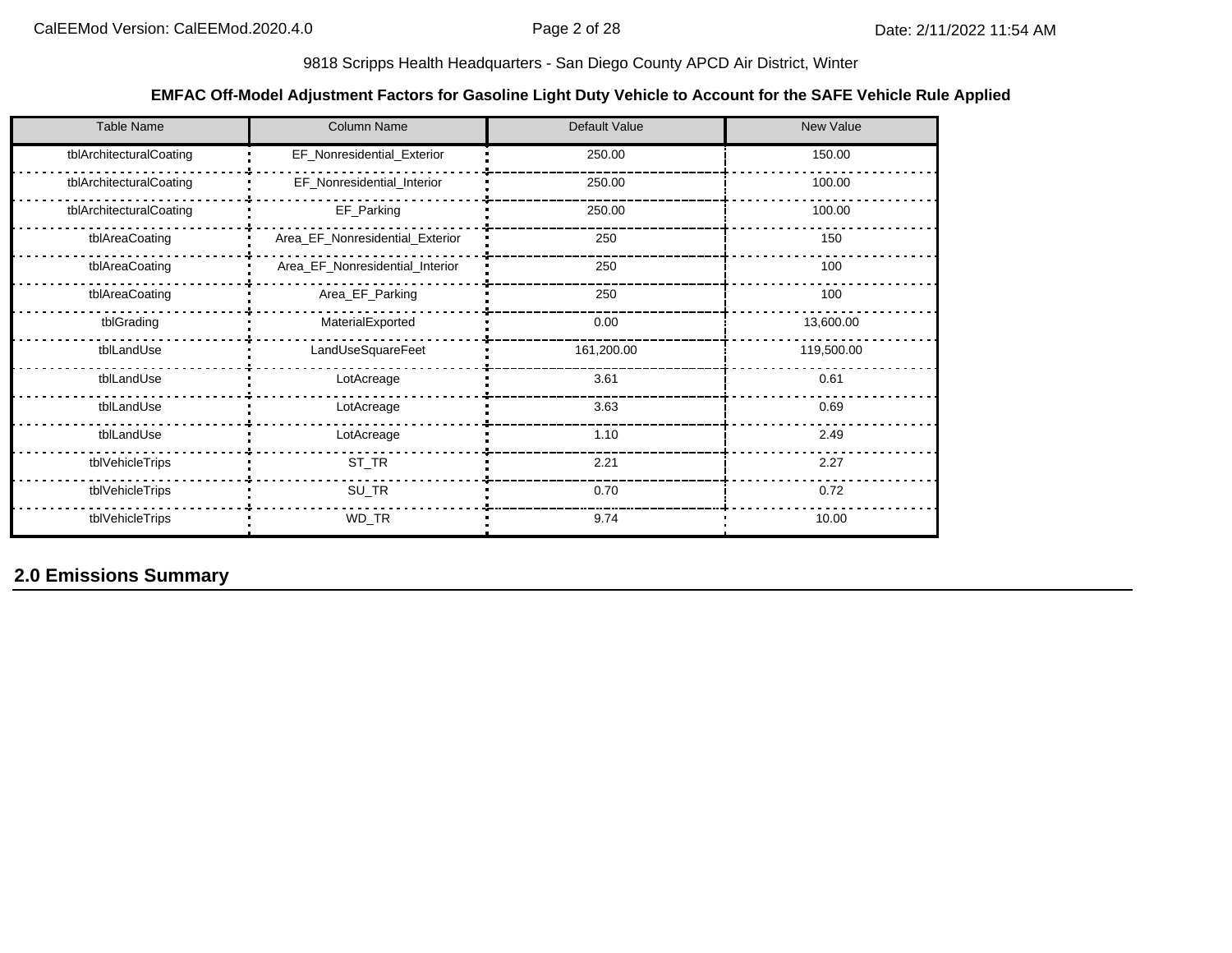## **EMFAC Off-Model Adjustment Factors for Gasoline Light Duty Vehicle to Account for the SAFE Vehicle Rule Applied**

## **2.1 Overall Construction (Maximum Daily Emission)**

**Unmitigated Construction**

|                | <b>ROG</b>             | <b>NO<sub>x</sub></b> | CO      | SO <sub>2</sub> | Fugitive<br><b>PM10</b> | Exhaust<br><b>PM10</b> | <b>PM10</b><br>Total | Fugitive<br><b>PM2.5</b> | Exhaust<br>PM2.5 | <b>PM2.5</b><br>Total |        | Bio- CO2   NBio- CO2   Total CO2 |                 | CH <sub>4</sub> | <b>N2O</b> | CO <sub>2e</sub> |
|----------------|------------------------|-----------------------|---------|-----------------|-------------------------|------------------------|----------------------|--------------------------|------------------|-----------------------|--------|----------------------------------|-----------------|-----------------|------------|------------------|
| Year           |                        |                       |         |                 |                         | lb/day                 |                      |                          |                  |                       |        |                                  | lb/day          |                 |            |                  |
| 2022           | $\blacksquare$ 3.2270  | 56.6953               | 24.1584 | 0.1641          | 19.8049                 | 1.6134                 | 21.4183              | $10.1417$ $\cdot$        | 1.4843           | 11.6260               | 0.0000 | 17,666.26 17,666.26<br>39        | 39              | 1.6369          | 2.3362     | 18,403.38<br>68  |
| 2023           | $\blacksquare$ 93.8618 | 16.9836               | 19.8543 | 0.0461          | 1.3529                  | 0.7190                 | 2.0719               | 0.3670                   | 0.6767           | 1.0436                | 0.0000 | 4,577.868 4,577.868              |                 | 0.6688          | 0.1940     | 4,652.389        |
| <b>Maximum</b> | 93.8618                | 56.6953               | 24.1584 | 0.1641          | 19,8049                 | 1.6134                 | 21.4183              | 10.1417                  | 1.4843           | 11.6260               | 0.0000 | 17,666.26<br>39                  | 17,666.26<br>39 | 1.6369          | 2.3362     | 18,403.38<br>68  |

#### **Mitigated Construction**

|                | <b>ROG</b>             | <b>NO<sub>x</sub></b> | <b>CO</b> | SO <sub>2</sub> | Fugitive<br><b>PM10</b> | Exhaust<br><b>PM10</b> | <b>PM10</b><br>Total | Fugitive<br>PM2.5 | Exhaust<br>PM2.5 | PM2.5<br>Total |        |                 | Bio- CO2 NBio- CO2 Total CO2 | CH <sub>4</sub> | <b>N2O</b> | CO <sub>2e</sub>        |
|----------------|------------------------|-----------------------|-----------|-----------------|-------------------------|------------------------|----------------------|-------------------|------------------|----------------|--------|-----------------|------------------------------|-----------------|------------|-------------------------|
| Year           |                        |                       |           |                 |                         | lb/day                 |                      |                   |                  |                |        |                 | lb/day                       |                 |            |                         |
| 2022           | 3.2270<br>             | 56.6953               | 24.1584   | 0.1641          | 19.8049                 | 1.6134                 | 21.4183              | 10.1417           | 1.4843           | 11.6260        | 0.0000 | 39              | $17,666.26$ 17,666.26<br>39  | 1.6369          | 2.3362     | $\cdot$ 18,403.38<br>68 |
| 2023           | $\blacksquare$ 93.8618 | 16.9836               | 19.8543   | 0.0461          | 1.3529                  | 0.7190                 | 2.0719               | 0.3670            | 0.6767           | 1.0436         | 0.0000 |                 | 4,577.868 4,577.868          | 0.6688          | 0.1940     | $\cdot$ 4,652.389       |
| <b>Maximum</b> | 93.8618                | 56.6953               | 24.1584   | 0.1641          | 19.8049                 | 1.6134                 | 21.4183              | 10.1417           | 1.4843           | 11.6260        | 0.0000 | 17,666.26<br>39 | 17,666.26<br>39              | 1.6369          | 2.3362     | 18,403.38<br>68         |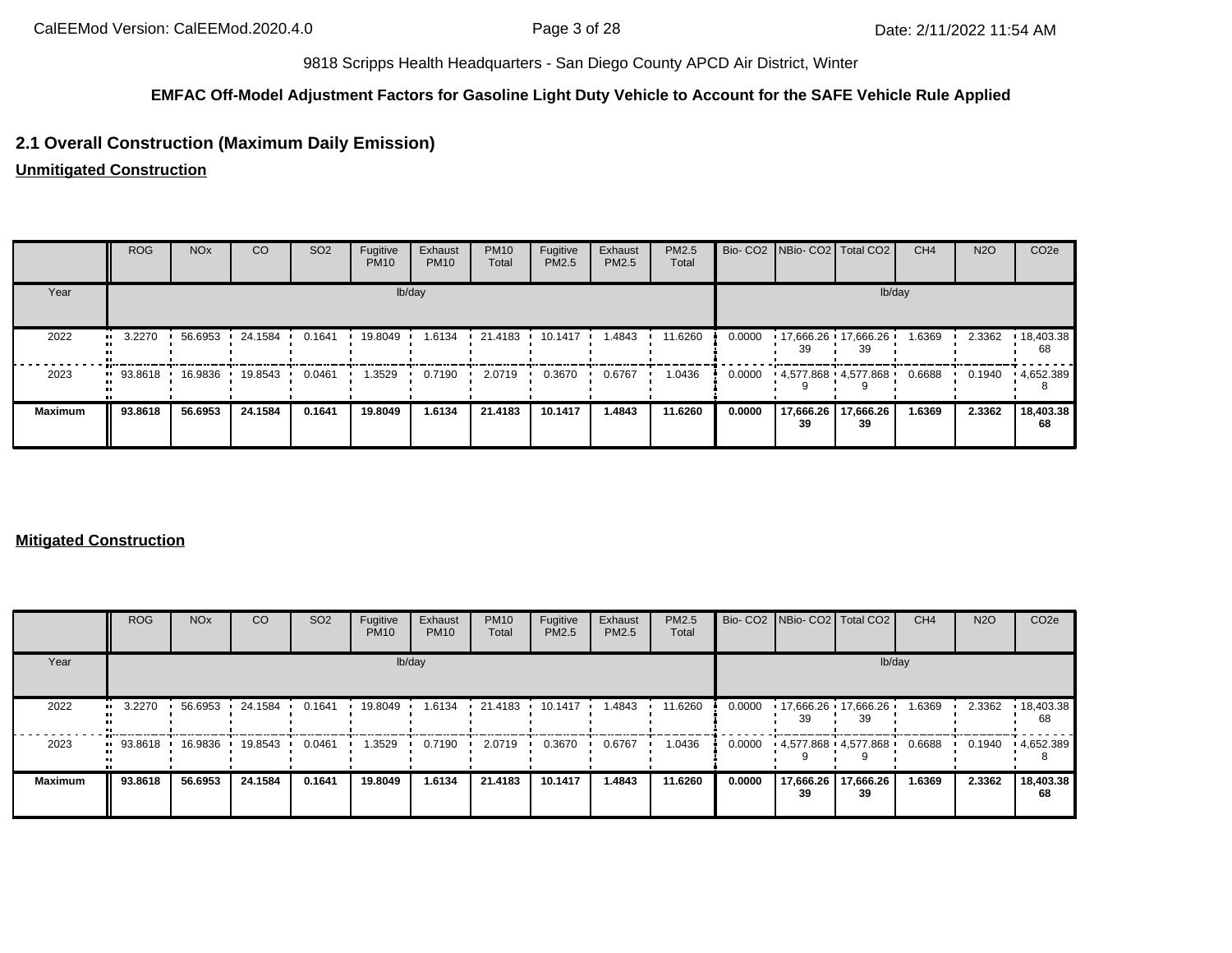### **EMFAC Off-Model Adjustment Factors for Gasoline Light Duty Vehicle to Account for the SAFE Vehicle Rule Applied**

|                      | <b>ROG</b> | <b>NOx</b> | co   | <b>SO2</b> | Fugitive<br><b>PM10</b> | <b>Exhaust</b><br><b>PM10</b> | <b>PM10</b><br><b>Total</b> | <b>Fugitive</b><br><b>PM2.5</b> | <b>Exhaust</b><br><b>PM2.5</b> | <b>PM2.5</b><br>Total |      |      | Bio- CO2   NBio-CO2   Total CO2 | CH <sub>4</sub> | <b>N20</b> | CO <sub>2e</sub> |
|----------------------|------------|------------|------|------------|-------------------------|-------------------------------|-----------------------------|---------------------------------|--------------------------------|-----------------------|------|------|---------------------------------|-----------------|------------|------------------|
| Percent<br>Reduction | 0.00       | 0.00       | 0.00 | 0.00       | 0.00                    | 0.00                          | 0.00                        | 0.00                            | 0.00                           | 0.00                  | 0.00 | 0.00 | 0.00                            | 0.00            | 0.00       | 0.00             |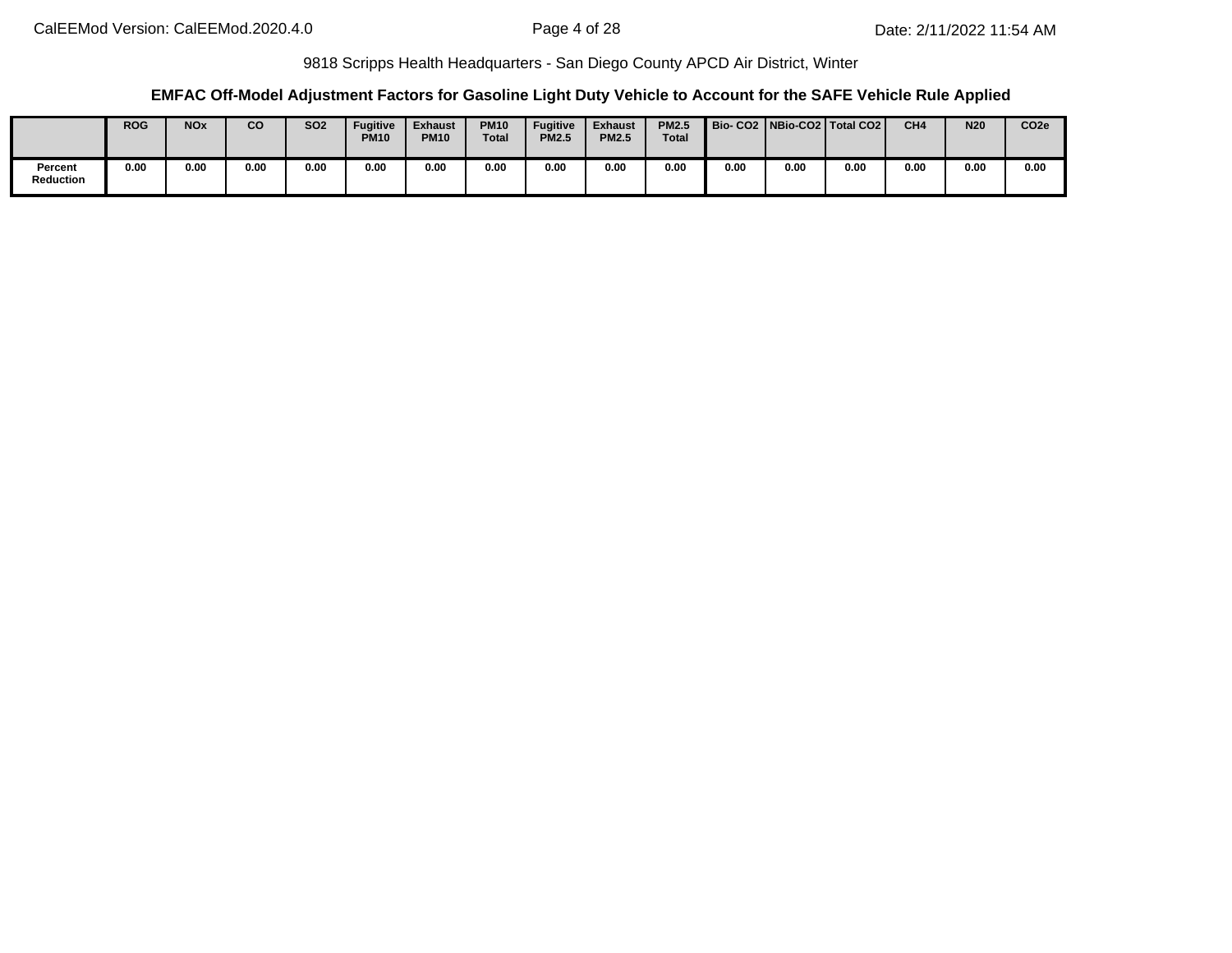## **EMFAC Off-Model Adjustment Factors for Gasoline Light Duty Vehicle to Account for the SAFE Vehicle Rule Applied**

## **2.2 Overall Operational**

## **Unmitigated Operational**

|              | ROG    | <b>NO<sub>x</sub></b> | CO      | SO <sub>2</sub> | Fugitive<br><b>PM10</b> | Exhaust<br><b>PM10</b> | <b>PM10</b><br>Total | Fugitive<br>PM2.5 | Exhaust<br>PM2.5 | PM2.5<br>Total  |                     | Bio- CO2   NBio- CO2   Total CO2 | CH <sub>4</sub> | <b>N2O</b> | CO <sub>2e</sub>  |
|--------------|--------|-----------------------|---------|-----------------|-------------------------|------------------------|----------------------|-------------------|------------------|-----------------|---------------------|----------------------------------|-----------------|------------|-------------------|
| Category     |        |                       |         |                 |                         | lb/day                 |                      |                   |                  |                 |                     | lb/day                           |                 |            |                   |
| Area         | 3.8888 | 6.3000e-<br>004       | 0.0695  | 1.0000e-<br>005 |                         | 2.5000e-<br>004        | 2.5000e-<br>004      |                   | 2.5000e-<br>004  | 2.5000e-<br>004 | 0.1493              | 0.1493                           | 3.9000e-<br>004 |            | 0.1590            |
| Energy       | 0.0930 | 0.8450                | 0.7098  | 5.0700e-<br>003 |                         | 0.0642                 | 0.0642               |                   | 0.0642           | 0.0642          |                     | $1,014.011$ $1,014.011$ $1$      | 0.0194          | 0.0186     | $\cdot$ 1,020.037 |
| Mobile       | 4.0555 | 4.3331                | 36.3826 | 0.0722          | 7.9014                  | 0.0576                 | 7.9590               | 2.1048            | 0.0537           | 2.1585          |                     | 7,479.690 7,479.690              | 0.5693          | 0.3539     | 17,599.396        |
| <b>Total</b> | 8.0372 | 5.1788                | 37.1619 | 0.0773          | 7.9014                  | 0.1221                 | 8.0234               | 2.1048            | 0.1182           | 2.2230          | 8,493.851 8,493.851 |                                  | 0.5892          | 0.3725     | 8,619.593         |

#### **Mitigated Operational**

|              | ROG    | <b>NO<sub>x</sub></b> | CO        | SO <sub>2</sub> | Fugitive<br><b>PM10</b> | Exhaust<br><b>PM10</b> | <b>PM10</b><br>Total | Fugitive<br><b>PM2.5</b> | Exhaust<br>PM2.5 | <b>PM2.5</b><br>Total |                     | Bio- CO2 NBio- CO2 Total CO2 | CH <sub>4</sub> | <b>N2O</b> | CO <sub>2</sub> e |
|--------------|--------|-----------------------|-----------|-----------------|-------------------------|------------------------|----------------------|--------------------------|------------------|-----------------------|---------------------|------------------------------|-----------------|------------|-------------------|
| Category     |        |                       |           |                 |                         | lb/day                 |                      |                          |                  |                       |                     | lb/day                       |                 |            |                   |
| Area         | 3.8888 | 6.3000e-<br>004       | 0.0695    | 1.0000e-<br>005 |                         | 2.5000e-<br>004        | 2.5000e-<br>004      |                          | 2.5000e-<br>004  | 2.5000e-<br>004       | 0.1493              | 0.1493                       | 3.9000e-<br>004 |            | 0.1590            |
| Energy       | 0.0930 | 0.8450                | 0.7098    | 5.0700e-<br>003 |                         | 0.0642                 | 0.0642               |                          | 0.0642           | 0.0642                |                     | $1.014.011 \cdot 1.014.011$  | 0.0194          | 0.0186     | 1,020.037         |
| Mobile       | 4.0555 | 4.3331                | 36.3826 · | 0.0722          | 7.9014                  | 0.0576                 | 7.9590               | 2.1048                   | 0.0537           | 2.1585                |                     | 7,479.690 7,479.690          | 0.5693          | 0.3539     | .7,599.396        |
| <b>Total</b> | 8.0372 | 5.1788                | 37.1619   | 0.0773          | 7.9014                  | 0.1221                 | 8.0234               | 2.1048                   | 0.1182           | 2.2230                | 8,493.851 8,493.851 |                              | 0.5892          | 0.3725     | 8,619.593         |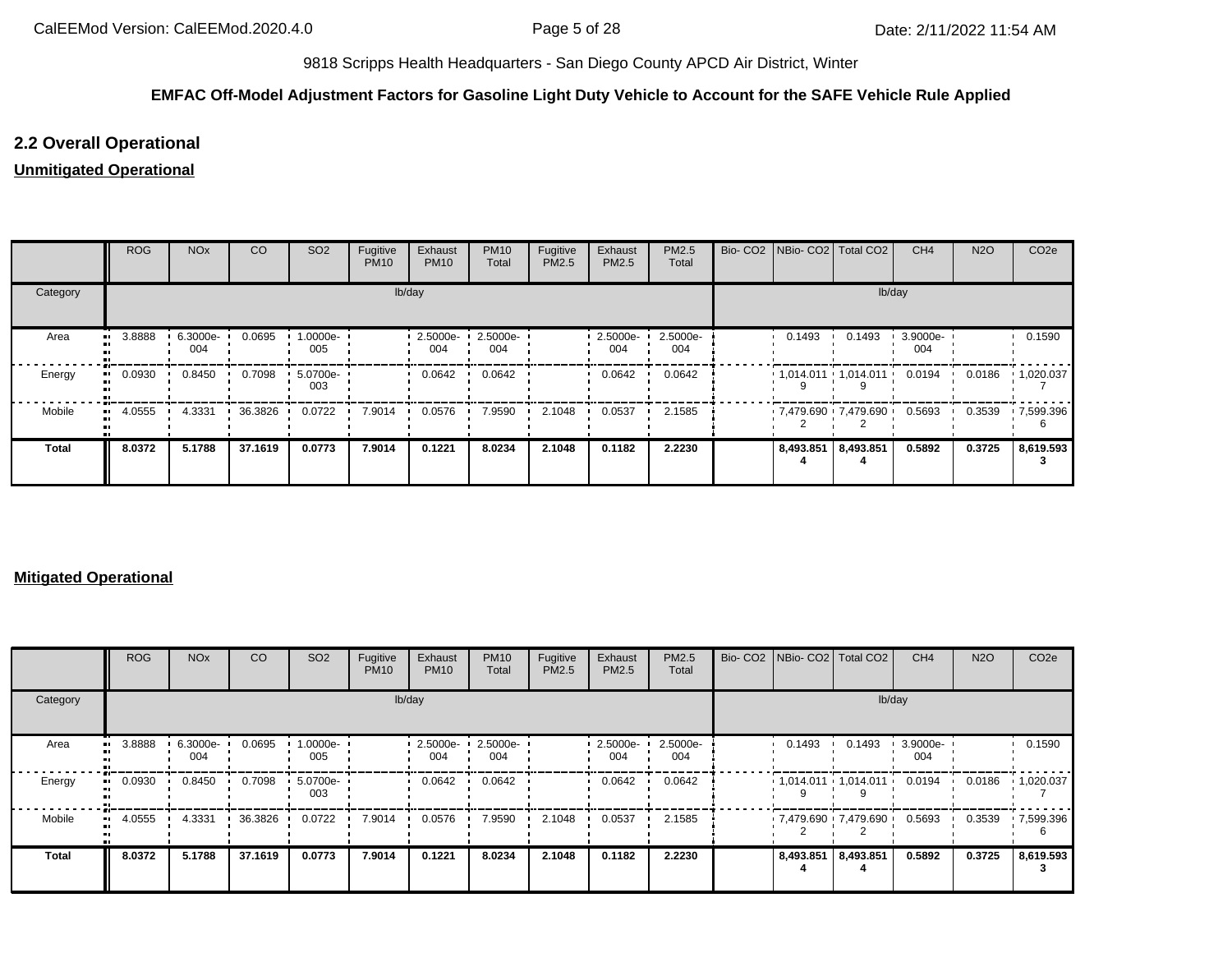#### **EMFAC Off-Model Adjustment Factors for Gasoline Light Duty Vehicle to Account for the SAFE Vehicle Rule Applied**

|                             | <b>ROG</b> | <b>NOx</b> | co   | <b>SO2</b> | <b>Fugitive</b><br><b>PM10</b> | <b>Exhaust</b><br><b>PM10</b> | <b>PM10</b><br><b>Total</b> | <b>Fugitive</b><br><b>PM2.5</b> | <b>Exhaust</b><br><b>PM2.5</b> | <b>PM2.5</b><br><b>Total</b> | <b>Bio-CO2</b> |      | NBio-CO2   Total CO2 | CH <sub>4</sub> | <b>N20</b> | CO <sub>2e</sub> |
|-----------------------------|------------|------------|------|------------|--------------------------------|-------------------------------|-----------------------------|---------------------------------|--------------------------------|------------------------------|----------------|------|----------------------|-----------------|------------|------------------|
| Percent<br><b>Reduction</b> | 0.00       | 0.00       | 0.00 | 0.00       | 0.00                           | 0.00                          | 0.00                        | 0.00                            | 0.00                           | 0.00                         | 0.00           | 0.00 | 0.00                 | 0.00            | 0.00       | 0.00             |

# **3.0 Construction Detail**

#### **Construction Phase**

| Phase<br><b>Number</b> | <b>Phase Name</b>            | Phase Type                   | <b>Start Date</b> | End Date   | Num Days Num Days<br>Week |     | <b>Phase Description</b> |
|------------------------|------------------------------|------------------------------|-------------------|------------|---------------------------|-----|--------------------------|
|                        | •Demolition                  | •Demolition                  | 17/1/2022         | .7/28/2022 |                           | 20  |                          |
|                        | Site Preparation             | Site Preparation             | 7/29/2022         | 8/4/2022   | 5'                        |     |                          |
|                        | •Grading                     | <b>Crading</b>               | 8/5/2022          | 8/16/2022  | 5'                        |     |                          |
|                        | <b>Building Construction</b> | <b>Building Construction</b> | 8/17/2022         | 7/4/2023   |                           | 230 |                          |
|                        | •Paving                      | •Paving                      | 7/5/2023          | .7/28/2023 |                           | 18  |                          |
|                        | Architectural Coating        | Architectural Coating        | 7/29/2023         | 8/23/2023  | 5'                        | 18  |                          |

**Acres of Grading (Site Preparation Phase): 7.5**

**Acres of Grading (Grading Phase): 8**

**Acres of Paving: 3.18**

**Residential Indoor: 0; Residential Outdoor: 0; Non-Residential Indoor: 235,595; Non-Residential Outdoor: 78,532; Striped Parking Area: 10,098 (Architectural Coating – sqft)**

#### **OffRoad Equipment**

| <b>Phase Name</b>            | <b>Offroad Equipment Type</b> | Amount | <b>Usage Hours</b> | Horse Power      | Load Factor |
|------------------------------|-------------------------------|--------|--------------------|------------------|-------------|
| Architectural Coating        | Air Compressors               |        | 6.00 <sup>1</sup>  | 78۰              | 0.48        |
| Paving                       | • Cement and Mortar Mixers    |        | 6.00               |                  | 0.56        |
| Demolition                   | •Concrete/Industrial Saws     |        | 8.00               | -81              | 0.73        |
| <b>Building Construction</b> | •Cranes                       |        | 7.00 <sub>1</sub>  | 231              | 0.29        |
| Demolition                   | •Excavators                   |        | 8.00               | 158 <sup>1</sup> | 0.38        |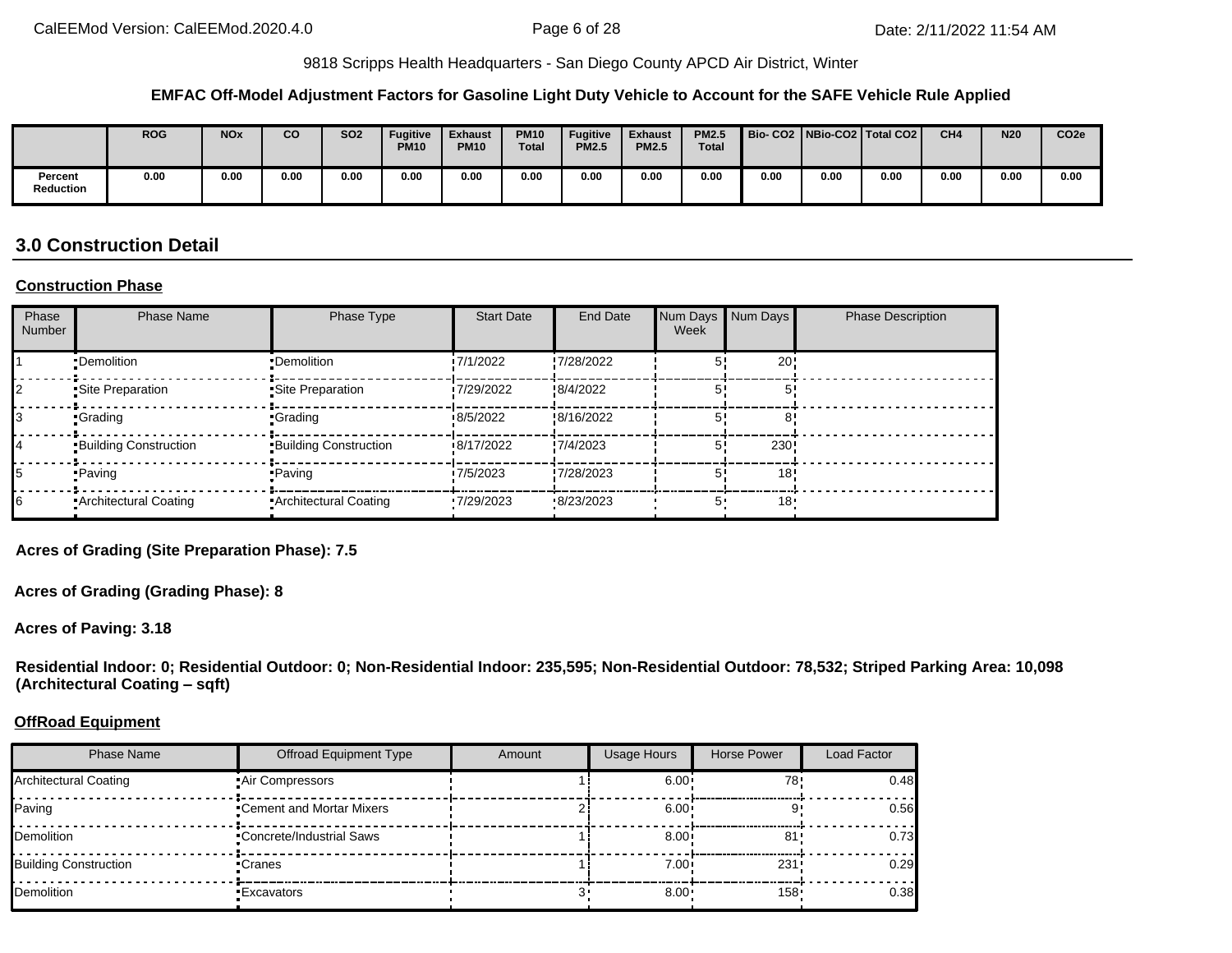#### **EMFAC Off-Model Adjustment Factors for Gasoline Light Duty Vehicle to Account for the SAFE Vehicle Rule Applied**

| Grading                      | <b>Excavators</b>         | 8.00         | 158 <sub>1</sub> | 0.38 |
|------------------------------|---------------------------|--------------|------------------|------|
| <b>Building Construction</b> | <b>Forklifts</b>          | $8.00 \cdot$ | 89!              | 0.20 |
| <b>Building Construction</b> | Generator Sets            | $8.00 \cdot$ | 84               | 0.74 |
| Grading                      | <b>Craders</b>            | $8.00 \cdot$ | 187              | 0.41 |
| Paving                       | ·Pavers                   | $8.00 \cdot$ | 130              | 0.42 |
| Paving                       | Paving Equipment          | $6.00 \cdot$ | 132:             | 0.36 |
| Paving                       | Rollers                   | $6.00 \cdot$ | 80 <sub>1</sub>  | 0.38 |
| Demolition                   | Rubber Tired Dozers       | $8.00 \cdot$ | 247              | 0.40 |
| Grading                      | Rubber Tired Dozers       | $8.00 -$     | 247              | 0.40 |
| Site Preparation             | Rubber Tired Dozers       | $8.00 \cdot$ | 247              | 0.40 |
| <b>Building Construction</b> | Tractors/Loaders/Backhoes | $7.00 \cdot$ | 97'              | 0.37 |
| Grading                      | Tractors/Loaders/Backhoes | $8.00 \cdot$ | 97'              | 0.37 |
| Paving                       | Tractors/Loaders/Backhoes | $8.00 \cdot$ | 97'              | 0.37 |
| Site Preparation             | Tractors/Loaders/Backhoes | $8.00 \cdot$ | 97 <sup>1</sup>  | 0.37 |
| <b>Building Construction</b> | · Welders                 | 8.00:        | 46               | 0.45 |

## **Trips and VMT**

| <b>Phase Name</b>     | <b>Offroad Equipment</b><br>Count | <b>Worker Trip</b><br><b>Number</b> | Vendor Trip<br>Number | <b>Hauling Trip</b><br><b>Number</b> | <b>Worker Trip</b><br>Length | Vendor Trip<br>Length | <b>Hauling Trip</b><br>Length | <b>Worker Vehicle</b><br>Class | Vendor         | Hauling<br>Vehicle Class Vehicle Class |
|-----------------------|-----------------------------------|-------------------------------------|-----------------------|--------------------------------------|------------------------------|-----------------------|-------------------------------|--------------------------------|----------------|----------------------------------------|
| <b>Demolition</b>     |                                   | 15.00                               | 0.00!                 | $137.00 \cdot$                       | 10.80i                       | 7.30:                 |                               | $20.00 \cdot LD$ Mix           | <b>HDT Mix</b> | !HHDT                                  |
| Site Preparation      |                                   | 18.00                               | 0.00                  | $0.00 -$                             | 10.80i                       | 7.30:                 |                               | $20.00 \cdot LD$ Mix           | <b>HDT Mix</b> | !HHDT                                  |
| Grading               |                                   | 15.00                               | 0.00                  | $.700.00 \cdot$                      | 10.80i                       | 7.30:                 |                               | $20.00 \cdot LD$ Mix           | <b>HDT Mix</b> | !HHDT                                  |
| Building Construction |                                   | 121.00                              | 53.00                 | $0.00 \cdot$                         | 10.80i                       | 7.30:                 |                               | $20.00 \cdot LD$ Mix           | <b>HDT Mix</b> | !ННDТ                                  |
| Paving                |                                   | 20.00                               | 0.00                  | $0.00 -$                             | 10.80i                       | 7.30:                 |                               | $20.00 \cdot LD$ Mix           | <b>HDT Mix</b> | !ННDТ                                  |
| Architectural Coating |                                   | $24.00 \cdot$                       | 0.00                  | 0.00 <sub>1</sub>                    | 10.80                        | $7.30 -$              |                               | 20.00 LD Mix                   | <b>HDT Mix</b> | <b>HHDT</b>                            |

**3.1 Mitigation Measures Construction**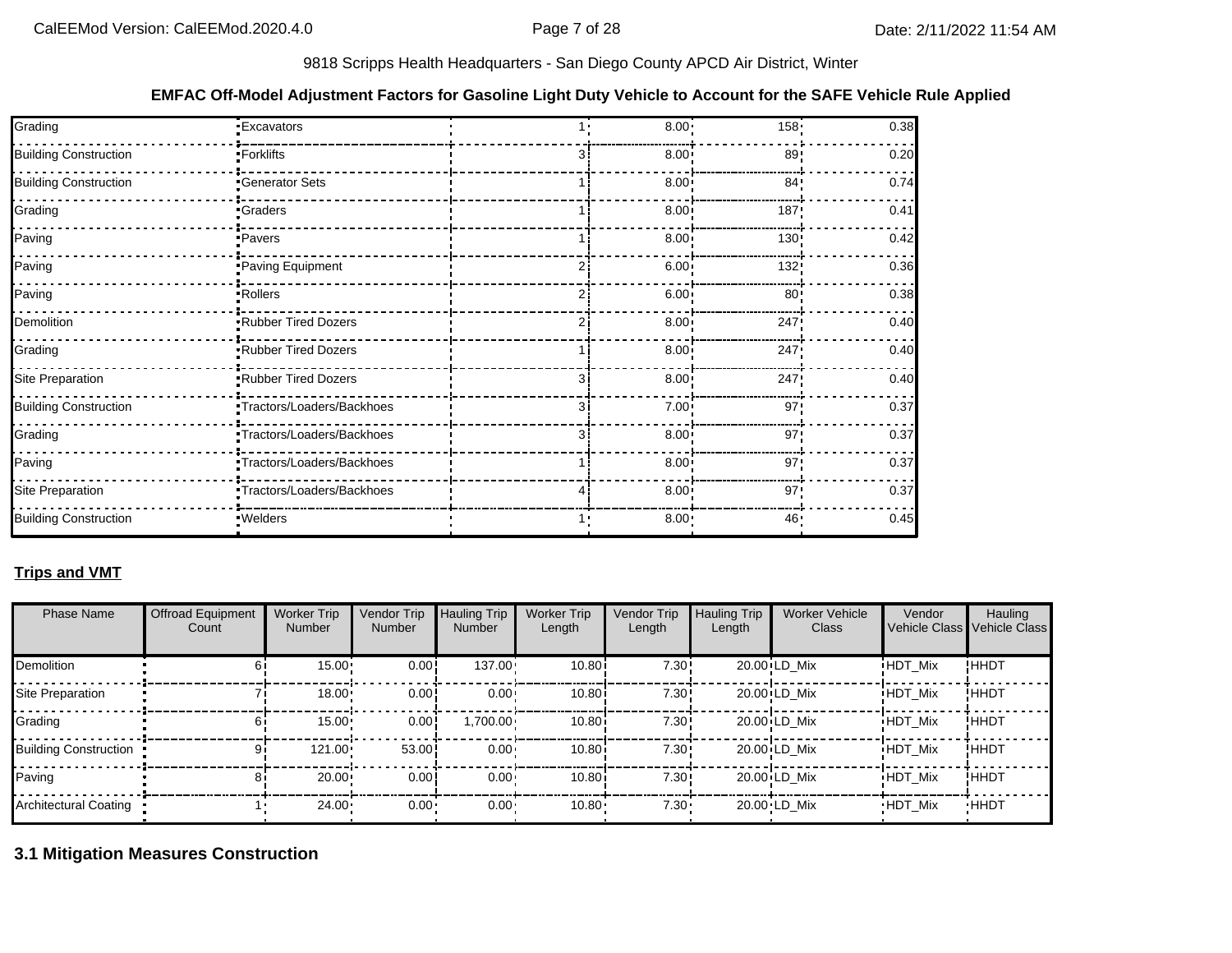## **EMFAC Off-Model Adjustment Factors for Gasoline Light Duty Vehicle to Account for the SAFE Vehicle Rule Applied**

**3.2 Demolition - 2022**

**Unmitigated Construction On-Site**

|                      | <b>ROG</b> | <b>NO<sub>x</sub></b> | CO                      | SO <sub>2</sub> | Fugitive<br><b>PM10</b> | Exhaust<br><b>PM10</b> | <b>PM10</b><br>Total | Fugitive<br>PM2.5 | Exhaust<br>PM2.5 | PM2.5<br>Total |  | Bio- CO2   NBio- CO2   Total CO2 | CH <sub>4</sub> | <b>N2O</b> | CO <sub>2e</sub> |
|----------------------|------------|-----------------------|-------------------------|-----------------|-------------------------|------------------------|----------------------|-------------------|------------------|----------------|--|----------------------------------|-----------------|------------|------------------|
| Category             |            |                       |                         |                 |                         | lb/day                 |                      |                   |                  |                |  |                                  | lb/day          |            |                  |
| <b>Fugitive Dust</b> |            |                       |                         |                 | 1.5060                  | 0.0000                 | 1.5060               | 0.2281            | 0.0000           | 0.2281         |  | 0.0000                           |                 |            | 0.0000           |
| Off-Road             | $-2.6392$  | 25.7194               | $\cdot$ 20.5941 $\cdot$ | 0.0388          |                         | 1.2427                 | 1.2427               |                   | 1.1553           | 1.1553         |  | $3,746.781$ 3,746.781            | 1.0524          |            | 9,773.092        |
| Total                | 2.6392     | 25.7194               | 20.5941                 | 0.0388          | 1.5060                  | 1.2427                 | 2.7486               | 0.2281            | 1.1553           | 1.3833         |  | 3,746.781 3,746.781              | 1.0524          |            | 3,773.092<br>0   |

|              | <b>ROG</b>            | <b>NO<sub>x</sub></b> | CO     | SO <sub>2</sub> | Fugitive<br><b>PM10</b> | Exhaust<br><b>PM10</b> | <b>PM10</b><br>Total | Fugitive<br>PM2.5 | Exhaust<br><b>PM2.5</b> | PM2.5<br>Total |          | Bio- CO2   NBio- CO2   Total CO2 | CH <sub>4</sub>    | <b>N2O</b>               | CO <sub>2e</sub> |
|--------------|-----------------------|-----------------------|--------|-----------------|-------------------------|------------------------|----------------------|-------------------|-------------------------|----------------|----------|----------------------------------|--------------------|--------------------------|------------------|
| Category     |                       |                       |        |                 |                         | lb/day                 |                      |                   |                         |                |          | lb/day                           |                    |                          |                  |
| Hauling      | 0.0299<br>            | 1.1543                | 0.2746 | 4.3000e-<br>003 | 0.1198                  | 0.0107                 | 0.1305               | 0.0328            | 0.0103                  | 0.0431         |          | $473.4118$ $473.4118$            | 0.0227             | 0.0752                   | .496.3911        |
| Vendor       | $\blacksquare$ 0.0000 | 0.0000                | 0.0000 | 0.0000          | 0.0000                  | 0.0000                 | 0.0000               | 0.0000            | 0.0000                  | 0.0000         | 0.0000   | 0.0000                           | 0.0000             | 0.0000                   | 0.0000           |
| Worker       | 0.0474<br>. .         | 0.0321                | 0.3688 | -.0600e<br>003  | 0.1232                  | 7.0000e-<br>004        | 0.1239               | 0.0327            | 6.4000e-<br>004         | 0.0333         | 108.0858 | 108.0858                         | $3.4900e -$<br>003 | 3.1900e- 109.1237<br>003 |                  |
| <b>Total</b> | 0.0773                | 1.1864                | 0.6433 | 5.3600e-<br>003 | 0.2430                  | 0.0114                 | 0.2545               | 0.0655            | 0.0109                  | 0.0764         | 581.4975 | 581.4975                         | 0.0262             | 0.0784                   | 605.5148         |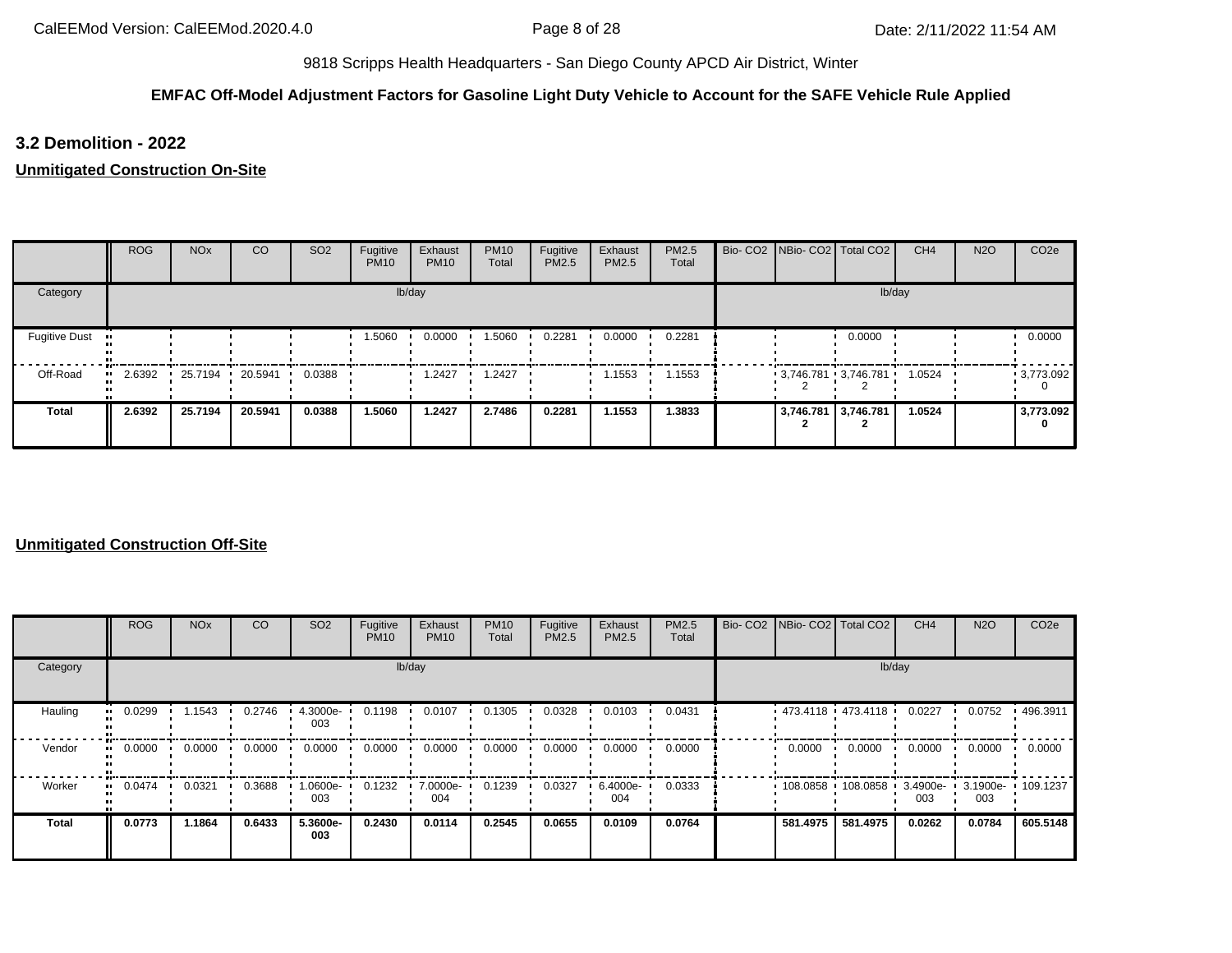## **EMFAC Off-Model Adjustment Factors for Gasoline Light Duty Vehicle to Account for the SAFE Vehicle Rule Applied**

**3.2 Demolition - 2022**

**Mitigated Construction On-Site**

|                      | ROG    | <b>NO<sub>x</sub></b> | CO              | SO <sub>2</sub> | Fugitive<br><b>PM10</b> | Exhaust<br><b>PM10</b> | <b>PM10</b><br>Total | Fugitive<br>PM2.5 | Exhaust<br>PM2.5 | PM2.5<br>Total |        | Bio- CO2   NBio- CO2   Total CO2 |        | CH <sub>4</sub> | <b>N2O</b> | CO <sub>2e</sub> |
|----------------------|--------|-----------------------|-----------------|-----------------|-------------------------|------------------------|----------------------|-------------------|------------------|----------------|--------|----------------------------------|--------|-----------------|------------|------------------|
| Category             |        |                       |                 |                 |                         | lb/day                 |                      |                   |                  |                |        |                                  | lb/day |                 |            |                  |
| <b>Fugitive Dust</b> |        |                       |                 |                 | 1.5060                  | 0.0000                 | 1.5060               | 0.2281            | 0.0000           | 0.2281         |        |                                  | 0.0000 |                 |            | 0.0000           |
| Off-Road             | 2.6392 |                       | 25.7194 20.5941 | 0.0388          |                         | 2427. ا                | .2427                |                   | 1.1553           | 1.1553         | 0.0000 | 3,746.781 3,746.781              |        | 1.0524          |            | 9,773.092        |
| <b>Total</b>         | 2.6392 | 25.7194               | 20.5941         | 0.0388          | 1.5060                  | 1.2427                 | 2.7486               | 0.2281            | 1.1553           | 1.3833         | 0.0000 | 3,746.781 3,746.781              |        | 1.0524          |            | 3,773.092<br>0   |

|              | ROG    | <b>NO<sub>x</sub></b> | <sub>CO</sub> | SO <sub>2</sub> | Fugitive<br><b>PM10</b> | Exhaust<br><b>PM10</b> | <b>PM10</b><br>Total | Fugitive<br>PM2.5 | Exhaust<br>PM2.5 | <b>PM2.5</b><br>Total | Bio- CO2   NBio- CO2   Total CO2 |                     | CH <sub>4</sub>    | <b>N2O</b>               | CO <sub>2e</sub> |
|--------------|--------|-----------------------|---------------|-----------------|-------------------------|------------------------|----------------------|-------------------|------------------|-----------------------|----------------------------------|---------------------|--------------------|--------------------------|------------------|
| Category     |        |                       |               |                 |                         | lb/day                 |                      |                   |                  |                       |                                  | lb/day              |                    |                          |                  |
| Hauling      | 0.0299 | .1543                 | 0.2746        | 4.3000e-<br>003 | 0.1198                  | 0.0107                 | 0.1305               | 0.0328            | 0.0103           | 0.0431                | 473.4118 473.4118                |                     | 0.0227             | 0.0752                   | .496.3911        |
| Vendor       | 0.0000 | 0.0000                | 0.0000        | 0.0000          | 0.0000                  | 0.0000                 | 0.0000               | 0.0000            | 0.0000           | 0.0000                | 0.0000                           | 0.0000              | 0.0000             | 0.0000                   | 0.0000           |
| Worker       | 0.0474 | 0.0321                | 0.3688        | -0600e-1<br>003 | 0.1232                  | 7.0000e-<br>004        | 0.1239               | 0.0327            | 6.4000e-<br>004  | 0.0333                |                                  | 108.0858 108.0858 ' | $3.4900e -$<br>003 | 3.1900e- 109.1237<br>003 |                  |
| <b>Total</b> | 0.0773 | 1.1864                | 0.6433        | 5.3600e-<br>003 | 0.2430                  | 0.0114                 | 0.2545               | 0.0655            | 0.0109           | 0.0764                | 581.4975                         | 581.4975            | 0.0262             | 0.0784                   | 605.5148         |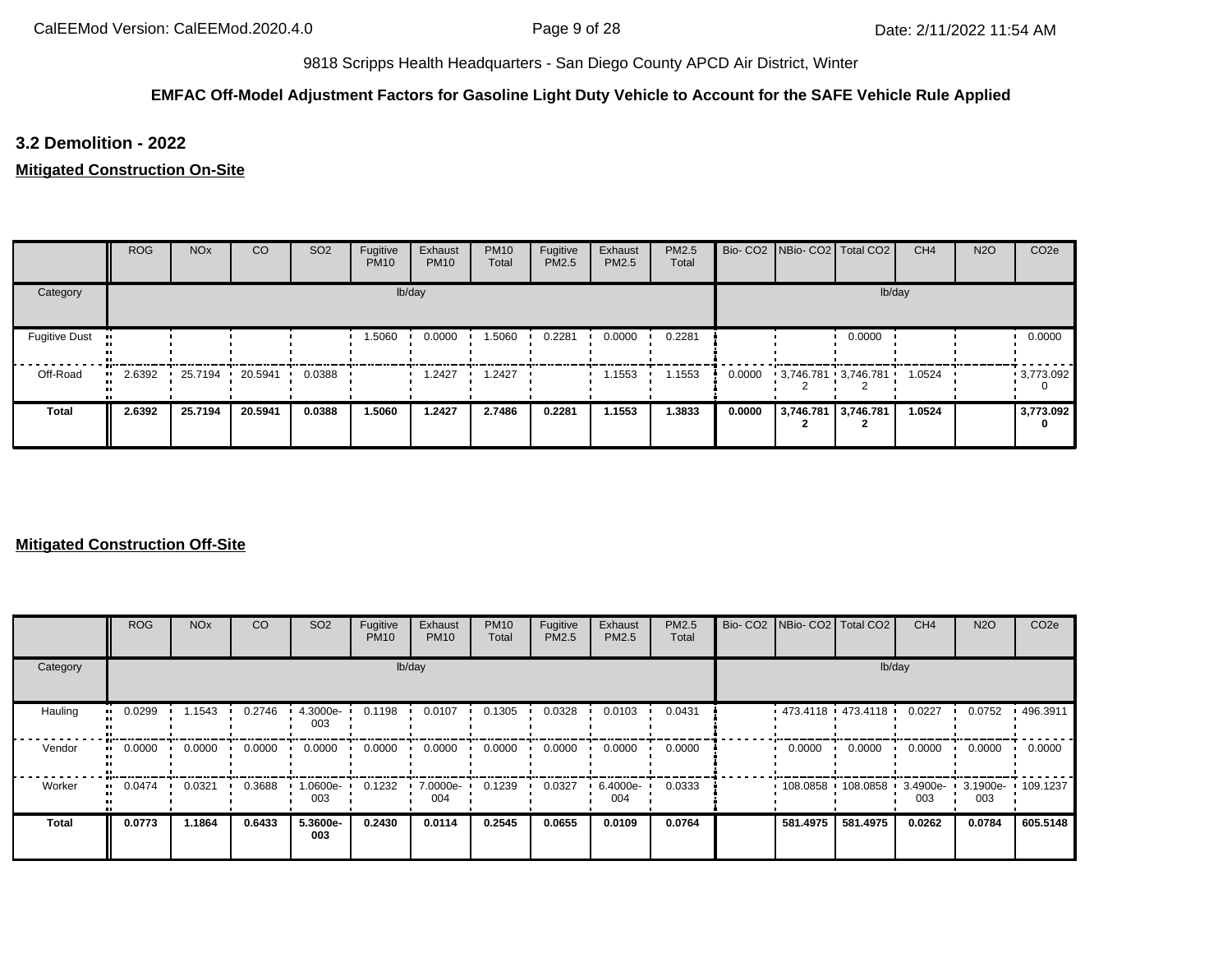## **EMFAC Off-Model Adjustment Factors for Gasoline Light Duty Vehicle to Account for the SAFE Vehicle Rule Applied**

## **3.3 Site Preparation - 2022**

## **Unmitigated Construction On-Site**

|                      | <b>ROG</b> | <b>NO<sub>x</sub></b> | <sub>CO</sub> | SO <sub>2</sub> | Fugitive<br><b>PM10</b> | Exhaust<br><b>PM10</b> | <b>PM10</b><br>Total | Fugitive<br>PM2.5 | Exhaust<br>PM2.5 | <b>PM2.5</b><br>Total |           | Bio- CO2 NBio- CO2 Total CO2 | CH <sub>4</sub> | <b>N2O</b> | CO <sub>2e</sub> |
|----------------------|------------|-----------------------|---------------|-----------------|-------------------------|------------------------|----------------------|-------------------|------------------|-----------------------|-----------|------------------------------|-----------------|------------|------------------|
| Category             |            |                       |               |                 |                         | lb/day                 |                      |                   |                  |                       |           |                              | lb/day          |            |                  |
| <b>Fugitive Dust</b> |            |                       |               |                 | 19.6570                 | 0.0000                 | 19.6570              | 10.1025           | 0.0000           | 10.1025               |           | 0.0000                       |                 |            | 0.0000           |
| Off-Road             | 3.1701     | 33.0835               | 19.6978       | 0.0380          |                         | 1.6126                 | 1.6126               |                   | 1.4836           | .4836                 |           | $-3,686.061 - 3,686.061$     | 1.1922          |            | $-3,715.865$     |
| <b>Total</b>         | 3.1701     | 33.0835               | 19.6978       | 0.0380          | 19.6570                 | 1.6126                 | 21.2696              | 10.1025           | 1.4836           | 11.5860               | 3,686.061 | 3,686.061<br>q               | 1.1922          |            | 3,715.865        |

|          | <b>ROG</b>    | <b>NO<sub>x</sub></b> | CO     | SO <sub>2</sub> | Fugitive<br><b>PM10</b> | Exhaust<br><b>PM10</b> | <b>PM10</b><br>Total | Fugitive<br><b>PM2.5</b> | Exhaust<br>PM2.5 | PM2.5<br>Total | Bio- CO2   NBio- CO2   Total CO2 |          | CH <sub>4</sub> | <b>N2O</b>      | CO <sub>2e</sub> |
|----------|---------------|-----------------------|--------|-----------------|-------------------------|------------------------|----------------------|--------------------------|------------------|----------------|----------------------------------|----------|-----------------|-----------------|------------------|
| Category |               |                       |        |                 |                         | lb/day                 |                      |                          |                  |                |                                  | lb/day   |                 |                 |                  |
| Hauling  | 0.0000<br>    | 0.0000                | 0.0000 | 0.0000          | 0.0000                  | 0.0000                 | 0.0000               | 0.0000                   | 0.0000           | 0.0000         | 0.0000                           | 0.0000   | 0.0000          | 0.0000          | 0.0000           |
| Vendor   | 0.0000<br>. . | 0.0000                | 0.0000 | 0.0000          | 0.0000                  | 0.0000                 | 0.0000               | 0.0000                   | 0.0000           | 0.0000         | 0.0000                           | 0.0000   | 0.0000          | 0.0000          | 0.0000           |
| Worker   | 0.0568<br>    | 0.0385                | 0.4425 | -2700e.<br>003  | 0.1479                  | 8.4000e-<br>004        | 0.1487               | 0.0392                   | 7.7000e-<br>004  | 0.0400         | 129.7029                         | 129.7029 | 4.1900e-<br>003 | 3.8300e-<br>003 | 130.9484         |
| Total    | 0.0568        | 0.0385                | 0.4425 | 1.2700e-<br>003 | 0.1479                  | 8.4000e-<br>004        | 0.1487               | 0.0392                   | 7.7000e-<br>004  | 0.0400         | 129.7029                         | 129.7029 | 4.1900e-<br>003 | 3.8300e-<br>003 | 130.9484         |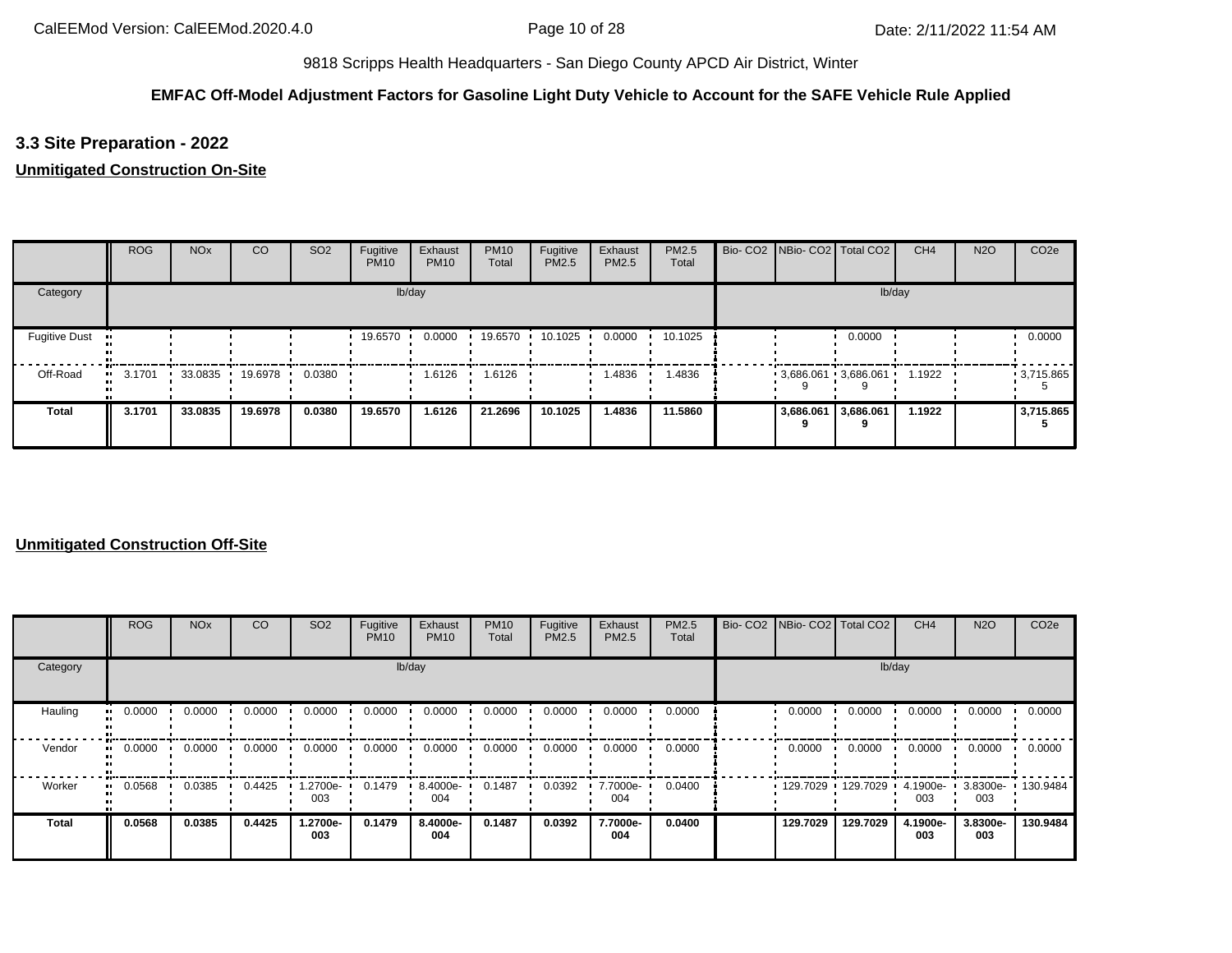## **EMFAC Off-Model Adjustment Factors for Gasoline Light Duty Vehicle to Account for the SAFE Vehicle Rule Applied**

**3.3 Site Preparation - 2022**

**Mitigated Construction On-Site**

|                      | <b>ROG</b> | <b>NO<sub>x</sub></b> | CO      | SO <sub>2</sub> | Fugitive<br><b>PM10</b> | Exhaust<br><b>PM10</b> | <b>PM10</b><br>Total | Fugitive<br>PM2.5 | Exhaust<br>PM2.5 | PM2.5<br>Total |        | Bio- CO2   NBio- CO2   Total CO2 |        | CH <sub>4</sub> | <b>N2O</b> | CO <sub>2e</sub> |
|----------------------|------------|-----------------------|---------|-----------------|-------------------------|------------------------|----------------------|-------------------|------------------|----------------|--------|----------------------------------|--------|-----------------|------------|------------------|
| Category             |            |                       |         |                 |                         | lb/day                 |                      |                   |                  |                |        |                                  | lb/day |                 |            |                  |
| <b>Fugitive Dust</b> |            |                       |         |                 | 19.6570                 | 0.0000                 | 19.6570              | 10.1025           | 0.0000           | 10.1025        |        |                                  | 0.0000 |                 |            | 0.0000           |
| Off-Road             | 3.1701<br> | 33.0835               | 19.6978 | 0.0380          |                         | 1.6126                 | .6126                |                   | 1.4836           | 1.4836         | 0.0000 | $-3,686.061 - 3,686.061$         |        | 1.1922          |            | 9,715.865        |
| <b>Total</b>         | 3.1701     | 33.0835               | 19.6978 | 0.0380          | 19.6570                 | 1.6126                 | 21.2696              | 10.1025           | 1.4836           | 11.5860        | 0.0000 | 3,686.061 3,686.061              | 9      | 1.1922          |            | 3,715.865        |

|              | <b>ROG</b> | <b>NO<sub>x</sub></b> | <sub>CO</sub> | SO <sub>2</sub> | Fugitive<br><b>PM10</b> | Exhaust<br><b>PM10</b> | <b>PM10</b><br>Total | Fugitive<br>PM2.5 | Exhaust<br>PM2.5 | <b>PM2.5</b><br>Total | Bio- CO2 NBio- CO2 Total CO2 |          | CH <sub>4</sub> | <b>N2O</b>               | CO <sub>2e</sub> |
|--------------|------------|-----------------------|---------------|-----------------|-------------------------|------------------------|----------------------|-------------------|------------------|-----------------------|------------------------------|----------|-----------------|--------------------------|------------------|
| Category     |            |                       |               |                 |                         | lb/day                 |                      |                   |                  |                       |                              | lb/day   |                 |                          |                  |
| Hauling      | 0.0000     | 0.0000                | 0.0000        | 0.0000          | 0.0000                  | 0.0000                 | 0.0000               | 0.0000            | 0.0000           | 0.0000                | 0.0000                       | 0.0000   | 0.0000          | 0.0000                   | 0.0000           |
| Vendor       | 0.0000     | 0.0000                | 0.0000        | 0.0000          | 0.0000                  | 0.0000                 | 0.0000               | 0.0000            | 0.0000           | 0.0000                | 0.0000                       | 0.0000   | 0.0000          | 0.0000                   | 0.0000           |
| Worker       | 0.0568     | 0.0385                | 0.4425        | 1.2700e-<br>003 | 0.1479                  | 8.4000e-<br>004        | 0.1487               | 0.0392            | 7.7000e-<br>004  | 0.0400                | 129.7029                     | 129.7029 | 4.1900e-<br>003 | 3.8300e- 130.9484<br>003 |                  |
| <b>Total</b> | 0.0568     | 0.0385                | 0.4425        | 1.2700e-<br>003 | 0.1479                  | 8.4000e-<br>004        | 0.1487               | 0.0392            | 7.7000e-<br>004  | 0.0400                | 129.7029                     | 129.7029 | 4.1900e-<br>003 | 3.8300e-<br>003          | 130.9484         |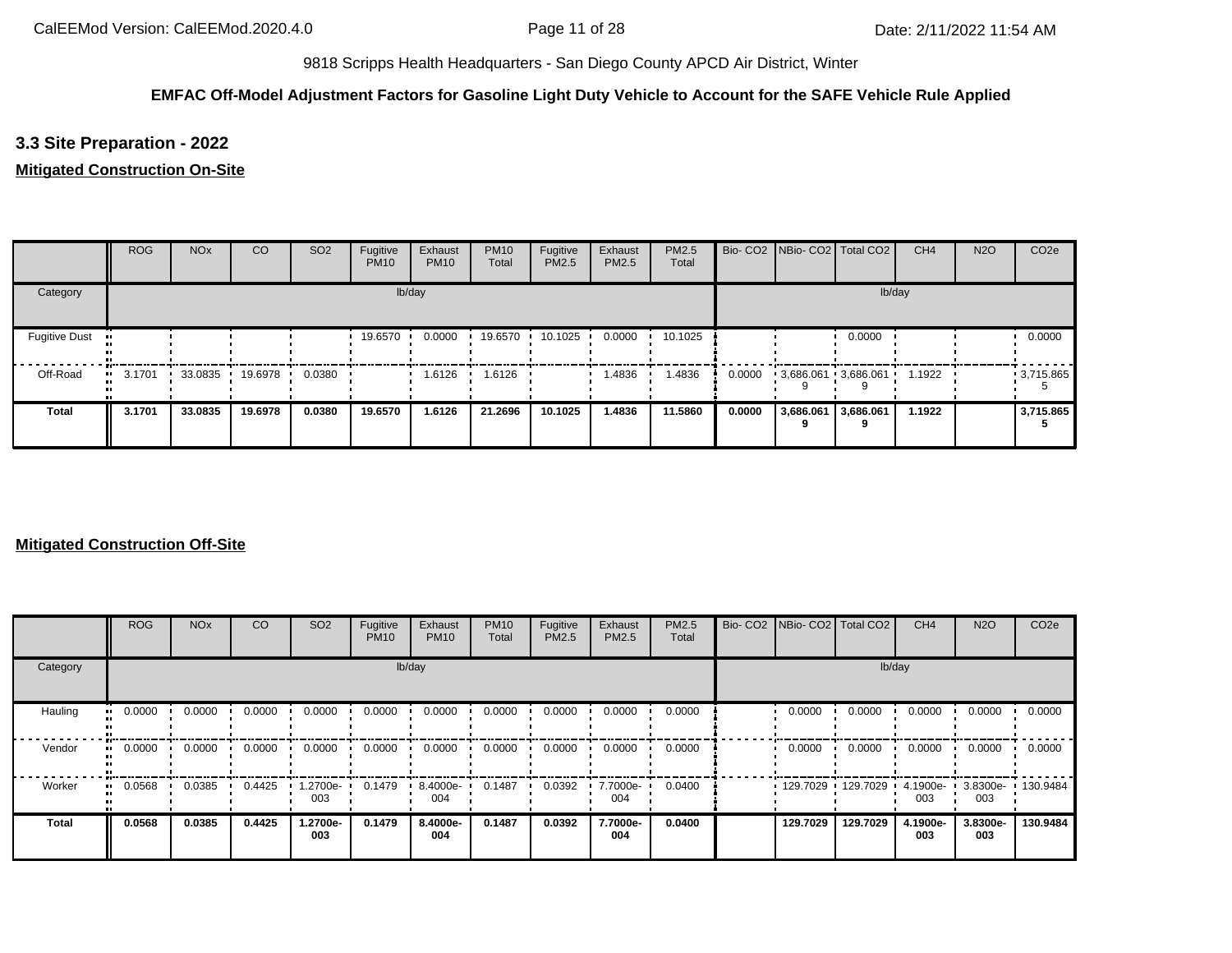## **EMFAC Off-Model Adjustment Factors for Gasoline Light Duty Vehicle to Account for the SAFE Vehicle Rule Applied**

**3.4 Grading - 2022**

**Unmitigated Construction On-Site**

|                      | <b>ROG</b>    | <b>NO<sub>x</sub></b> | <sub>CO</sub> | SO <sub>2</sub> | Fugitive<br><b>PM10</b> | Exhaust<br><b>PM10</b> | <b>PM10</b><br>Total | Fugitive<br>PM2.5 | Exhaust<br><b>PM2.5</b> | PM2.5<br>Total | Bio- CO2   NBio- CO2   Total CO2 |                     | CH4    | <b>N2O</b> | CO <sub>2e</sub>  |
|----------------------|---------------|-----------------------|---------------|-----------------|-------------------------|------------------------|----------------------|-------------------|-------------------------|----------------|----------------------------------|---------------------|--------|------------|-------------------|
| Category             |               |                       |               |                 |                         | lb/day                 |                      |                   |                         |                |                                  | lb/day              |        |            |                   |
| <b>Fugitive Dust</b> |               |                       |               |                 | 7.3215                  | 0.0000                 | 7.3215               | 3.4609            | 0.0000                  | 3.4609         |                                  | 0.0000              |        |            | 0.0000            |
| Off-Road             | 1.9486<br>. . | 20.8551               | 15.2727       | 0.0297          |                         | 0.9409                 | 0.9409               |                   | 0.8656                  | 0.8656         | $2,872.046$ $2,872.046$          |                     | 0.9289 |            | $\cdot$ 2,895.268 |
| Total                | 1.9486        | 20.8551               | 15.2727       | 0.0297          | 7.3215                  | 0.9409                 | 8.2623               | 3.4609            | 0.8656                  | 4.3265         |                                  | 2,872.046 2,872.046 | 0.9289 |            | 2,895.268         |

|          | <b>ROG</b>            | <b>NO<sub>x</sub></b> | CO     | SO <sub>2</sub> | Fugitive<br><b>PM10</b> | Exhaust<br><b>PM10</b> | <b>PM10</b><br>Total | Fugitive<br>PM2.5 | Exhaust<br>PM2.5 | PM2.5<br>Total | Bio- CO2 NBio- CO2 Total CO2 |                 | CH <sub>4</sub> | <b>N2O</b>                            | CO <sub>2e</sub>        |
|----------|-----------------------|-----------------------|--------|-----------------|-------------------------|------------------------|----------------------|-------------------|------------------|----------------|------------------------------|-----------------|-----------------|---------------------------------------|-------------------------|
| Category |                       |                       |        |                 |                         | lb/day                 |                      |                   |                  |                |                              | lb/day          |                 |                                       |                         |
| Hauling  | 0.9279<br>            | 35.8081               | 8.5170 | 0.1334          | 3.7166                  | 0.3330                 | 4.0496               | 1.0187            | 0.3186           | 1.3373         | $14,686.13$ $14,686.13$      |                 | 0.7045          | 2.3331                                | $\cdot$ 15,398.99<br>48 |
| Vendor   | $\blacksquare$ 0.0000 | 0.0000                | 0.0000 | 0.0000          | 0.0000                  | 0.0000                 | 0.0000               | 0.0000            | 0.0000           | 0.0000         | 0.0000                       | 0.0000          | 0.0000          | 0.0000                                | 0.0000                  |
| Worker   | 0.0474<br>            | 0.0321                | 0.3688 | -0600e.<br>003  | 0.1232                  | 7.0000e-<br>004        | 0.1239               | 0.0327            | 6.4000e-<br>004  | 0.0333         | 108.0858                     | 108.0858        | 003             | 3.4900e- 1 3.1900e- 1 109.1237<br>003 |                         |
| Total    | 0.9753                | 35,8402               | 8.8857 | 0.1345          | 3.8398                  | 0.3337                 | 4.1735               | 1.0514            | 0.3192           | 1.3706         | 14,794.21<br>74              | 14,794.21<br>74 | 0.7080          | 2.3362                                | 15,508.11<br>84         |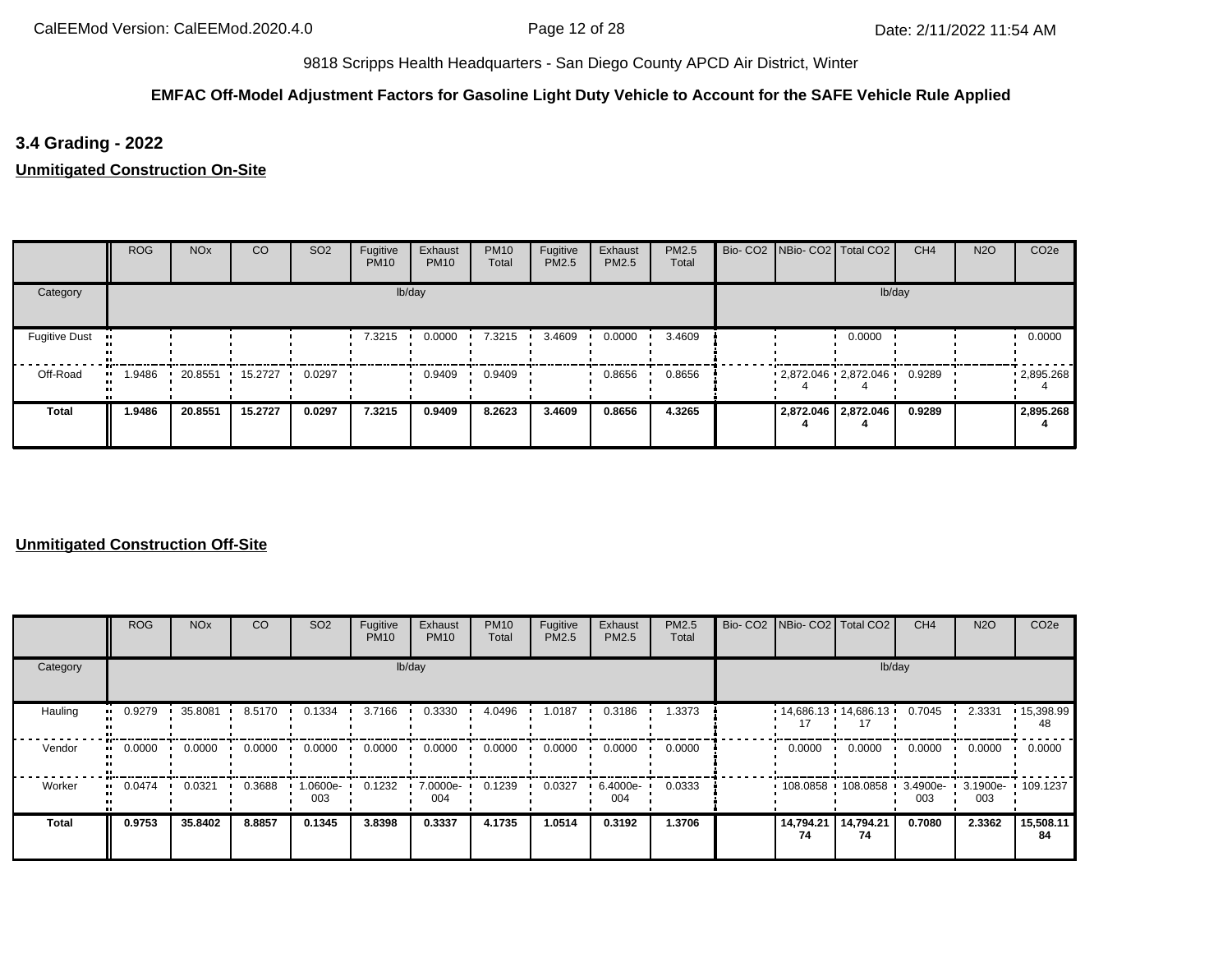## **EMFAC Off-Model Adjustment Factors for Gasoline Light Duty Vehicle to Account for the SAFE Vehicle Rule Applied**

**3.4 Grading - 2022**

**Mitigated Construction On-Site**

|                      | <b>ROG</b>    | <b>NO<sub>x</sub></b> | <sub>CO</sub>   | SO <sub>2</sub> | Fugitive<br><b>PM10</b> | Exhaust<br><b>PM10</b> | <b>PM10</b><br>Total | Fugitive<br>PM2.5 | Exhaust<br>PM2.5 | PM2.5<br>Total |        | Bio- CO2   NBio- CO2   Total CO2 |                     | CH <sub>4</sub> | <b>N2O</b> | CO <sub>2e</sub> |
|----------------------|---------------|-----------------------|-----------------|-----------------|-------------------------|------------------------|----------------------|-------------------|------------------|----------------|--------|----------------------------------|---------------------|-----------------|------------|------------------|
| Category             |               |                       |                 |                 |                         | lb/day                 |                      |                   |                  |                |        |                                  |                     | lb/day          |            |                  |
| <b>Fugitive Dust</b> |               |                       |                 |                 | 7.3215                  | 0.0000                 | 7.3215               | 3.4609            | 0.0000           | 3.4609         |        |                                  | 0.0000              |                 |            | 0.0000           |
| Off-Road             | 1.9486<br>. . | 20.8551               | $\cdot$ 15.2727 | 0.0297          |                         | 0.9409                 | 0.9409               |                   | 0.8656           | 0.8656         | 0.0000 | 2,872.046 2,872.046              |                     | 0.9289          |            | .2,895.268       |
| <b>Total</b>         | 1.9486        | 20.8551               | 15.2727         | 0.0297          | 7.3215                  | 0.9409                 | 8.2623               | 3.4609            | 0.8656           | 4.3265         | 0.0000 |                                  | 2,872.046 2,872.046 | 0.9289          |            | 2,895.268        |

|              | <b>ROG</b>   | <b>NO<sub>x</sub></b> | CO     | SO <sub>2</sub> | Fugitive<br><b>PM10</b> | Exhaust<br><b>PM10</b> | <b>PM10</b><br>Total | Fugitive<br><b>PM2.5</b> | Exhaust<br>PM2.5 | PM2.5<br>Total | Bio- CO2 NBio- CO2 Total CO2 |                 | CH <sub>4</sub>    | <b>N2O</b>               | CO <sub>2e</sub> |
|--------------|--------------|-----------------------|--------|-----------------|-------------------------|------------------------|----------------------|--------------------------|------------------|----------------|------------------------------|-----------------|--------------------|--------------------------|------------------|
| Category     |              |                       |        |                 |                         | lb/day                 |                      |                          |                  |                |                              | lb/day          |                    |                          |                  |
| Hauling      | 0.9279<br>   | 35.8081               | 8.5170 | 0.1334          | 3.7166                  | 0.3330                 | 4.0496               | 1.0187                   | 0.3186           | 1.3373         | $14,686.13$ 14,686.13        |                 | 0.7045             | 2.3331                   | 15,398.99<br>48  |
| Vendor       | 0.0000<br>   | 0.0000                | 0.0000 | 0.0000          | 0.0000                  | 0.0000                 | 0.0000               | 0.0000                   | 0.0000           | 0.0000         | 0.0000                       | 0.0000          | 0.0000             | 0.0000                   | 0.0000           |
| Worker       | 0.0474<br>ш. | 0.0321                | 0.3688 | -0600e.<br>003  | 0.1232                  | 7.0000e-<br>004        | 0.1239               | 0.0327                   | 6.4000e-<br>004  | 0.0333         | 108.0858                     | 108.0858        | $3.4900e -$<br>003 | 3.1900e- 109.1237<br>003 |                  |
| <b>Total</b> | 0.9753       | 35.8402               | 8.8857 | 0.1345          | 3.8398                  | 0.3337                 | 4.1735               | 1.0514                   | 0.3192           | 1.3706         | 14,794.21<br>74              | 14,794.21<br>74 | 0.7080             | 2.3362                   | 15,508.11<br>84  |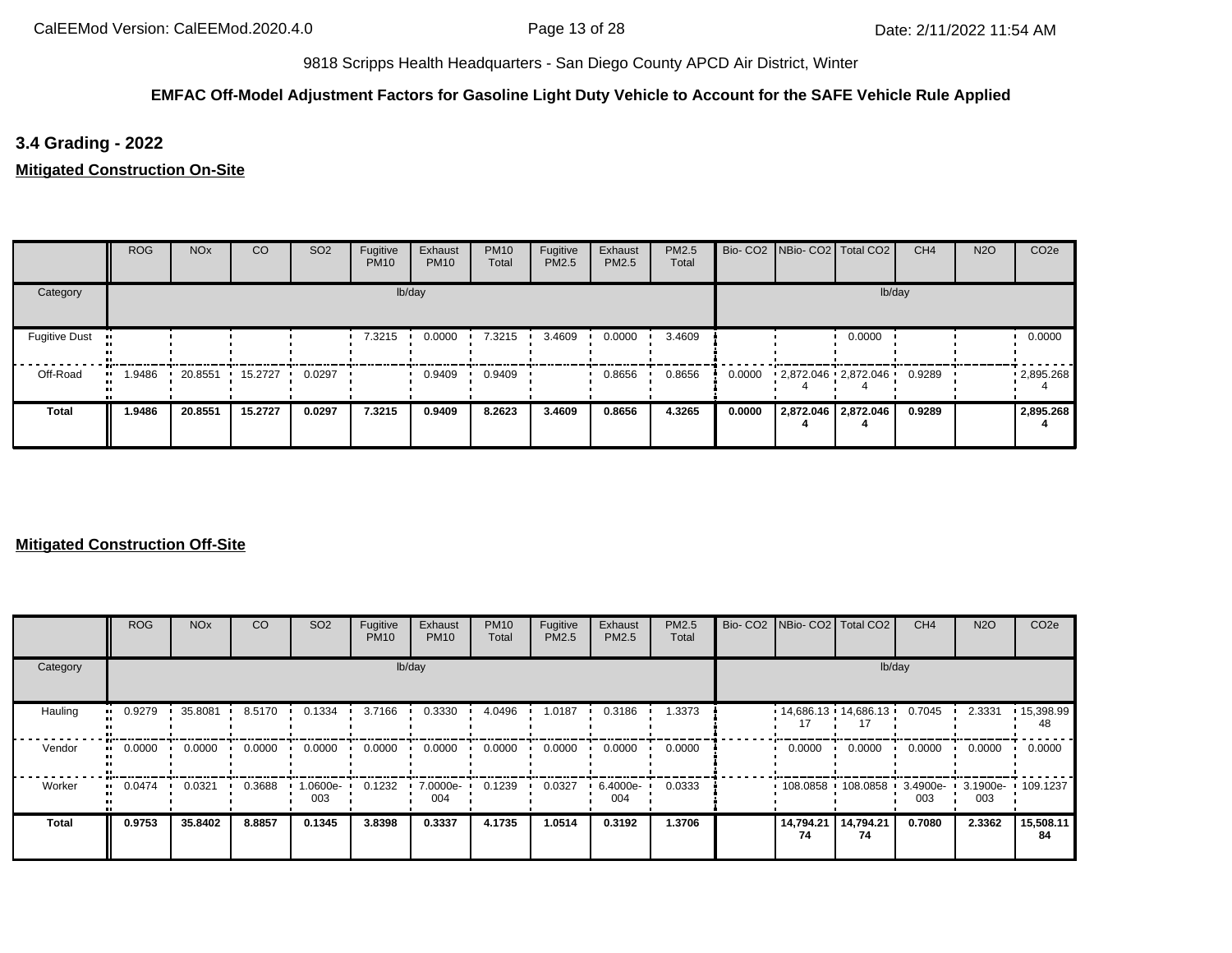## **EMFAC Off-Model Adjustment Factors for Gasoline Light Duty Vehicle to Account for the SAFE Vehicle Rule Applied**

# **3.5 Building Construction - 2022**

## **Unmitigated Construction On-Site**

|              | <b>ROG</b> | <b>NO<sub>x</sub></b> | CO      | SO <sub>2</sub> | Fugitive<br><b>PM10</b> | Exhaust<br><b>PM10</b> | <b>PM10</b><br>Total | Fugitive<br>PM2.5 | Exhaust<br>PM2.5 | <b>PM2.5</b><br>Total |  | Bio- CO2 NBio- CO2 Total CO2 | CH <sub>4</sub> | <b>N2O</b> | CO <sub>2e</sub> |
|--------------|------------|-----------------------|---------|-----------------|-------------------------|------------------------|----------------------|-------------------|------------------|-----------------------|--|------------------------------|-----------------|------------|------------------|
| Category     |            |                       |         |                 |                         | lb/day                 |                      |                   |                  |                       |  | lb/day                       |                 |            |                  |
| Off-Road     | .7062      | 15.6156               | 16.3634 | 0.0269          |                         | 0.8090                 | 0.8090               |                   | 0.7612           | 0.7612                |  | $2,554.333$ $2,554.333$      | 0.6120          |            | .2,569.632       |
| <b>Total</b> | 1.7062     | 15.6156               | 16.3634 | 0.0269          |                         | 0.8090                 | 0.8090               |                   | 0.7612           | 0.7612                |  | 2,554.333 2,554.333<br>6     | 0.6120          |            | 2,569.632        |

|                      | <b>ROG</b> | <b>NO<sub>x</sub></b> | CO     | SO <sub>2</sub> | Fugitive<br><b>PM10</b> | Exhaust<br><b>PM10</b> | <b>PM10</b><br>Total | Fugitive<br>PM2.5 | Exhaust<br><b>PM2.5</b> | PM2.5<br>Total | Bio- CO2   NBio- CO2   Total CO2 |                       | CH <sub>4</sub> | <b>N2O</b> | CO <sub>2e</sub>  |
|----------------------|------------|-----------------------|--------|-----------------|-------------------------|------------------------|----------------------|-------------------|-------------------------|----------------|----------------------------------|-----------------------|-----------------|------------|-------------------|
| Category             |            |                       |        |                 | lb/day                  |                        |                      |                   |                         |                |                                  | lb/day                |                 |            |                   |
| Hauling<br>$\bullet$ | 0.0000     | 0.0000                | 0.0000 | 0.0000          | 0.0000                  | 0.0000                 | 0.0000               | 0.0000            | 0.0000                  | 0.0000         | 0.0000                           | 0.0000                | 0.0000          | 0.0000     | 0.0000            |
| Vendor<br>$\bullet$  | 0.1170     | 2.9249                | 0.9720 | 0.0113          | 0.3590                  | 0.0307                 | 0.3897               | 0.1033            | 0.0294                  | 0.1327         |                                  | $1,218.701$ 1,218.701 | 0.0369          | 0.1771     | $\cdot$ 1,272.385 |
| Worker               | 0.3821     | 0.2586                | 2.9746 | 8.5700e-<br>003 | 0.9940                  | 5.6300e-<br>003        | 0.9996               | 0.2637            | 5.1800e-<br>003         | 0.2688         |                                  | 871.8917 871.8917     | 0.0282          | 0.0257     | 880.2644          |
| <b>Total</b>         | 0.4991     | 3.1836                | 3.9466 | 0.0199          | 1.3529                  | 0.0364                 | 1.3893               | 0.3670            | 0.0346                  | 0.4016         | 2,090.592 2,090.592<br>0         |                       | 0.0650          | 0.2028     | 2,152.649         |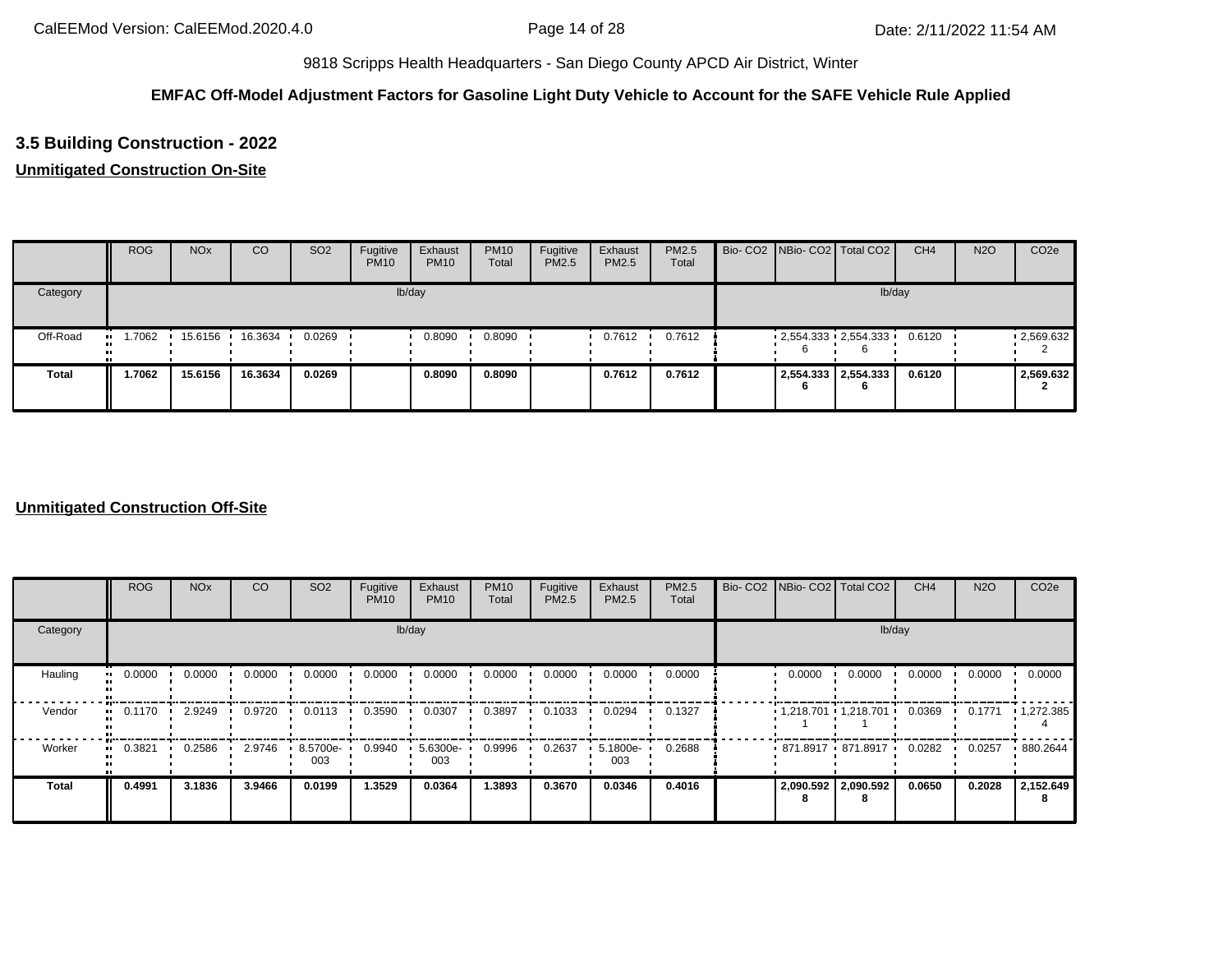## **EMFAC Off-Model Adjustment Factors for Gasoline Light Duty Vehicle to Account for the SAFE Vehicle Rule Applied**

# **3.5 Building Construction - 2022**

## **Mitigated Construction On-Site**

|              | <b>ROG</b> | <b>NO<sub>x</sub></b> | CO      | SO <sub>2</sub> | Fugitive<br><b>PM10</b> | Exhaust<br><b>PM10</b> | <b>PM10</b><br>Total | Fugitive<br>PM2.5 | Exhaust<br><b>PM2.5</b> | <b>PM2.5</b><br>Total |        | Bio- CO2 NBio- CO2 Total CO2 | CH <sub>4</sub> | <b>N2O</b> | CO <sub>2e</sub> |
|--------------|------------|-----------------------|---------|-----------------|-------------------------|------------------------|----------------------|-------------------|-------------------------|-----------------------|--------|------------------------------|-----------------|------------|------------------|
| Category     |            |                       |         |                 |                         | lb/day                 |                      |                   |                         |                       |        | lb/day                       |                 |            |                  |
| Off-Road     | .7062      | 15.6156               | 16.3634 | 0.0269          |                         | 0.8090                 | 0.8090               |                   | 0.7612                  | 0.7612                | 0.0000 | 2,554.333 2,554.333          | 0.6120          |            | .2,569.632       |
| <b>Total</b> | 1.7062     | 15.6156               | 16.3634 | 0.0269          |                         | 0.8090                 | 0.8090               |                   | 0.7612                  | 0.7612                | 0.0000 | 2,554.333 2,554.333<br>6     | 0.6120          |            | 2,569.632        |

|                     | <b>ROG</b>          | <b>NO<sub>x</sub></b> | CO     | SO <sub>2</sub> | Fugitive<br><b>PM10</b> | Exhaust<br><b>PM10</b> | <b>PM10</b><br>Total | Fugitive<br>PM2.5 | Exhaust<br>PM2.5 | PM2.5<br>Total | Bio- CO2 NBio- CO2 Total CO2 |                     | CH <sub>4</sub> | <b>N2O</b> | CO <sub>2e</sub>  |
|---------------------|---------------------|-----------------------|--------|-----------------|-------------------------|------------------------|----------------------|-------------------|------------------|----------------|------------------------------|---------------------|-----------------|------------|-------------------|
| Category            |                     |                       |        |                 |                         | lb/day                 |                      |                   |                  |                |                              | lb/day              |                 |            |                   |
| Hauling             | 0.0000<br>ш.        | 0.0000                | 0.0000 | 0.0000          | 0.0000                  | 0.0000                 | 0.0000               | 0.0000            | 0.0000           | 0.0000         | 0.0000                       | 0.0000              | 0.0000          | 0.0000     | 0.0000            |
| Vendor              | 0.1170<br>$\bullet$ | 2.9249                | 0.9720 | 0.0113          | 0.3590                  | 0.0307                 | 0.3897               | 0.1033            | 0.0294           | 0.1327         | $1,218.701$ 1,218.701        |                     | 0.0369          | 0.1771     | $\cdot$ 1,272.385 |
| Worker<br>$\bullet$ | 0.3821              | 0.2586                | 2.9746 | 8.5700e-<br>003 | 0.9940                  | 5.6300e-<br>003        | 0.9996               | 0.2637            | 5.1800e-<br>003  | 0.2688         | 871.8917 871.8917            |                     | 0.0282          | 0.0257     | 880.2644          |
| <b>Total</b>        | 0.4991              | 3.1836                | 3.9466 | 0.0199          | 1.3529                  | 0.0364                 | 1.3893               | 0.3670            | 0.0346           | 0.4016         |                              | 2,090.592 2,090.592 | 0.0650          | 0.2028     | 2,152.649         |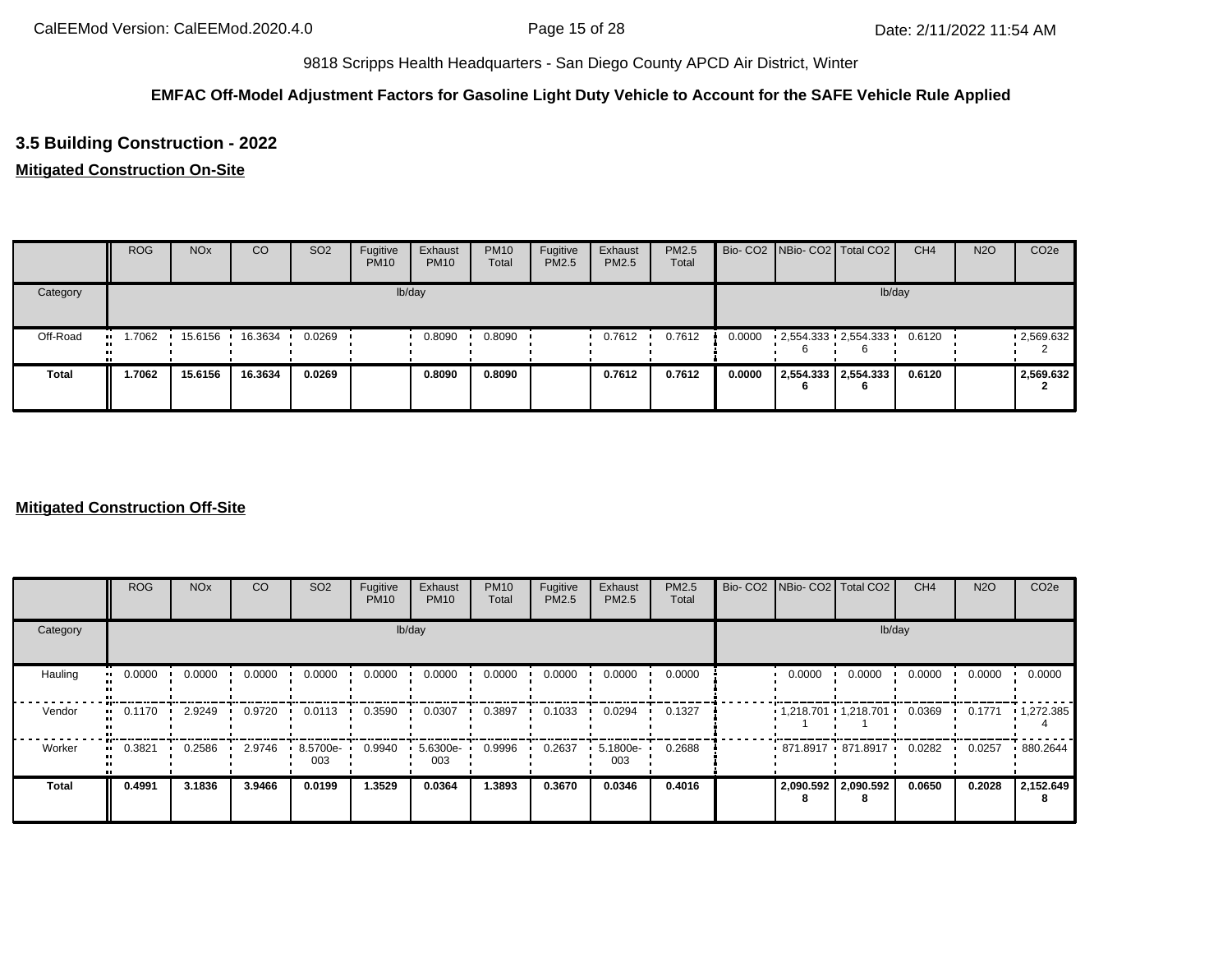## **EMFAC Off-Model Adjustment Factors for Gasoline Light Duty Vehicle to Account for the SAFE Vehicle Rule Applied**

# **3.5 Building Construction - 2023**

## **Unmitigated Construction On-Site**

|              | <b>ROG</b> | <b>NO<sub>x</sub></b> | <sub>co</sub> | SO <sub>2</sub> | Fugitive<br><b>PM10</b> | Exhaust<br><b>PM10</b> | <b>PM10</b><br>Total | Fugitive<br>PM2.5 | Exhaust<br>PM2.5 | <b>PM2.5</b><br>Total |  | Bio- CO2   NBio- CO2   Total CO2 | CH <sub>4</sub> | <b>N2O</b> | CO <sub>2e</sub> |
|--------------|------------|-----------------------|---------------|-----------------|-------------------------|------------------------|----------------------|-------------------|------------------|-----------------------|--|----------------------------------|-----------------|------------|------------------|
| Category     |            |                       |               |                 |                         | lb/day                 |                      |                   |                  |                       |  | lb/day                           |                 |            |                  |
| Off-Road     | .5728      | 14.3849               | 16.2440 ·     | 0.0269          |                         | 0.6997                 | 0.6997               |                   | 0.6584           | 0.6584                |  | $-2,555.209 - 2,555.209$         | 0.6079          |            | .2570.406        |
| <b>Total</b> | 1.5728     | 14.3849               | 16.2440       | 0.0269          |                         | 0.6997                 | 0.6997               |                   | 0.6584           | 0.6584                |  | 2,555.209 2,555.209              | 0.6079          |            | 2,570.406        |

|                      | <b>ROG</b> | <b>NO<sub>x</sub></b> | CO     | SO <sub>2</sub> | Fugitive<br><b>PM10</b> | Exhaust<br><b>PM10</b> | <b>PM10</b><br>Total | Fugitive<br>PM2.5 | Exhaust<br><b>PM2.5</b> | PM2.5<br>Total | Bio- CO2   NBio- CO2   Total CO2 |        | CH <sub>4</sub> | <b>N2O</b> | CO <sub>2e</sub>  |
|----------------------|------------|-----------------------|--------|-----------------|-------------------------|------------------------|----------------------|-------------------|-------------------------|----------------|----------------------------------|--------|-----------------|------------|-------------------|
| Category             |            |                       |        |                 | lb/day                  |                        |                      |                   |                         |                |                                  | lb/day |                 |            |                   |
| Hauling<br>$\bullet$ | 0.0000     | 0.0000                | 0.0000 | 0.0000          | 0.0000                  | 0.0000                 | 0.0000               | 0.0000            | 0.0000                  | 0.0000         | 0.0000                           | 0.0000 | 0.0000          | 0.0000     | 0.0000            |
| Vendor<br>$\bullet$  | 0.0616     | 2.3676                | 0.8435 | 0.0109          | 0.3590                  | 0.0139                 | 0.3729               | 0.1033            | 0.0133                  | 0.1166         | $1,173.214$ $1,173.214$          |        | 0.0353          | 0.1700     | $\cdot$ 1,224.766 |
| Worker               | 0.3588     | 0.2311                | 2.7668 | 8.3000e-<br>003 | 0.9940                  | 5.3500e-<br>003        | 0.9993               | 0.2637            | 4.9200e-<br>003         | 0.2686         | 849.4446 849.4446                |        | 0.0256          | 0.0239     | .857.2175         |
| <b>Total</b>         | 0.4203     | 2.5987                | 3.6103 | 0.0192          | 1.3529                  | 0.0193                 | 1.3722               | 0.3670            | 0.0182                  | 0.3852         | 2,022.659 2,022.659              |        | 0.0610          | 0.1940     | 2,081.983         |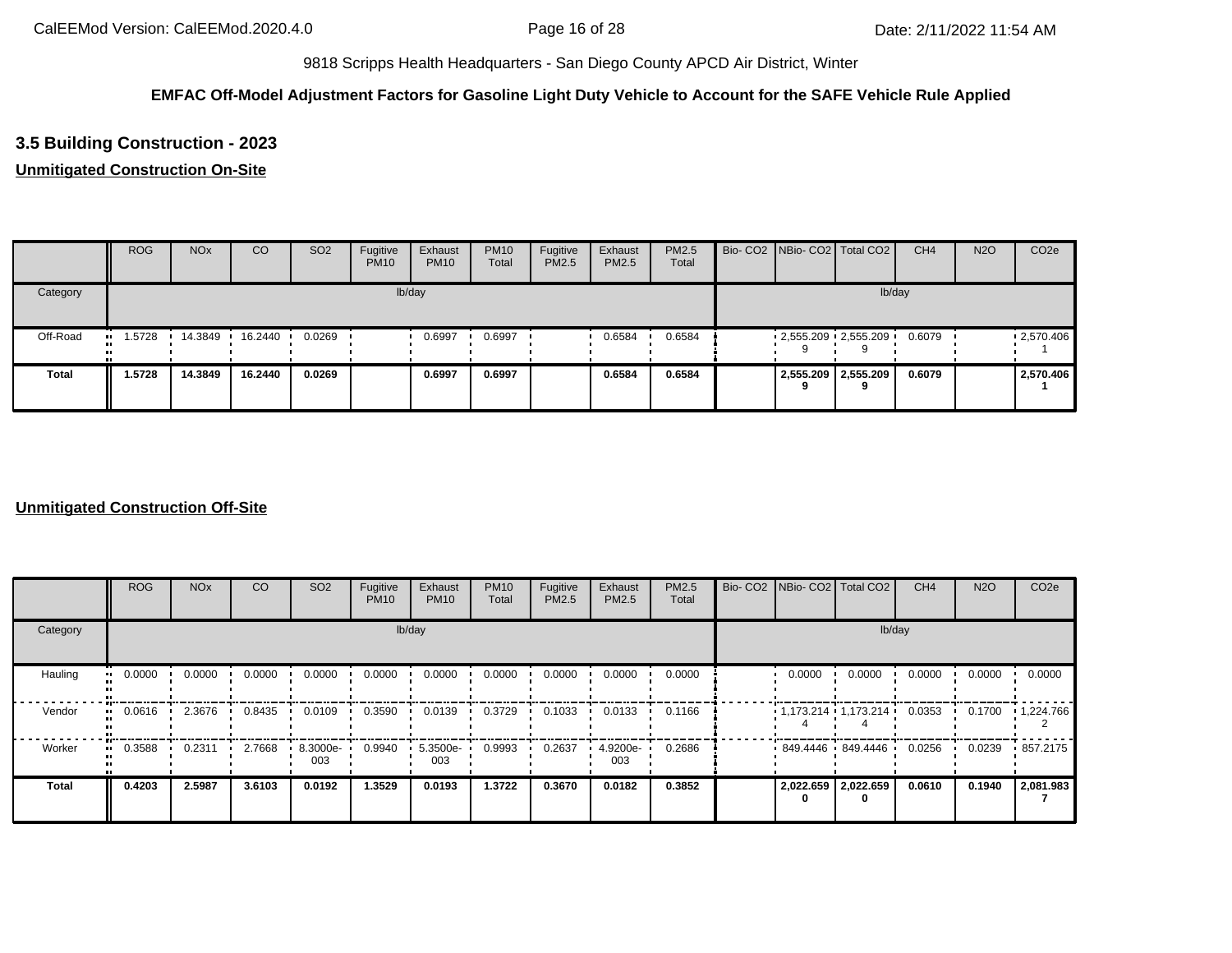## **EMFAC Off-Model Adjustment Factors for Gasoline Light Duty Vehicle to Account for the SAFE Vehicle Rule Applied**

# **3.5 Building Construction - 2023**

## **Mitigated Construction On-Site**

|              | <b>ROG</b> | <b>NO<sub>x</sub></b> | CO        | SO <sub>2</sub> | Fugitive<br><b>PM10</b> | Exhaust<br><b>PM10</b> | <b>PM10</b><br>Total | Fugitive<br>PM2.5 | Exhaust<br>PM2.5 | <b>PM2.5</b><br>Total |        |   | Bio- CO2   NBio- CO2   Total CO2 | CH <sub>4</sub> | <b>N2O</b> | CO <sub>2e</sub> |
|--------------|------------|-----------------------|-----------|-----------------|-------------------------|------------------------|----------------------|-------------------|------------------|-----------------------|--------|---|----------------------------------|-----------------|------------|------------------|
| Category     |            |                       |           |                 |                         | lb/day                 |                      |                   |                  |                       |        |   |                                  | lb/day          |            |                  |
| Off-Road     | 1.5728<br> | 14.3849               | 16.2440 · | 0.0269          |                         | 0.6997                 | 0.6997               |                   | 0.6584           | 0.6584                | 0.0000 |   | $2,555.209$ $2,555.209$          | 0.6079          |            | .2570.406        |
| <b>Total</b> | 1.5728     | 14.3849               | 16.2440   | 0.0269          |                         | 0.6997                 | 0.6997               |                   | 0.6584           | 0.6584                | 0.0000 | 9 | 2,555.209 2,555.209              | 0.6079          |            | 2,570.406        |

|                     | <b>ROG</b> | <b>NO<sub>x</sub></b> | CO     | SO <sub>2</sub> | Fugitive<br><b>PM10</b> | Exhaust<br><b>PM10</b> | <b>PM10</b><br>Total | Fugitive<br>PM2.5 | Exhaust<br>PM2.5 | <b>PM2.5</b><br>Total | Bio- CO2 NBio- CO2 Total CO2 |                   | CH <sub>4</sub> | <b>N2O</b> | CO <sub>2e</sub>  |
|---------------------|------------|-----------------------|--------|-----------------|-------------------------|------------------------|----------------------|-------------------|------------------|-----------------------|------------------------------|-------------------|-----------------|------------|-------------------|
| Category            |            |                       |        |                 |                         | lb/day                 |                      |                   |                  |                       |                              | lb/day            |                 |            |                   |
| Hauling             | 0.0000     | 0.0000                | 0.0000 | 0.0000          | 0.0000                  | 0.0000                 | 0.0000               | 0.0000            | 0.0000           | 0.0000                | 0.0000                       | 0.0000            | 0.0000          | 0.0000     | 0.0000            |
| Vendor<br>$\bullet$ | 0.0616     | 2.3676                | 0.8435 | 0.0109          | 0.3590                  | 0.0139                 | 0.3729               | 0.1033            | 0.0133           | 0.1166                | $1,173.214$ $1,173.214$      |                   | 0.0353          | 0.1700     | $\cdot$ 1,224.766 |
| Worker<br>$\bullet$ | 0.3588     | 0.2311                | 2.7668 | 8.3000e-<br>003 | 0.9940                  | 5.3500e-<br>003        | 0.9993               | 0.2637            | 4.9200e-<br>003  | 0.2686                |                              | 849.4446 849.4446 | 0.0256          | 0.0239     | 857.2175          |
| <b>Total</b>        | 0.4203     | 2.5987                | 3.6103 | 0.0192          | 1.3529                  | 0.0193                 | 1.3722               | 0.3670            | 0.0182           | 0.3852                | 2,022.659 2,022.659<br>0     |                   | 0.0610          | 0.1940     | 2,081.983         |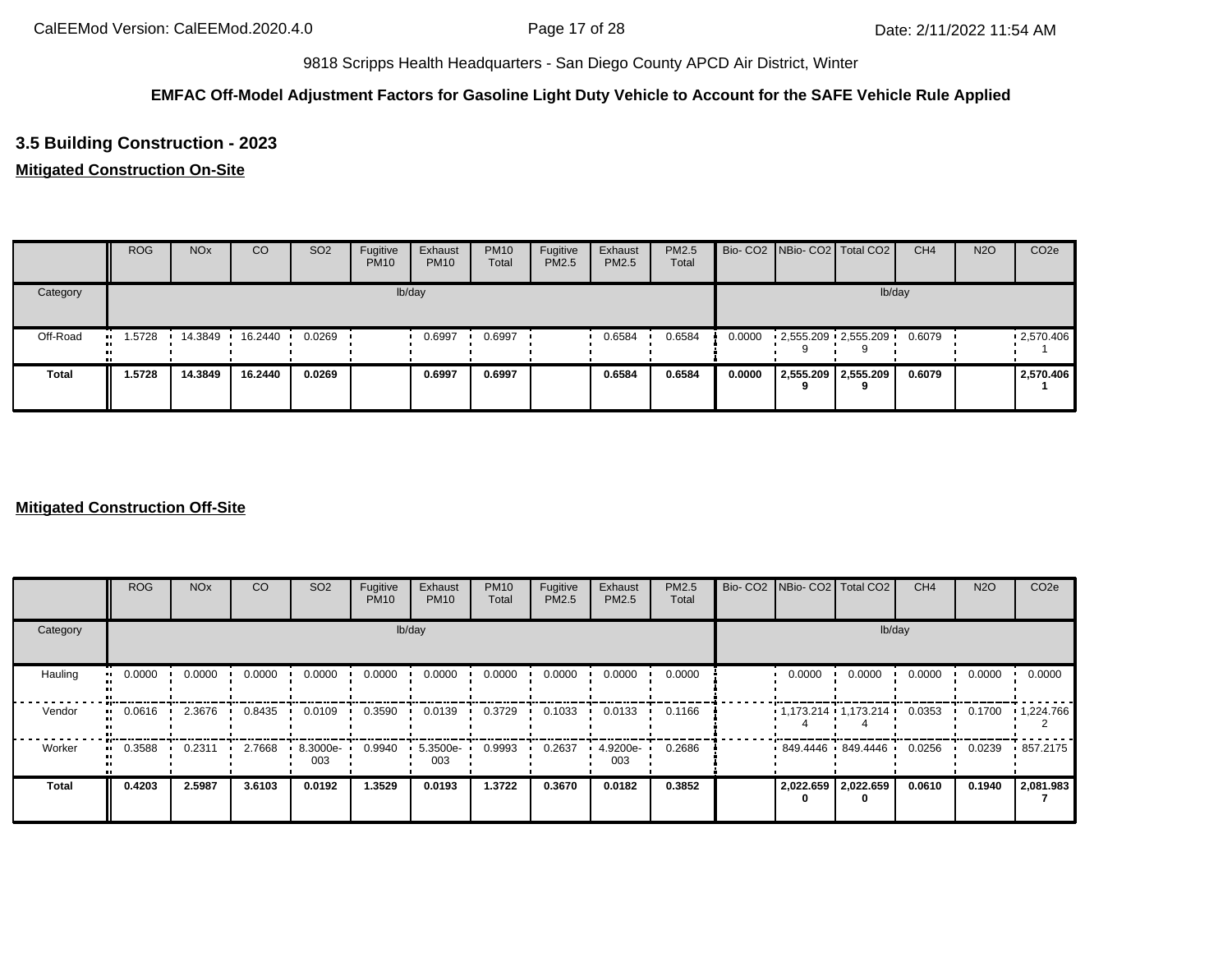## **EMFAC Off-Model Adjustment Factors for Gasoline Light Duty Vehicle to Account for the SAFE Vehicle Rule Applied**

**3.6 Paving - 2023**

**Unmitigated Construction On-Site**

|          | <b>ROG</b>            | <b>NO<sub>x</sub></b> | CO      | SO <sub>2</sub> | Fugitive<br><b>PM10</b> | Exhaust<br><b>PM10</b> | <b>PM10</b><br>Total | Fugitive<br>PM2.5 | Exhaust<br>PM2.5 | PM2.5<br>Total | Bio- CO2   NBio- CO2   Total CO2 |                       | CH <sub>4</sub> | <b>N2O</b> | CO <sub>2e</sub> |
|----------|-----------------------|-----------------------|---------|-----------------|-------------------------|------------------------|----------------------|-------------------|------------------|----------------|----------------------------------|-----------------------|-----------------|------------|------------------|
| Category |                       |                       |         |                 |                         | lb/day                 |                      |                   |                  |                |                                  | lb/day                |                 |            |                  |
| Off-Road | $-0.9181$             | 8.7903                | 12.1905 | 0.0189          |                         | 0.4357                 | 0.4357               |                   | 0.4025           | 0.4025         | $1,805.430$ 1,805.430            |                       | 0.5673          |            | 1,819.612        |
| Paving   | $\blacksquare$ 0.3624 |                       |         |                 |                         | 0.0000                 | 0.0000               |                   | 0.0000           | 0.0000         |                                  | 0.0000                |                 |            | 0.0000           |
| Total    | 1.2805                | 8.7903                | 12.1905 | 0.0189          |                         | 0.4357                 | 0.4357               |                   | 0.4025           | 0.4025         |                                  | 1,805.430   1,805.430 | 0.5673          |            | 1,819.612        |

|          | <b>ROG</b>            | <b>NO<sub>x</sub></b> | <b>CO</b> | SO <sub>2</sub> | Fugitive<br><b>PM10</b> | Exhaust<br><b>PM10</b> | <b>PM10</b><br>Total | Fugitive<br><b>PM2.5</b> | Exhaust<br>PM2.5 | PM2.5<br>Total | Bio- CO2   NBio- CO2   Total CO2 |          | CH <sub>4</sub>    | <b>N2O</b>               | CO <sub>2e</sub> |
|----------|-----------------------|-----------------------|-----------|-----------------|-------------------------|------------------------|----------------------|--------------------------|------------------|----------------|----------------------------------|----------|--------------------|--------------------------|------------------|
| Category |                       |                       |           |                 |                         | lb/day                 |                      |                          |                  |                |                                  | lb/day   |                    |                          |                  |
| Hauling  | 0.0000<br>            | 0.0000                | 0.0000    | 0.0000          | 0.0000                  | 0.0000                 | 0.0000               | 0.0000                   | 0.0000           | 0.0000         | 0.0000                           | 0.0000   | 0.0000             | 0.0000                   | 0.0000           |
| Vendor   | $\blacksquare$ 0.0000 | 0.0000                | 0.0000    | 0.0000          | 0.0000                  | 0.0000                 | 0.0000               | 0.0000                   | 0.0000           | 0.0000         | 0.0000                           | 0.0000   | 0.0000             | 0.0000                   | 0.0000           |
| Worker   | 0.0593<br>            | 0.0382                | 0.4573    | --3700e<br>003  | 0.1643                  | 8.8000e-<br>004        | 0.1652               | 0.0436                   | 8.1000e-<br>004  | 0.0444         | 140.4041                         | 140.4041 | $4.2400e -$<br>003 | 3.9600e- 141.6889<br>003 |                  |
| Total    | 0.0593                | 0.0382                | 0.4573    | 1.3700e-<br>003 | 0.1643                  | 8.8000e-<br>004        | 0.1652               | 0.0436                   | 8.1000e-<br>004  | 0.0444         | 140.4041                         | 140.4041 | 4.2400e-<br>003    | 3.9600e-<br>003          | 141.6889         |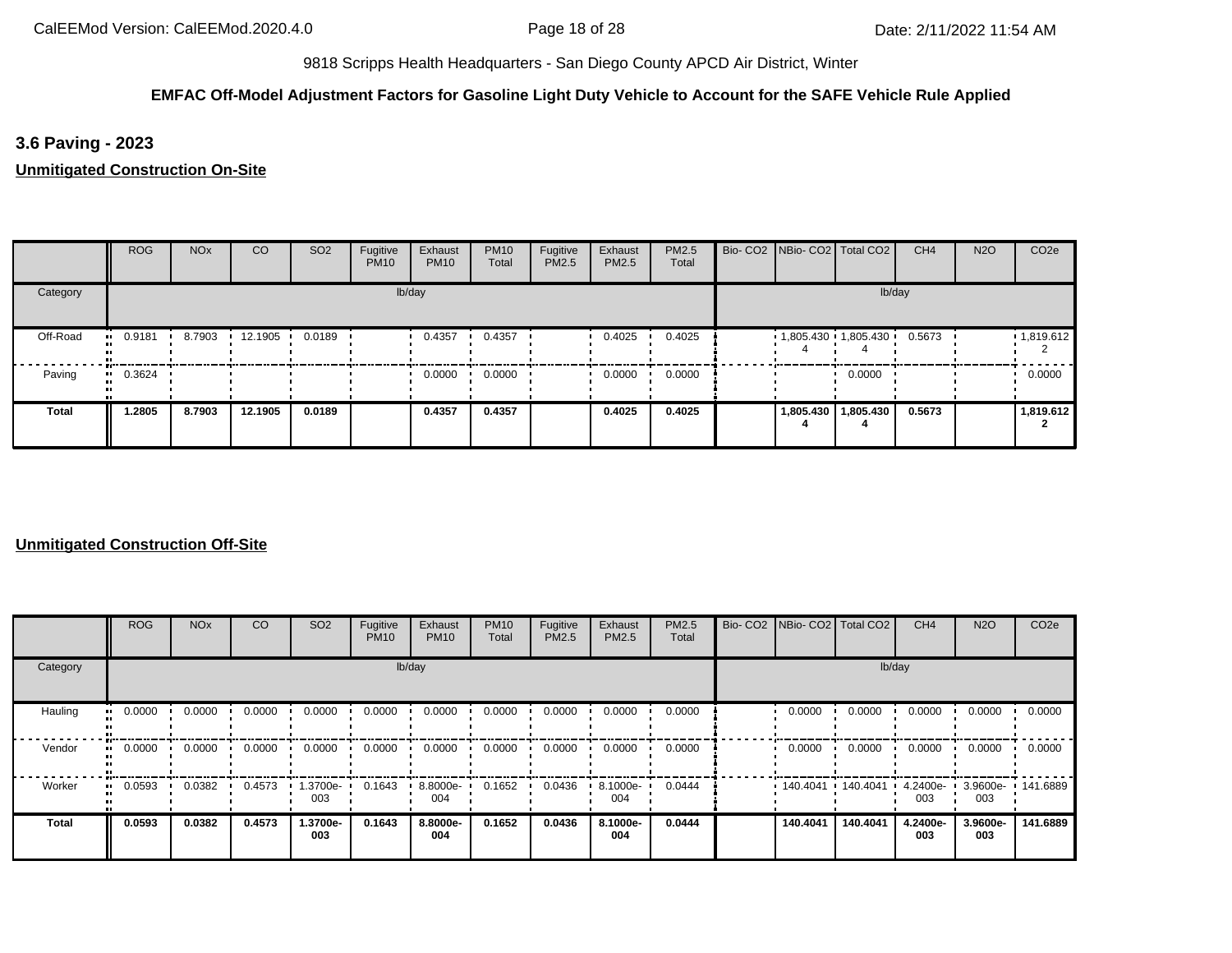## **EMFAC Off-Model Adjustment Factors for Gasoline Light Duty Vehicle to Account for the SAFE Vehicle Rule Applied**

**3.6 Paving - 2023**

**Mitigated Construction On-Site**

|          | <b>ROG</b> | <b>NO<sub>x</sub></b> | <sub>CO</sub> | SO <sub>2</sub> | Fugitive<br><b>PM10</b> | Exhaust<br><b>PM10</b> | <b>PM10</b><br>Total | Fugitive<br>PM2.5 | Exhaust<br><b>PM2.5</b> | PM2.5<br>Total |        | Bio- CO2   NBio- CO2   Total CO2 |                       | CH <sub>4</sub> | <b>N2O</b> | CO <sub>2e</sub> |
|----------|------------|-----------------------|---------------|-----------------|-------------------------|------------------------|----------------------|-------------------|-------------------------|----------------|--------|----------------------------------|-----------------------|-----------------|------------|------------------|
| Category |            |                       |               |                 |                         | lb/day                 |                      |                   |                         |                |        |                                  |                       | lb/day          |            |                  |
| Off-Road | $-0.9181$  | 8.7903                | 12.1905       | 0.0189          |                         | 0.4357                 | 0.4357               |                   | 0.4025                  | 0.4025         | 0.0000 | $1,805.430$ $1,805.430$          |                       | 0.5673          |            | 1,819.612        |
| Paving   | $-0.3624$  |                       |               |                 |                         | 0.0000                 | 0.0000               |                   | 0.0000                  | 0.0000         |        |                                  | 0.0000                |                 |            | 0.0000           |
| Total    | 1.2805     | 8.7903                | 12.1905       | 0.0189          |                         | 0.4357                 | 0.4357               |                   | 0.4025                  | 0.4025         | 0.0000 |                                  | 1,805.430   1,805.430 | 0.5673          |            | 1,819.612        |

|          | <b>ROG</b>            | <b>NO<sub>x</sub></b> | <b>CO</b> | SO <sub>2</sub> | Fugitive<br><b>PM10</b> | Exhaust<br><b>PM10</b> | <b>PM10</b><br>Total | Fugitive<br><b>PM2.5</b> | Exhaust<br>PM2.5 | PM2.5<br>Total | Bio- CO2   NBio- CO2   Total CO2 |          | CH <sub>4</sub>    | <b>N2O</b>               | CO <sub>2e</sub> |
|----------|-----------------------|-----------------------|-----------|-----------------|-------------------------|------------------------|----------------------|--------------------------|------------------|----------------|----------------------------------|----------|--------------------|--------------------------|------------------|
| Category |                       |                       |           |                 |                         | lb/day                 |                      |                          |                  |                |                                  | lb/day   |                    |                          |                  |
| Hauling  | 0.0000<br>            | 0.0000                | 0.0000    | 0.0000          | 0.0000                  | 0.0000                 | 0.0000               | 0.0000                   | 0.0000           | 0.0000         | 0.0000                           | 0.0000   | 0.0000             | 0.0000                   | 0.0000           |
| Vendor   | $\blacksquare$ 0.0000 | 0.0000                | 0.0000    | 0.0000          | 0.0000                  | 0.0000                 | 0.0000               | 0.0000                   | 0.0000           | 0.0000         | 0.0000                           | 0.0000   | 0.0000             | 0.0000                   | 0.0000           |
| Worker   | 0.0593<br>            | 0.0382                | 0.4573    | --3700e<br>003  | 0.1643                  | 8.8000e-<br>004        | 0.1652               | 0.0436                   | 8.1000e-<br>004  | 0.0444         | 140.4041                         | 140.4041 | $4.2400e -$<br>003 | 3.9600e- 141.6889<br>003 |                  |
| Total    | 0.0593                | 0.0382                | 0.4573    | 1.3700e-<br>003 | 0.1643                  | 8.8000e-<br>004        | 0.1652               | 0.0436                   | 8.1000e-<br>004  | 0.0444         | 140.4041                         | 140.4041 | 4.2400e-<br>003    | 3.9600e-<br>003          | 141.6889         |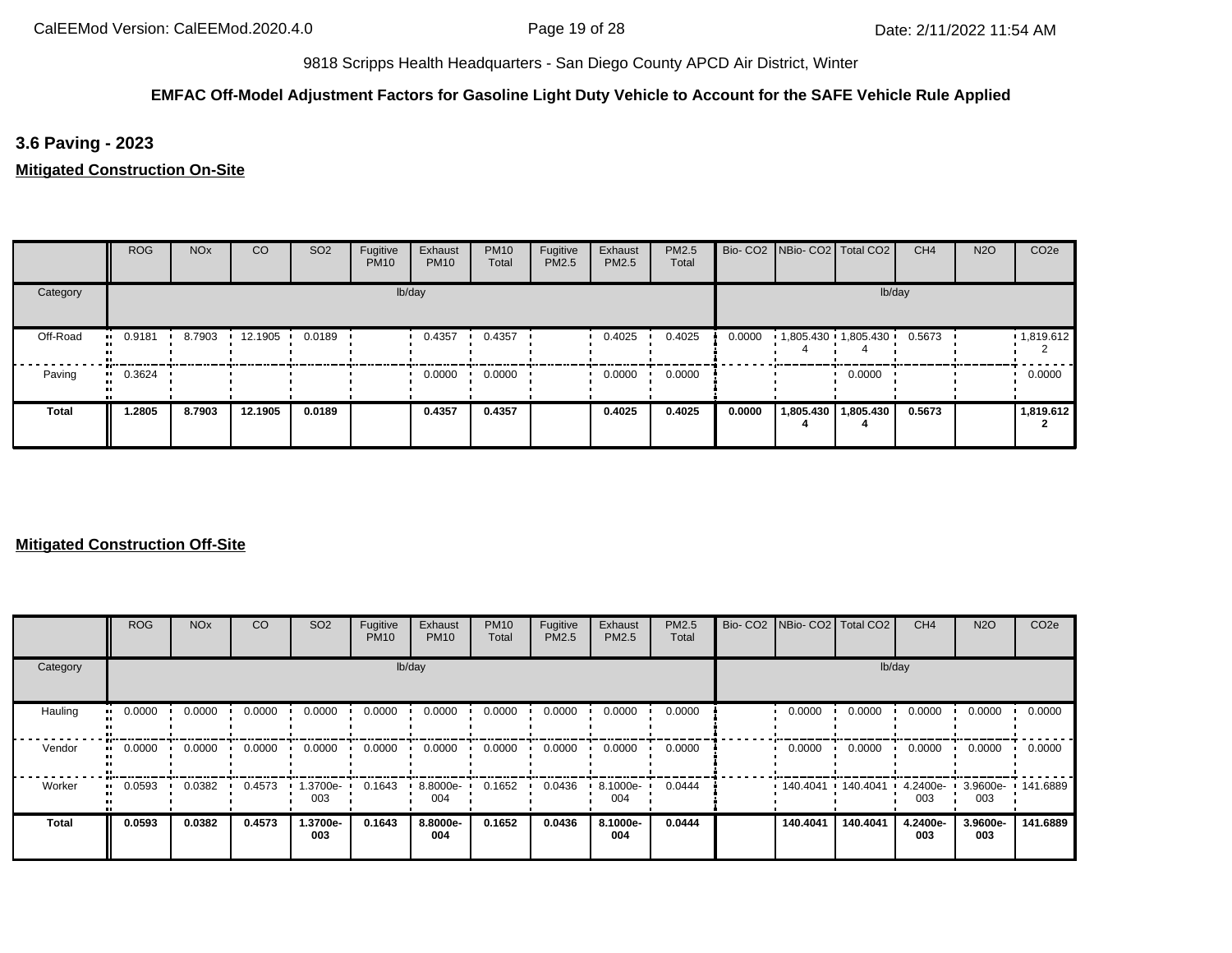## **EMFAC Off-Model Adjustment Factors for Gasoline Light Duty Vehicle to Account for the SAFE Vehicle Rule Applied**

# **3.7 Architectural Coating - 2023**

## **Unmitigated Construction On-Site**

|                           | <b>ROG</b> | <b>NO<sub>x</sub></b> | <sub>CO</sub> | SO <sub>2</sub>    | Fugitive<br><b>PM10</b> | Exhaust<br><b>PM10</b> | <b>PM10</b><br>Total | Fugitive<br>PM2.5 | Exhaust<br>PM2.5 | <b>PM2.5</b><br>Total | Bio- CO2 NBio- CO2 Total CO2 |          | CH <sub>4</sub> | <b>N2O</b> | CO <sub>2e</sub> |
|---------------------------|------------|-----------------------|---------------|--------------------|-------------------------|------------------------|----------------------|-------------------|------------------|-----------------------|------------------------------|----------|-----------------|------------|------------------|
| Category                  |            |                       |               |                    |                         | lb/day                 |                      |                   |                  |                       |                              | lb/day   |                 |            |                  |
| Archit. Coating " 93.5989 |            |                       |               |                    |                         | 0.0000                 | 0.0000               |                   | 0.0000           | 0.0000                |                              | 0.0000   |                 |            | 0.0000           |
| Off-Road                  | 0.1917     | 1.3030                | 1.8111        | $-2.9700e-$<br>003 |                         | 0.0708                 | 0.0708               |                   | 0.0708           | 0.0708                | $-281.4481 - 281.4481$       |          | 0.0168          |            | .281.8690        |
| <b>Total</b>              | 93.7906    | 1.3030                | 1.8111        | 2.9700e-<br>003    |                         | 0.0708                 | 0.0708               |                   | 0.0708           | 0.0708                | 281.4481                     | 281.4481 | 0.0168          |            | 281.8690         |

|              | <b>ROG</b>            | <b>NO<sub>x</sub></b> | CO     | SO <sub>2</sub> | Fugitive<br><b>PM10</b> | Exhaust<br><b>PM10</b> | <b>PM10</b><br>Total | Fugitive<br>PM2.5 | Exhaust<br>PM2.5 | PM2.5<br>Total | Bio- CO2 NBio- CO2 Total CO2 |          | CH <sub>4</sub> | <b>N2O</b>      | CO <sub>2e</sub> |
|--------------|-----------------------|-----------------------|--------|-----------------|-------------------------|------------------------|----------------------|-------------------|------------------|----------------|------------------------------|----------|-----------------|-----------------|------------------|
| Category     |                       |                       |        |                 |                         | lb/day                 |                      |                   |                  |                |                              | lb/day   |                 |                 |                  |
| Hauling      | 0.0000<br>            | 0.0000                | 0.0000 | 0.0000          | 0.0000                  | 0.0000                 | 0.0000               | 0.0000            | 0.0000           | 0.0000         | 0.0000                       | 0.0000   | 0.0000          | 0.0000          | 0.0000           |
| Vendor       | $\blacksquare$ 0.0000 | 0.0000                | 0.0000 | 0.0000          | 0.0000                  | 0.0000                 | 0.0000               | 0.0000            | 0.0000           | 0.0000         | 0.0000                       | 0.0000   | 0.0000          | 0.0000          | 0.0000           |
| Worker       | 0.0712<br>            | 0.0458                | 0.5488 | -6500e.<br>003  | 0.1972                  | 1.0600e-<br>003        | 0.1982               | 0.0523            | 9.8000e-<br>004  | 0.0533         | 168.4849                     | 168.4849 | 5.0800e-<br>003 | 4.7500e-<br>003 | 170.0266         |
| <b>Total</b> | 0.0712                | 0.0458                | 0.5488 | -.6500e<br>003  | 0.1972                  | 1.0600e-<br>003        | 0.1982               | 0.0523            | 9.8000e-<br>004  | 0.0533         | 168.4849                     | 168.4849 | 5.0800e-<br>003 | 4.7500e-<br>003 | 170.0266         |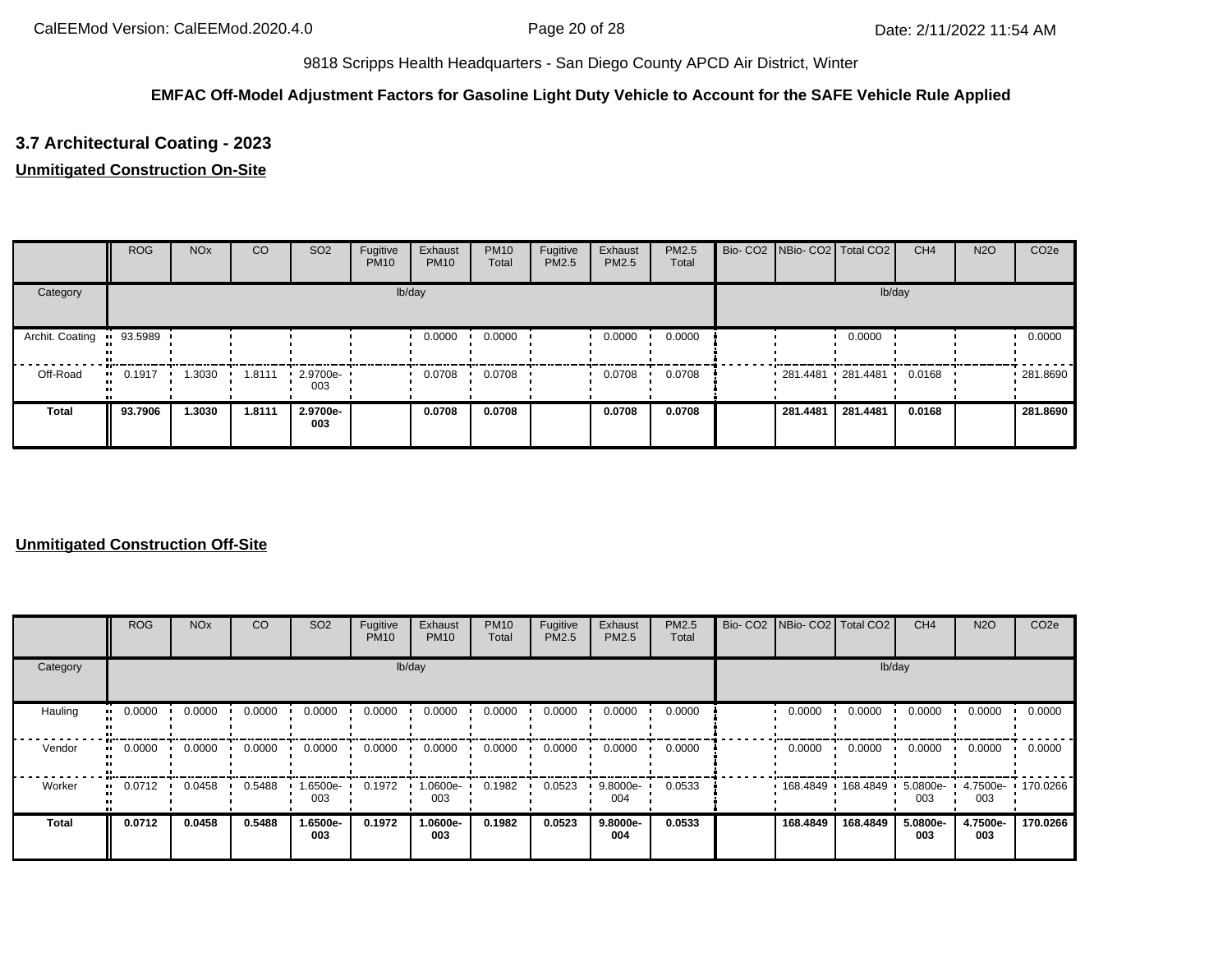## **EMFAC Off-Model Adjustment Factors for Gasoline Light Duty Vehicle to Account for the SAFE Vehicle Rule Applied**

# **3.7 Architectural Coating - 2023**

## **Mitigated Construction On-Site**

|                 | <b>ROG</b>            | <b>NO<sub>x</sub></b> | CO     | SO <sub>2</sub>    | Fugitive<br><b>PM10</b> | Exhaust<br><b>PM10</b> | <b>PM10</b><br>Total | Fugitive<br>PM2.5 | Exhaust<br><b>PM2.5</b> | <b>PM2.5</b><br>Total |        | Bio- CO2   NBio- CO2   Total CO2 |          | CH <sub>4</sub> | <b>N2O</b> | CO <sub>2e</sub> |
|-----------------|-----------------------|-----------------------|--------|--------------------|-------------------------|------------------------|----------------------|-------------------|-------------------------|-----------------------|--------|----------------------------------|----------|-----------------|------------|------------------|
| Category        |                       |                       |        |                    |                         | lb/day                 |                      |                   |                         |                       |        |                                  | lb/day   |                 |            |                  |
| Archit. Coating | • 93.5989             |                       |        |                    |                         | 0.0000                 | 0.0000               |                   | 0.0000                  | 0.0000                |        |                                  | 0.0000   |                 |            | 0.0000           |
| Off-Road        | $\blacksquare$ 0.1917 | 1.3030                | 1.8111 | $-2.9700e-$<br>003 |                         | 0.0708                 | 0.0708               |                   | 0.0708                  | 0.0708                | 0.0000 | 281.4481 281.4481                |          | 0.0168          |            | .281.8690        |
| Total           | 93.7906               | 1.3030                | 1.8111 | 2.9700e-<br>003    |                         | 0.0708                 | 0.0708               |                   | 0.0708                  | 0.0708                | 0.0000 | 281.4481                         | 281.4481 | 0.0168          |            | 281.8690         |

|              | <b>ROG</b> | <b>NO<sub>x</sub></b> | <sub>CO</sub> | SO <sub>2</sub> | Fugitive<br><b>PM10</b> | Exhaust<br><b>PM10</b> | <b>PM10</b><br>Total | Fugitive<br><b>PM2.5</b> | Exhaust<br>PM2.5 | <b>PM2.5</b><br>Total | Bio- CO2   NBio- CO2   Total CO2 |          | CH <sub>4</sub> | <b>N2O</b>      | CO <sub>2e</sub> |
|--------------|------------|-----------------------|---------------|-----------------|-------------------------|------------------------|----------------------|--------------------------|------------------|-----------------------|----------------------------------|----------|-----------------|-----------------|------------------|
| Category     |            |                       |               |                 |                         | lb/day                 |                      |                          |                  |                       |                                  | lb/day   |                 |                 |                  |
| Hauling      | 0.0000     | 0.0000                | 0.0000        | 0.0000          | 0.0000                  | 0.0000                 | 0.0000               | 0.0000                   | 0.0000           | 0.0000                | 0.0000                           | 0.0000   | 0.0000          | 0.0000          | 0.0000           |
| Vendor       | 0.0000     | 0.0000                | 0.0000        | 0.0000          | 0.0000                  | 0.0000                 | 0.0000               | 0.0000                   | 0.0000           | 0.0000                | 0.0000                           | 0.0000   | 0.0000          | 0.0000          | 0.0000           |
| Worker       | 0.0712     | 0.0458                | 0.5488        | 1.6500e-<br>003 | 0.1972                  | 1.0600e-<br>003        | 0.1982               | 0.0523                   | 9.8000e-<br>004  | 0.0533                | 168.4849                         | 168.4849 | 5.0800e-<br>003 | 4.7500e-<br>003 | 170.0266         |
| <b>Total</b> | 0.0712     | 0.0458                | 0.5488        | 1.6500e-<br>003 | 0.1972                  | 1.0600e-<br>003        | 0.1982               | 0.0523                   | 9.8000e-<br>004  | 0.0533                | 168.4849                         | 168,4849 | 5.0800e-<br>003 | 4.7500e-<br>003 | 170.0266         |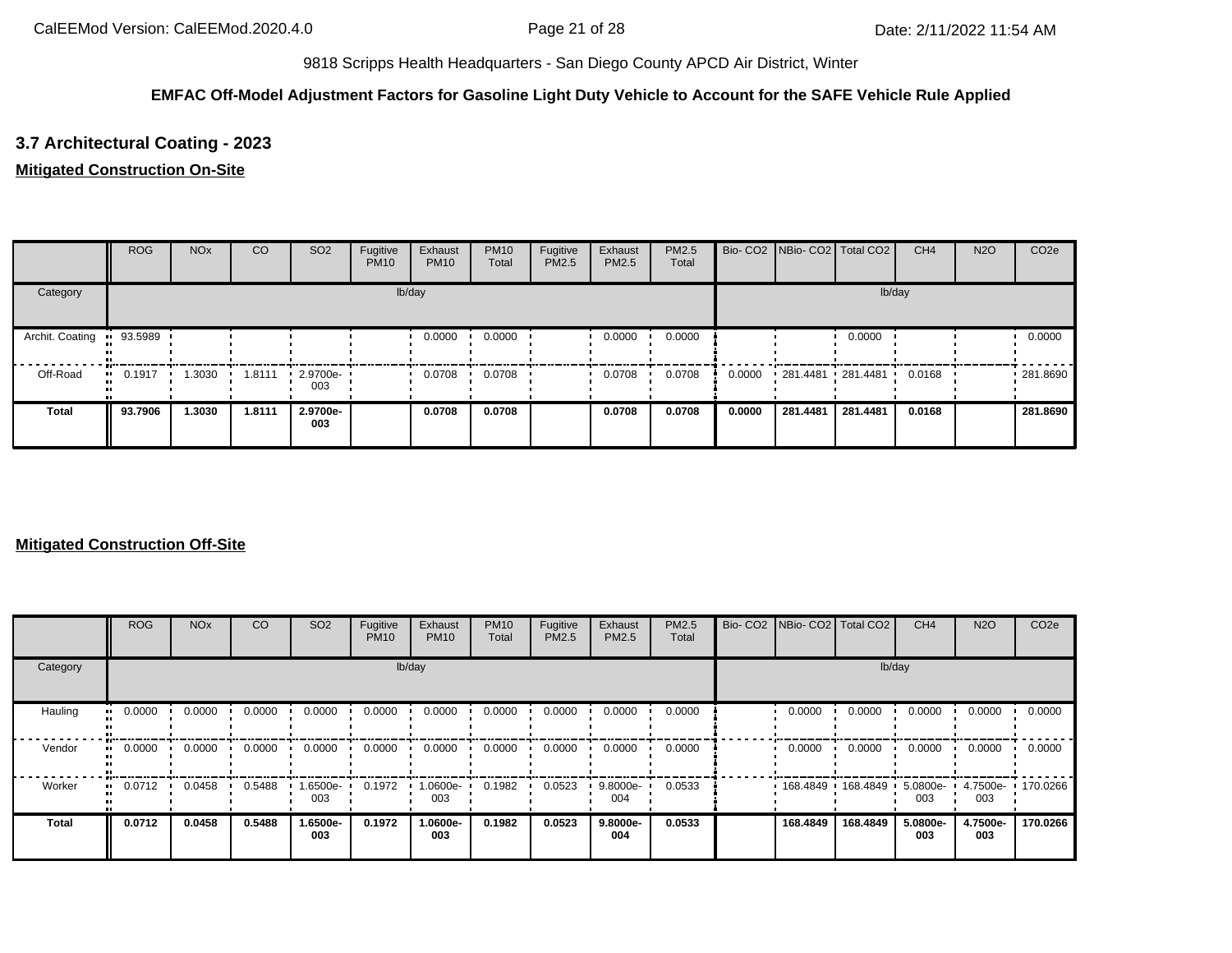#### **EMFAC Off-Model Adjustment Factors for Gasoline Light Duty Vehicle to Account for the SAFE Vehicle Rule Applied**

## **4.0 Operational Detail - Mobile**

## **4.1 Mitigation Measures Mobile**

|             | <b>ROG</b> | <b>NO<sub>x</sub></b> | CO      | SO <sub>2</sub> | Fugitive<br><b>PM10</b> | Exhaust<br><b>PM10</b> | <b>PM10</b><br>Total | Fugitive<br>PM2.5 | Exhaust<br><b>PM2.5</b> | <b>PM2.5</b><br>Total |  | Bio- CO2 NBio- CO2   Total CO2 | CH <sub>4</sub> | <b>N2O</b> | CO <sub>2e</sub> |
|-------------|------------|-----------------------|---------|-----------------|-------------------------|------------------------|----------------------|-------------------|-------------------------|-----------------------|--|--------------------------------|-----------------|------------|------------------|
| Category    |            |                       |         |                 |                         | lb/day                 |                      |                   |                         |                       |  | lb/day                         |                 |            |                  |
| Mitigated   | 4.0555     | 4.3331                | 36.3826 | 0.0722          | 7.9014                  | 0.0576                 | 7.9590               | 2.1048            | 0.0537                  | 2.1585                |  | 7,479.690 7,479.690            | 0.5693          | 0.3539     | $-7,599.396$     |
| Unmitigated | 4.0555     | 4.3331                | 36.3826 | 0.0722          | 7.9014                  | 0.0576                 | 7.9590               | 2.1048            | 0.0537                  | 2.1585                |  | 7,479.690 7,479.690 0.5693     |                 | 0.3539     | 7,599.396        |

## **4.2 Trip Summary Information**

|                                  |          | Average Daily Trip Rate |               | Unmitigated       | Mitigated         |
|----------------------------------|----------|-------------------------|---------------|-------------------|-------------------|
| Land Use                         | Weekdav  | Saturdav                | <b>Sundav</b> | <b>Annual VMT</b> | <b>Annual VMT</b> |
| <b>General Office Building</b>   | 1.570.63 | 356.53                  | 113.09        | 2.841.337         | 2.841.337         |
| Parking Lot                      | 0.00     | 0.00                    | 0.00          |                   |                   |
| Unenclosed Parking with Elevator | 0.00     | 0.00                    | 0.00          |                   |                   |
| Total                            | .570.63  | 356.53                  | 113.09        | 2,841,337         | 2,841,337         |

# **4.3 Trip Type Information**

|                                |            | <b>Miles</b> |      |       | Trip % |                                                          |         | Trip Purpose %  |         |
|--------------------------------|------------|--------------|------|-------|--------|----------------------------------------------------------|---------|-----------------|---------|
| Land Use                       | H-W or C-W |              |      |       |        | H-S or C-C H-O or C-NW H-W or C-W H-S or C-C H-O or C-NW | Primary | <b>Diverted</b> | Pass-by |
| <b>General Office Building</b> | 9.50       | 7.30         | 7.30 | 33.00 | 48.00  | 19.00                                                    |         | 19              |         |
| Parking Lot                    | 9.50       | 7.30         | 7.30 | 0.00  | 0.00   | 0.00                                                     |         |                 |         |
| Unenclosed Parking with        | 9.50       | 7.30         | 7.30 | 0.00  | 0.00   | 0.00                                                     |         |                 |         |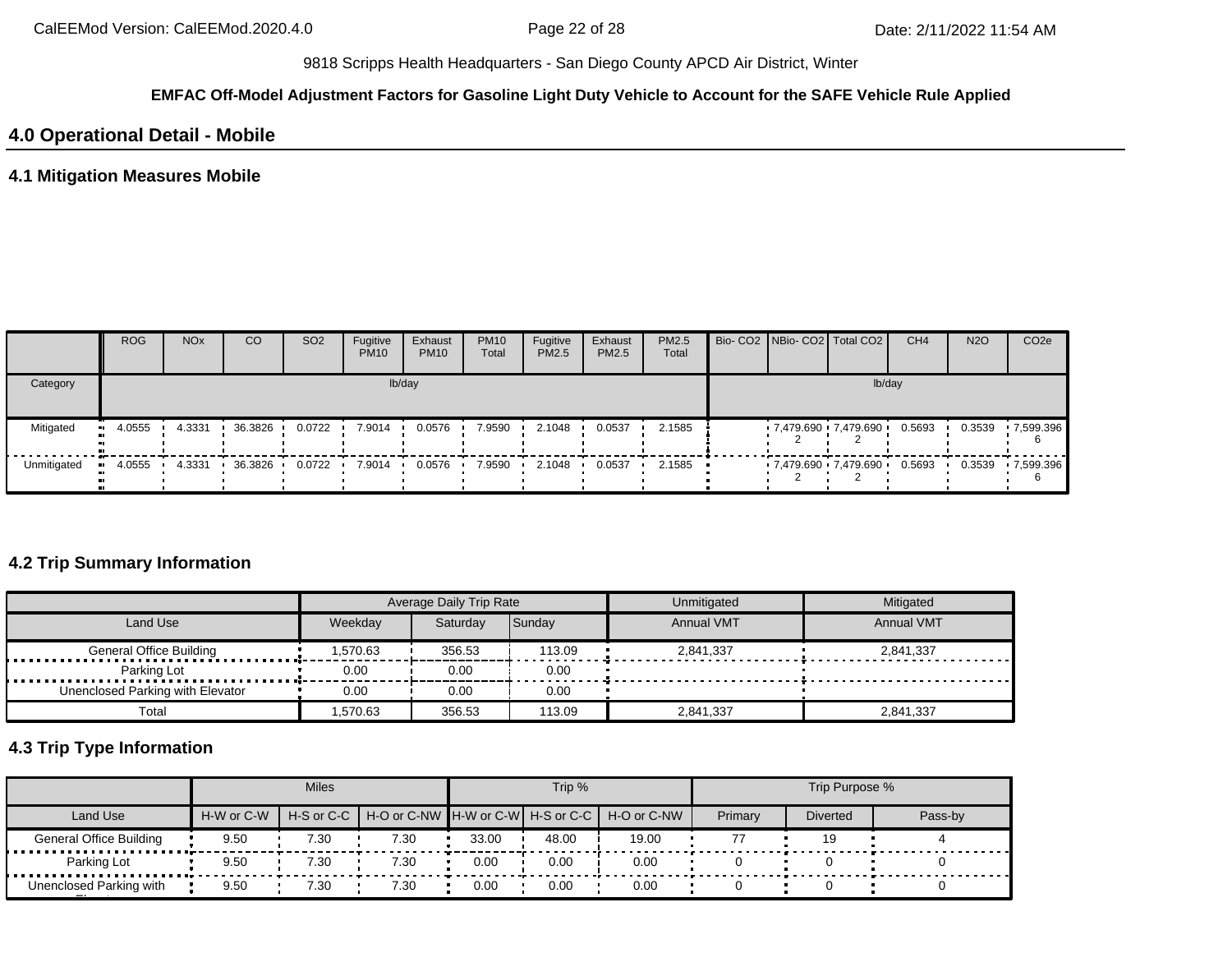#### **EMFAC Off-Model Adjustment Factors for Gasoline Light Duty Vehicle to Account for the SAFE Vehicle Rule Applied**

## **4.4 Fleet Mix**

| Land Use                           | LDA      | LDT <sub>1</sub> | LDT2     | MDV      | LHD1     | LHD2     | <b>MHD</b> | <b>HHD</b> | <b>OBUS</b> | <b>UBUS</b> | <b>MCY</b> | <b>SBUS</b> | <b>MH</b> |
|------------------------------------|----------|------------------|----------|----------|----------|----------|------------|------------|-------------|-------------|------------|-------------|-----------|
| General Office Building            | 0.557888 | 0.062607         | 0.178921 | 119061.  | 0.024112 | 0.006269 | 0.008734   | 0.006266   | 0.000708    | 0.000566    | 0.028949   | 0.000971    | 0.004949  |
| Parking Lot                        | 0.557888 | 0.062607         | 0.178921 | 0.119061 | 0.024112 | 0.006269 | 0.008734   | 0.006266   | 0.000708    | 0.000566    | 0.028949   | 0.000971    | 0.004949  |
| Unenclosed Parking with Elevator • | 0.557888 | 0.062607         | 0.178921 | 0.119061 | 0.024112 | 0.006269 | 0.008734   | 0.006266   | 0.000708    | 0.000566    | 0.028949   | 0.000971    | 0.004949  |

# **5.0 Energy Detail**

#### Historical Energy Use: N

## **5.1 Mitigation Measures Energy**

|                                  | <b>ROG</b> | NO <sub>x</sub> | CO     | SO <sub>2</sub>    | Fugitive<br><b>PM10</b> | Exhaust<br><b>PM10</b> | <b>PM10</b><br>Total | Fugitive<br>PM2.5 | Exhaust<br>PM2.5 | PM2.5<br>Total |  | Bio- CO2   NBio- CO2   Total CO2 | CH <sub>4</sub> | <b>N2O</b> | CO <sub>2e</sub> |
|----------------------------------|------------|-----------------|--------|--------------------|-------------------------|------------------------|----------------------|-------------------|------------------|----------------|--|----------------------------------|-----------------|------------|------------------|
| Category                         |            |                 |        |                    |                         | lb/day                 |                      |                   |                  |                |  | lb/day                           |                 |            |                  |
| <b>NaturalGas</b><br>Mitigated   | 0.0930     | 0.8450          | 0.7098 | $-5.0700e-$<br>003 |                         | 0.0642                 | 0.0642               |                   | 0.0642           | 0.0642         |  | $1,014.011$ $1,014.011$ $1$      | 0.0194          | 0.0186     | 1,020.037        |
| <b>NaturalGas</b><br>Unmitigated | 0.0930     | 0.8450          | 0.7098 | $-5.0700e-$<br>003 |                         | 0.0642                 | 0.0642               |                   | 0.0642           | 0.0642         |  | $1,014.011$ $1,014.011$ $1$      | 0.0194          | 0.0186     | 1,020.037        |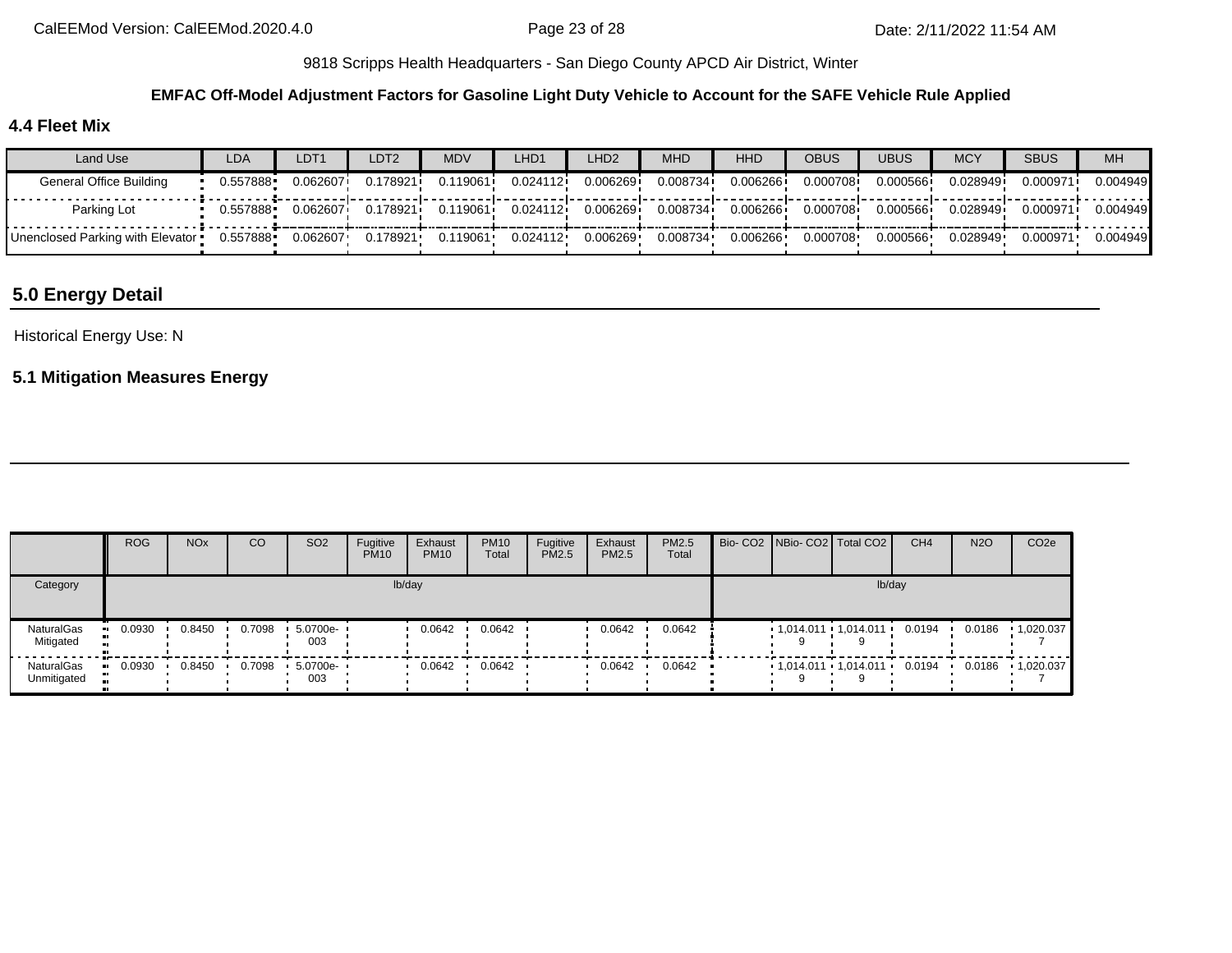### **EMFAC Off-Model Adjustment Factors for Gasoline Light Duty Vehicle to Account for the SAFE Vehicle Rule Applied**

## **5.2 Energy by Land Use - NaturalGas**

### **Unmitigated**

|                                        | NaturalGa<br>s Use | <b>ROG</b>   | <b>NO<sub>x</sub></b> | CO     | SO <sub>2</sub> | Fugitive<br><b>PM10</b> | Exhaust<br><b>PM10</b> | <b>PM10</b><br>Total | Fugitive<br>PM2.5 | Exhaust<br>PM2.5 | PM2.5<br>Total |           | Bio- CO2   NBio- CO2   Total CO2 | CH <sub>4</sub> | <b>N2O</b> | CO <sub>2e</sub>  |
|----------------------------------------|--------------------|--------------|-----------------------|--------|-----------------|-------------------------|------------------------|----------------------|-------------------|------------------|----------------|-----------|----------------------------------|-----------------|------------|-------------------|
| Land Use                               | kBTU/yr            |              |                       |        |                 |                         | lb/day                 |                      |                   |                  |                |           | lb/day                           |                 |            |                   |
| General Office<br><b>Building</b>      | 8619.1             | 0.0930       | 0.8450                | 0.7098 | 5.0700e-<br>003 |                         | 0.0642                 | 0.0642               |                   | 0.0642           | 0.0642         |           | $1,014.011$ $1,014.011$ $1$      | 0.0194          | 0.0186     | $\cdot$ 1,020.037 |
| Parking Lot                            | $\mathbf{0}$       | 0.0000<br>ш. | 0.0000                | 0.0000 | 0.0000          |                         | 0.0000                 | 0.0000               |                   | 0.0000           | 0.0000         | 0.0000    | 0.0000                           | 0.0000          | 0.0000     | 0.0000            |
| Unenclosed<br>Parking with<br>Elevator | 0                  | 0.0000<br>   | 0.0000                | 0.0000 | 0.0000          |                         | 0.0000                 | 0.0000               |                   | 0.0000           | 0.0000         | 0.0000    | 0.0000                           | 0.0000          | 0.0000     | 0.0000            |
| <b>Total</b>                           |                    | 0.0930       | 0.8450                | 0.7098 | 5.0700e-<br>003 |                         | 0.0642                 | 0.0642               |                   | 0.0642           | 0.0642         | 1,014.011 | 1.014.011                        | 0.0194          | 0.0186     | 1,020.037         |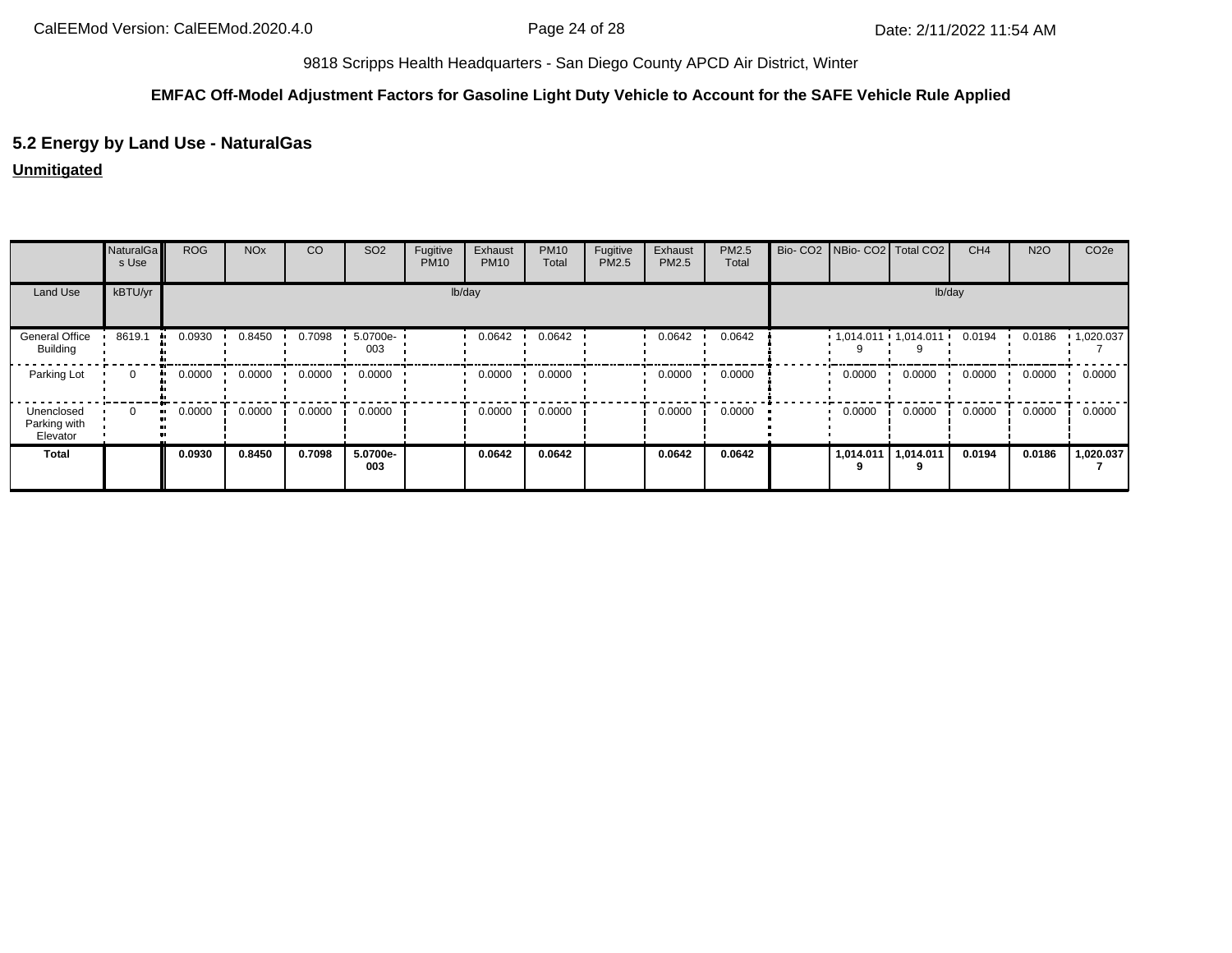### **EMFAC Off-Model Adjustment Factors for Gasoline Light Duty Vehicle to Account for the SAFE Vehicle Rule Applied**

## **5.2 Energy by Land Use - NaturalGas**

**Mitigated**

|                                        | NaturalGa<br>s Use | <b>ROG</b> | <b>NO<sub>x</sub></b> | CO     | SO <sub>2</sub> | Fugitive<br><b>PM10</b> | Exhaust<br><b>PM10</b> | <b>PM10</b><br>Total | Fugitive<br>PM2.5 | Exhaust<br>PM2.5 | PM2.5<br>Total |           | Bio- CO2 NBio- CO2 Total CO2      | CH <sub>4</sub> | <b>N2O</b> | CO <sub>2e</sub> |
|----------------------------------------|--------------------|------------|-----------------------|--------|-----------------|-------------------------|------------------------|----------------------|-------------------|------------------|----------------|-----------|-----------------------------------|-----------------|------------|------------------|
| Land Use                               | kBTU/yr            |            |                       |        |                 |                         | lb/day                 |                      |                   |                  |                |           | lb/day                            |                 |            |                  |
| General Office<br>Building             | 8.6191             | 0.0930     | 0.8450                | 0.7098 | 5.0700e-<br>003 |                         | 0.0642                 | 0.0642               |                   | 0.0642           | 0.0642         |           | $1,014.011 \cdot 1,014.011 \cdot$ | 0.0194          | 0.0186     | 1,020.037        |
| Parking Lot                            | 0                  | 0.0000     | 0.0000                | 0.0000 | 0.0000          |                         | 0.0000                 | 0.0000               |                   | 0.0000           | 0.0000         | 0.0000    | 0.0000                            | 0.0000          | 0.0000     | 0.0000           |
| Unenclosed<br>Parking with<br>Elevator | 0                  | 0.0000     | 0.0000                | 0.0000 | 0.0000          |                         | 0.0000                 | 0.0000               |                   | 0.0000           | 0.0000         | 0.0000    | 0.0000                            | 0.0000          | 0.0000     | 0.0000           |
| Total                                  |                    | 0.0930     | 0.8450                | 0.7098 | 5.0700e-<br>003 |                         | 0.0642                 | 0.0642               |                   | 0.0642           | 0.0642         | 1,014.011 | 1,014.011                         | 0.0194          | 0.0186     | ,020.037         |

# **6.0 Area Detail**

**6.1 Mitigation Measures Area**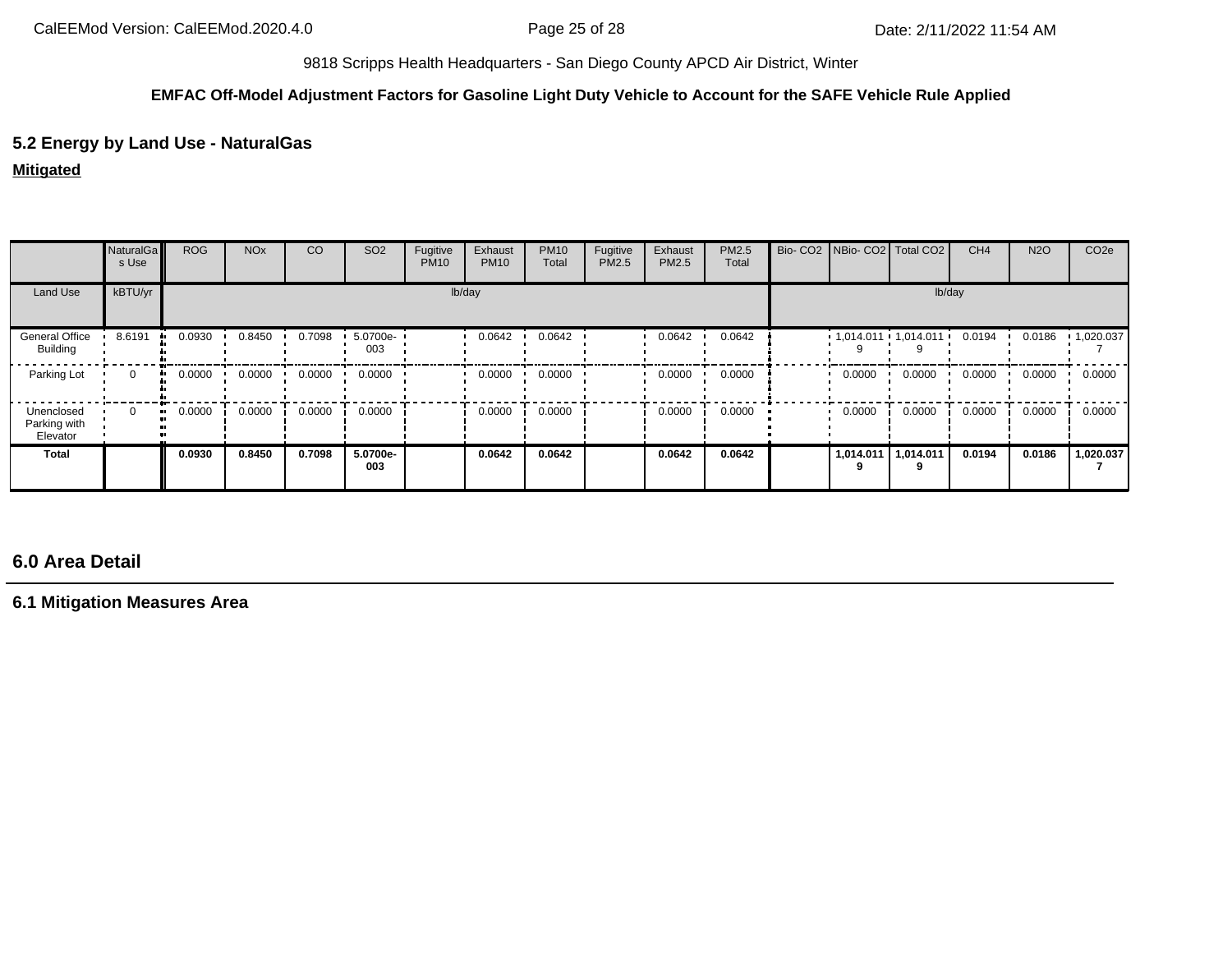## **EMFAC Off-Model Adjustment Factors for Gasoline Light Duty Vehicle to Account for the SAFE Vehicle Rule Applied**

|             | <b>ROG</b>    | <b>NO<sub>x</sub></b> | CO     | SO <sub>2</sub>    | Fugitive<br><b>PM10</b> | Exhaust<br><b>PM10</b> | <b>PM10</b><br>Total    | Fugitive<br><b>PM2.5</b> | Exhaust<br><b>PM2.5</b> | <b>PM2.5</b><br>Total | Bio- CO2 NBio- CO2 Total CO2 |        | CH <sub>4</sub> | <b>N2O</b> | CO <sub>2e</sub> |
|-------------|---------------|-----------------------|--------|--------------------|-------------------------|------------------------|-------------------------|--------------------------|-------------------------|-----------------------|------------------------------|--------|-----------------|------------|------------------|
| Category    |               |                       |        |                    |                         | lb/day                 |                         |                          |                         |                       |                              | lb/day |                 |            |                  |
| Mitigated   | 3.8888<br>. . | 6.3000e-<br>004       | 0.0695 | 1.0000e- ∙<br>005  |                         | $2.5000e -$<br>004     | 2.5000e-<br>004         |                          | 2.5000e-<br>004         | 2.5000e-<br>004       | 0.1493                       | 0.1493 | 3.9000e-<br>004 |            | 0.1590           |
| Unmitigated | 3.8888        | 6.3000e-<br>004       | 0.0695 | $1.0000e -$<br>005 |                         | 004                    | 2.5000e-2.5000e-<br>004 |                          | 0 2.5000e- •<br>004     | $2.5000e-$<br>004     | 0.1493                       | 0.1493 | 3.9000e-<br>004 |            | 0.1590           |

# **6.2 Area by SubCategory**

### **Unmitigated**

|                          | <b>ROG</b>      | <b>NO<sub>x</sub></b> | CO     | SO <sub>2</sub>    | Fugitive<br><b>PM10</b> | Exhaust<br><b>PM10</b> | <b>PM10</b><br>Total | Fugitive<br>PM2.5 | Exhaust<br><b>PM2.5</b> | PM2.5<br>Total  | Bio- CO2   NBio- CO2   Total CO2 |        | CH <sub>4</sub> | <b>N2O</b> | CO <sub>2e</sub> |
|--------------------------|-----------------|-----------------------|--------|--------------------|-------------------------|------------------------|----------------------|-------------------|-------------------------|-----------------|----------------------------------|--------|-----------------|------------|------------------|
| SubCategory              |                 |                       |        |                    |                         | lb/day                 |                      |                   |                         |                 |                                  |        | lb/day          |            |                  |
| Architectural<br>Coating | 0.4616          |                       |        |                    |                         | 0.0000                 | 0.0000               |                   | 0.0000                  | 0.0000          |                                  | 0.0000 |                 |            | 0.0000           |
| Consumer<br>Products     | 3.4208          |                       |        |                    |                         | 0.0000                 | 0.0000               |                   | 0.0000                  | 0.0000          |                                  | 0.0000 |                 |            | 0.0000           |
| Landscaping              | 6.4200e-<br>003 | 6.3000e-<br>004       | 0.0695 | $1.0000e -$<br>005 |                         | 2.5000e-<br>004        | 2.5000e-<br>004      |                   | 2.5000e-<br>004         | 2.5000e-<br>004 | 0.1493                           | 0.1493 | 3.9000e-<br>004 |            | 0.1590           |
| Total                    | 3.8888          | 6.3000e-<br>004       | 0.0695 | -.0000e<br>005     |                         | 2.5000e-<br>004        | 2.5000e-<br>004      |                   | 2.5000e-<br>004         | 2.5000e-<br>004 | 0.1493                           | 0.1493 | 3.9000e-<br>004 |            | 0.1590           |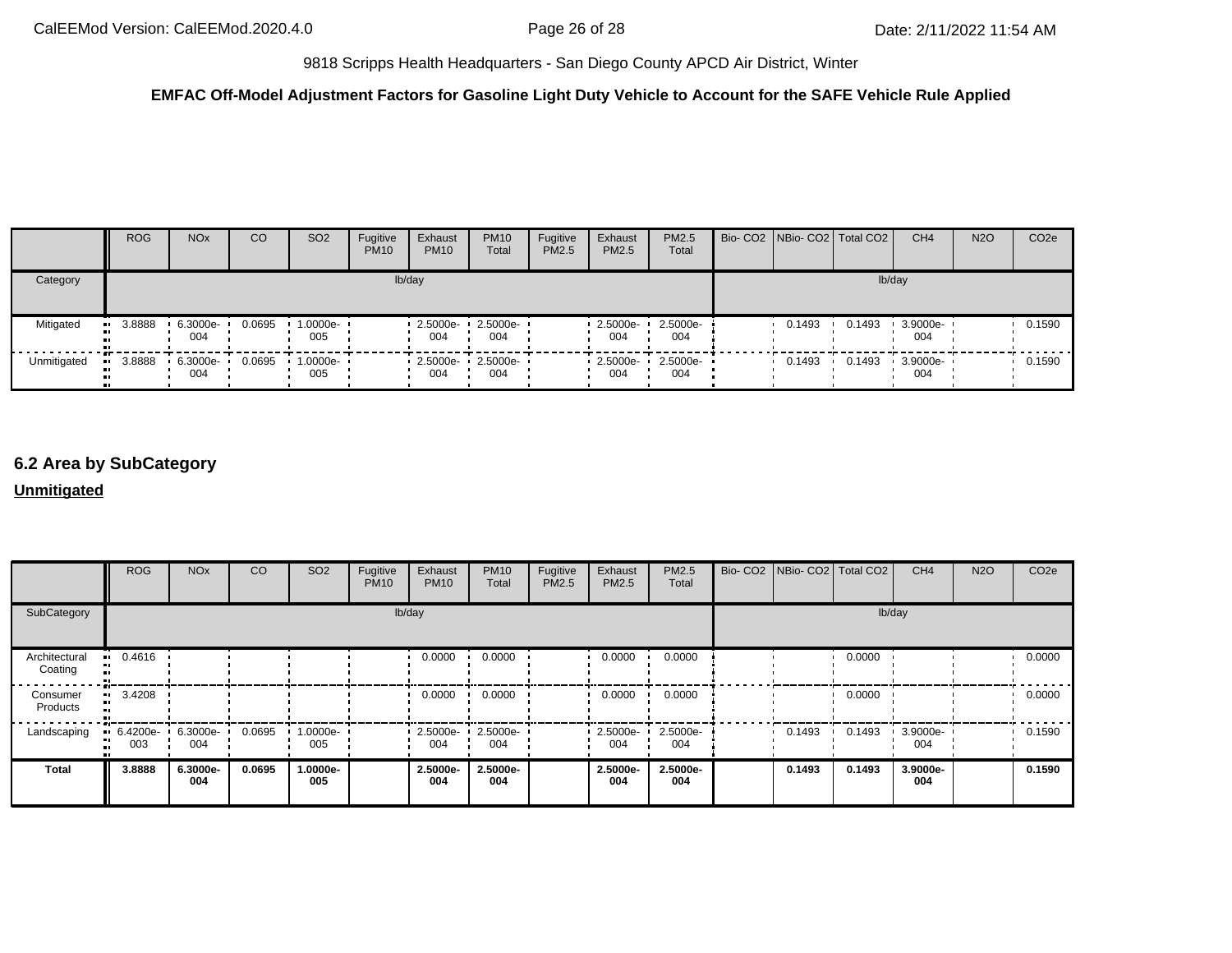### **EMFAC Off-Model Adjustment Factors for Gasoline Light Duty Vehicle to Account for the SAFE Vehicle Rule Applied**

## **6.2 Area by SubCategory**

#### **Mitigated**

|                          | <b>ROG</b>         | <b>NO<sub>x</sub></b> | <sub>CO</sub> | SO <sub>2</sub>    | Fugitive<br><b>PM10</b> | Exhaust<br><b>PM10</b> | <b>PM10</b><br>Total | Fugitive<br>PM2.5 | Exhaust<br><b>PM2.5</b> | PM2.5<br>Total  | Bio- CO2   NBio- CO2   Total CO2 |        | CH <sub>4</sub> | <b>N2O</b> | CO <sub>2e</sub> |
|--------------------------|--------------------|-----------------------|---------------|--------------------|-------------------------|------------------------|----------------------|-------------------|-------------------------|-----------------|----------------------------------|--------|-----------------|------------|------------------|
| SubCategory              |                    |                       |               |                    |                         | lb/day                 |                      |                   |                         |                 |                                  |        | lb/day          |            |                  |
| Architectural<br>Coating | $-0.4616$          |                       |               |                    |                         | 0.0000                 | 0.0000               |                   | 0.0000                  | 0.0000          |                                  | 0.0000 |                 |            | 0.0000           |
| Consumer<br>Products     | 3.4208<br>. .      |                       |               |                    |                         | 0.0000                 | 0.0000               |                   | 0.0000                  | 0.0000          |                                  | 0.0000 |                 |            | 0.0000           |
| Landscaping              | $-6.4200e-$<br>003 | 6.3000e-<br>004       | 0.0695        | $1.0000e -$<br>005 |                         | 2.5000e-<br>004        | 2.5000e-<br>004      |                   | $\cdot$ 2.5000e-<br>004 | 2.5000e-<br>004 | 0.1493                           | 0.1493 | 3.9000e-<br>004 |            | 0.1590           |
| Total                    | 3.8888             | 6.3000e-<br>004       | 0.0695        | 1.0000e-<br>005    |                         | 2.5000e-<br>004        | 2.5000e-<br>004      |                   | 2.5000e-<br>004         | 2.5000e-<br>004 | 0.1493                           | 0.1493 | 3.9000e-<br>004 |            | 0.1590           |

# **7.0 Water Detail**

**7.1 Mitigation Measures Water**